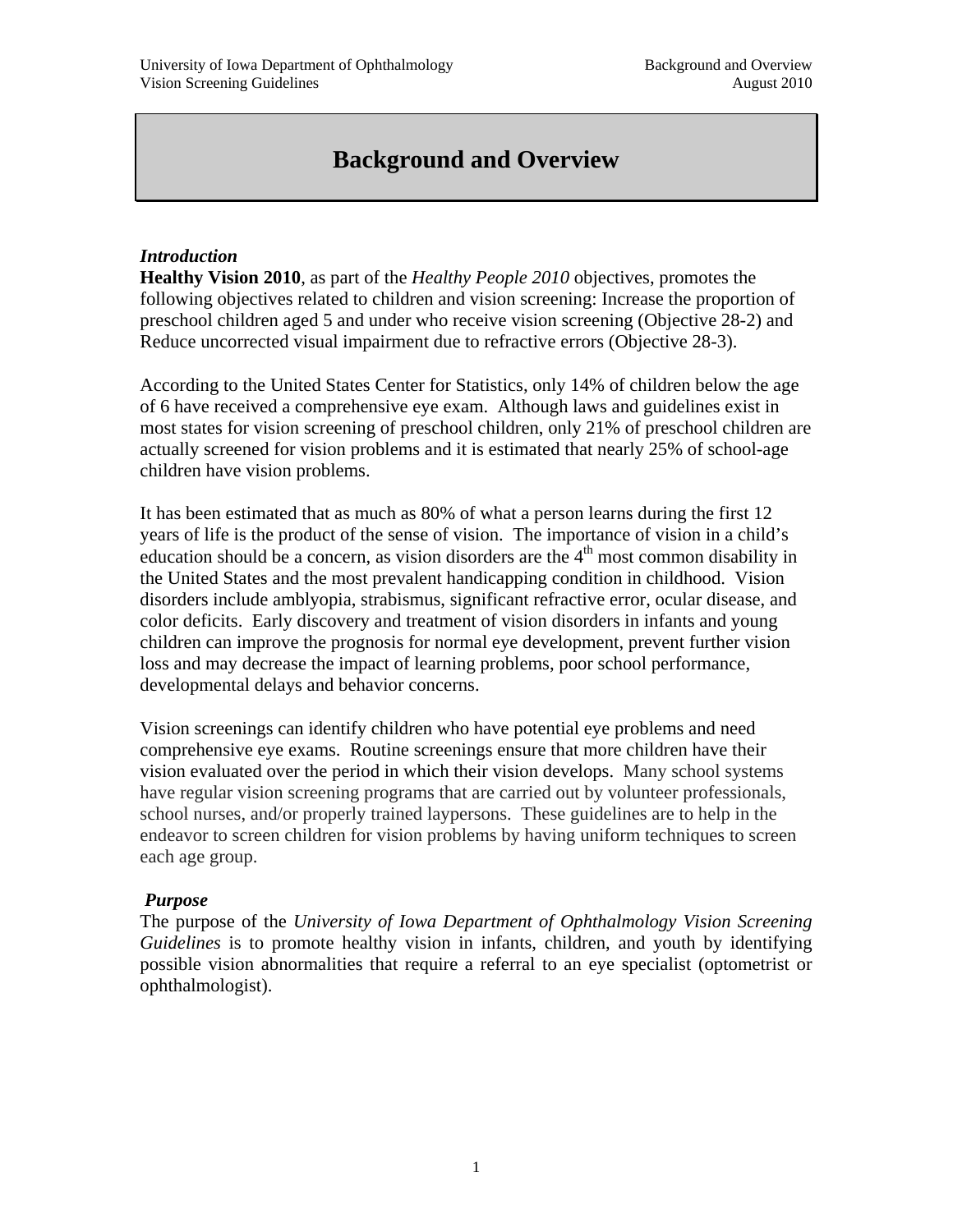# *Goals*

The goals of the *University of Iowa Department of Ophthalmology Vision Screening Guidelines* are to:

- Promote consistent vision screening procedures in all settings.
- Provide guidelines for the education of vision screeners.
- Provide a resource for information and equipment.

# *Rationale for a Vision Screening Program*

The detection of vision abnormalities in young children is important because a child's ability to visually recognize and discriminate are the foundations of most preschool and school programs. While statistics vary by source, Table 1 is one estimate of the prevalence of vision abnormalities found in children in age groups from birth through age 18. The most significant visual abnormalities develop before or around the time children begin school. These problems include strabismus (muscle imbalance), hyperopia (farsightedness), and amblyopia (lazy eye). Infantile esotropia (inward turning eye) and exotropia (outward turning eye) are the most common forms of strabismus and should be detected and treated well before school begins. Accommodative esotropia is the result of over convergence in excessively farsighted (hyperopic) children. Accommodative esotropia occurs most commonly in toddlers but may be seen as late as age seven. Mild hyperopia is normal in children up to age seven and should not be confused with more severe hyperopia of +2.50 diopters or more, which may lead to accommodative esotropia and amblyopia. Amblyopia is loss of vision in one or both eyes, which is most often the result of strabismus or an asymmetric refractive error. If left untreated, the vision loss may be permanent.

# **Table 1**

|                                      | <b>Age Groups</b> |                 |  |  |
|--------------------------------------|-------------------|-----------------|--|--|
| <b>Vision Problem</b>                | Ages 6 months to  | Ages 6 years to |  |  |
|                                      | 5 years 11 months | 18 years        |  |  |
| Hyperopia                            | 33%               | 23%             |  |  |
| Astigmatism                          | 22.5%             | 22.5%           |  |  |
| Myopia                               | 9.4%              | 20.2%           |  |  |
| Nonstrabismic binocular disorders    | 5.0%              | 16.3%           |  |  |
| <b>Strabismus</b>                    | 21.1%             | 10.0%           |  |  |
| Amblyopia                            | 7.9%              | 7.8%            |  |  |
| <b>Accommodative Disorders</b>       | 1.0%              | 6.0%            |  |  |
| Peripheral retinal abnormalities     | 0.5%              | 2%              |  |  |
| requiring referral or follow-up care |                   |                 |  |  |

# **Common Vision Problems in Children by Age Group**

The use of effective vision screening procedures to detect possible vision abnormalities in children is a critical element in the health and education of Iowa's children.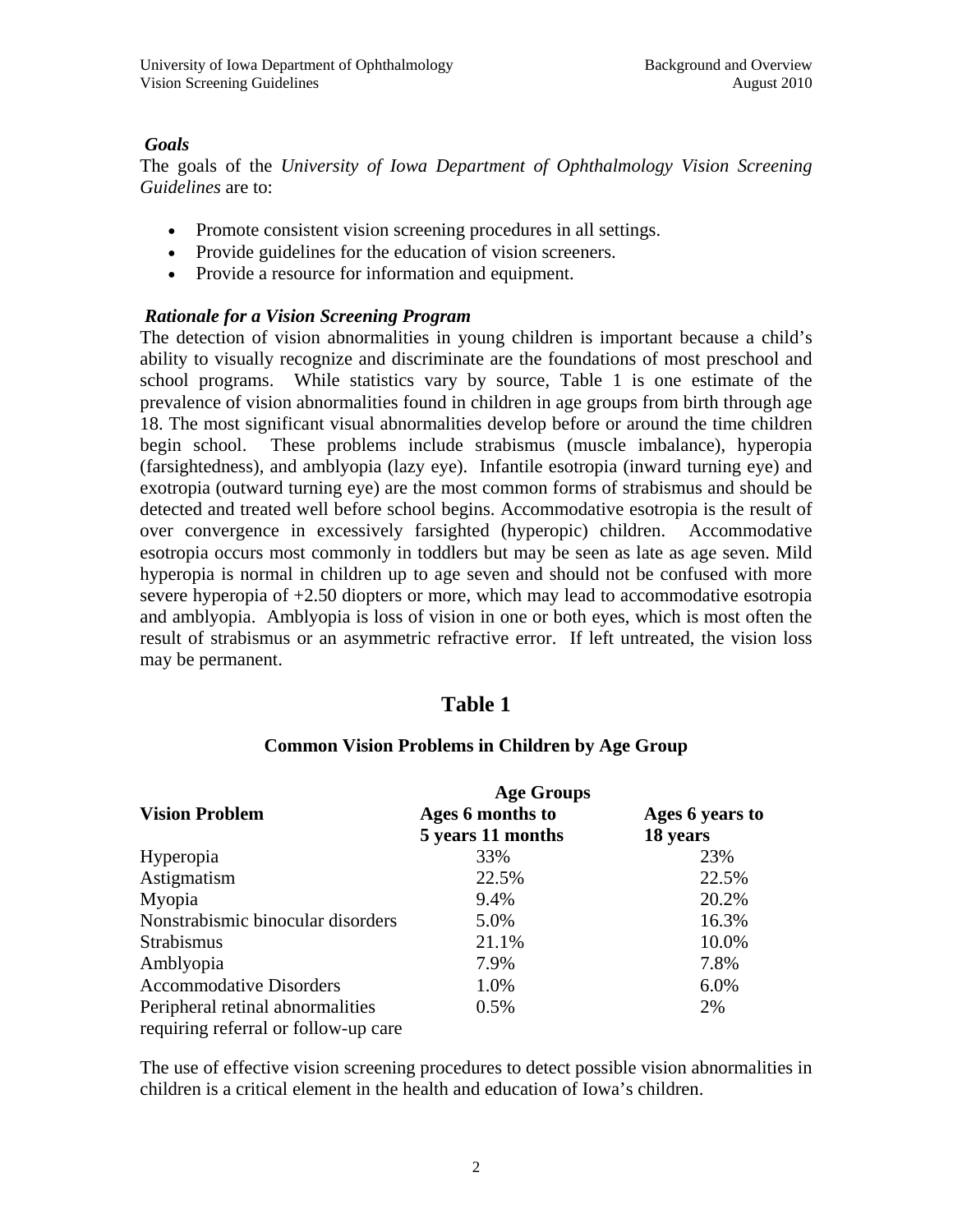# **Vision Screening Guidelines**

# *Laws Affecting School Vision Screening Programs*

General vision screening of children and youth is not mandated in Iowa. Best practice does, however, dictate periodic vision screening of children before and after school entry. Throughout Iowa, there are many examples of well-developed and successful vision screening programs.

While there are no legislative or regulatory requirements in Iowa mandating vision screening of children, the Iowa Legislature supports vision screening and support for vision screening can be found in both federal and state special education laws.

Federal Law, 20 U.S.C.1412 (5)(c) the Code of Federal Regulations 34 §300.532(f) states: "The child or youth who is suspected to be in need of special education is assessed in all areas related to the suspected disability, including, where appropriate, health, vision, hearing, social and emotional status, general intelligence, academic performance, communicative status, and motor abilities."

The Iowa Administrative Code states:

281—41.48(3) *Full and individual evaluation*. A full and individual evaluation of the individual's educational needs shall be completed before any action is taken with respect to the initial provision of special education and related services. Written parental consent as required in these rules shall be obtained prior to conducting a full and individual evaluation. The purpose of the full and individual evaluation is to determine the educational interventions that are required to resolve the presenting problem, behaviors of concern, or suspected disability, including whether the educational interventions are special education.

a. A full and individual evaluation shall include:

- 1. An objective definition of the presenting problem, behaviors of concern, or suspected disability.
- 2. Analysis of existing information about the individual, including the results of general education interventions.
- 3. Identification of the individual's strengths or areas of competence relevant to the presenting problem, behaviors of concern or suspected disability.
- 4. Collection of additional information needed to design interventions intended to resolve the presenting problem, behaviors of concern, or suspected disability, including, if appropriate, assessment or evaluation of health, vision, hearing, social and emotional status, general intelligence, academic performance, communicative status, adaptive behavior and motor abilities.
- b. A multidisciplinary team makes the evaluation.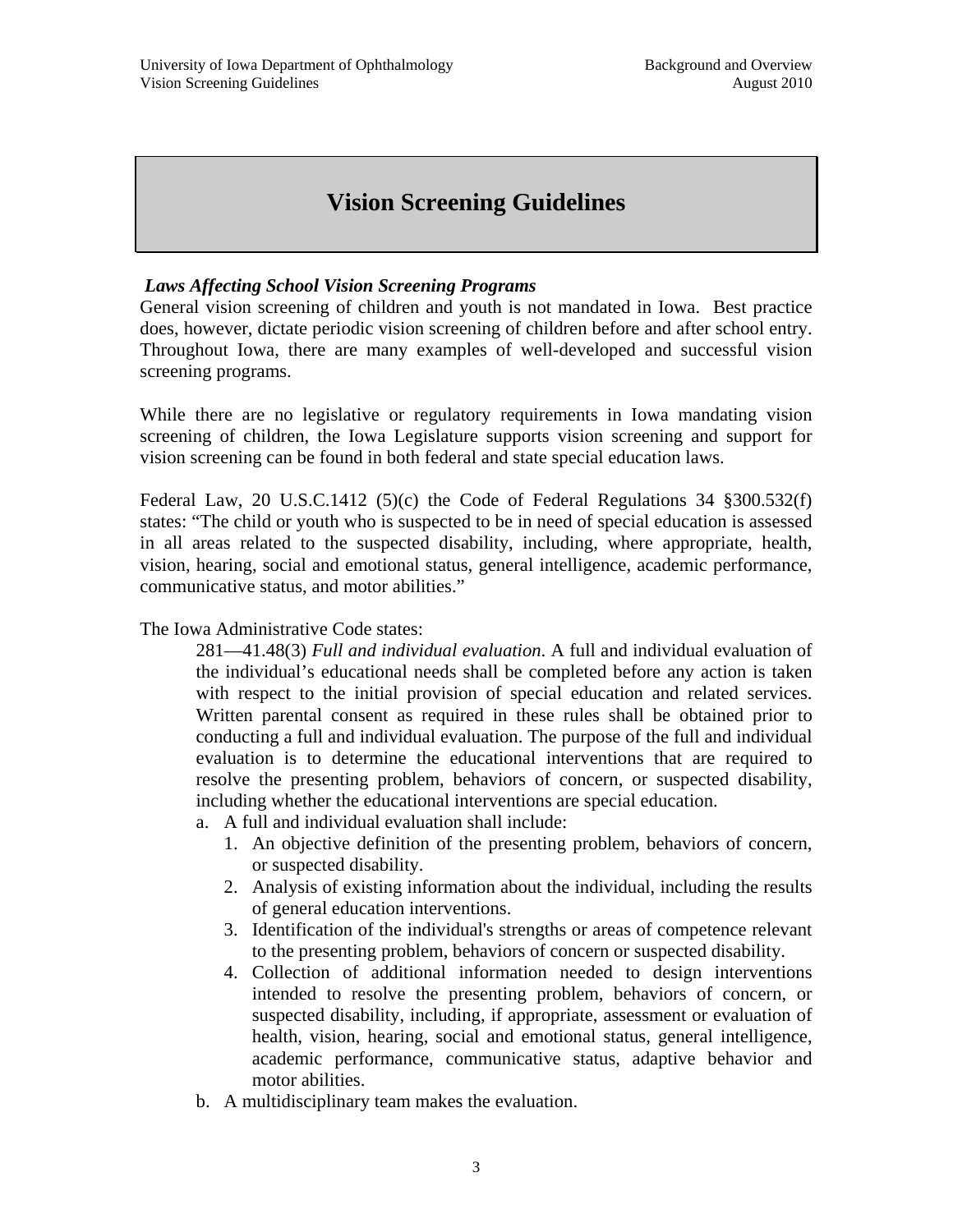Iowa Administrative Code, 280.7A Student Eye Care

1. A parent or guardian who registers a child for kindergarten or a preschool program shall be given a student vision card provided by the Iowa Optometric Association and as approved by the Department of Education with a goal of every child receiving an eye examination by age seven, as needed.

2. School districts may encourage a student to receive an eye examination by a licensed ophthalmologist or optometrist prior to the student receiving special education services pursuant to chapter 256B. The eye examination is not a requirement for a student to receive special education services. A parent or guardian shall be responsible for ensuring that a student receives an eye examination pursuant to this section.

3. Area Education Agencies, pursuant to section 273.3, shall make every effort to provide, in collaboration with local community organizations, vision screening services to children ages two through four.

This Act applies to school years beginning on or after July 1, 2009.

### *State of Iowa Eye Care Provider Guidelines*

The Iowa Optometric Association and the Iowa Academy of Ophthalmology stress the importance of good vision and healthy eyes. Recognizing the importance of vision in learning, both organizations recommend that children between the ages of 6 months and 4 years, who do not show signs of visual defects, receive a scientifically validated vision screening to rule out undetected vision problems. If a parent suspects a vision problem, for their child of any age, both organizations recommend the child receive a comprehensive eye examination from an ophthalmologist or optometrist.

# *Other Guidelines*

The U.S. Preventative Services Task Force, the American Association for Pediatric Ophthalmology and Strabismus, the American Academy of Ophthalmology, the American Academy of Pediatrics, the American Academy of Family Physicians, Prevent Blindness American, and the American Association of Certified Orthoptists recommend early vision screening. The recommendations of these organizations are used as resources throughout this manual. Furthermore, the American Academy of Ophthalmology and the American Association for Pediatric Ophthalmology and Strabismus recommend an ophthalmological examination be performed whenever questions arise about the health of the visual system of a child of any age. Currently, the American Optometric Association supports vision-screening efforts, but recommends a complete eye examination in infants, pre-school and school age children.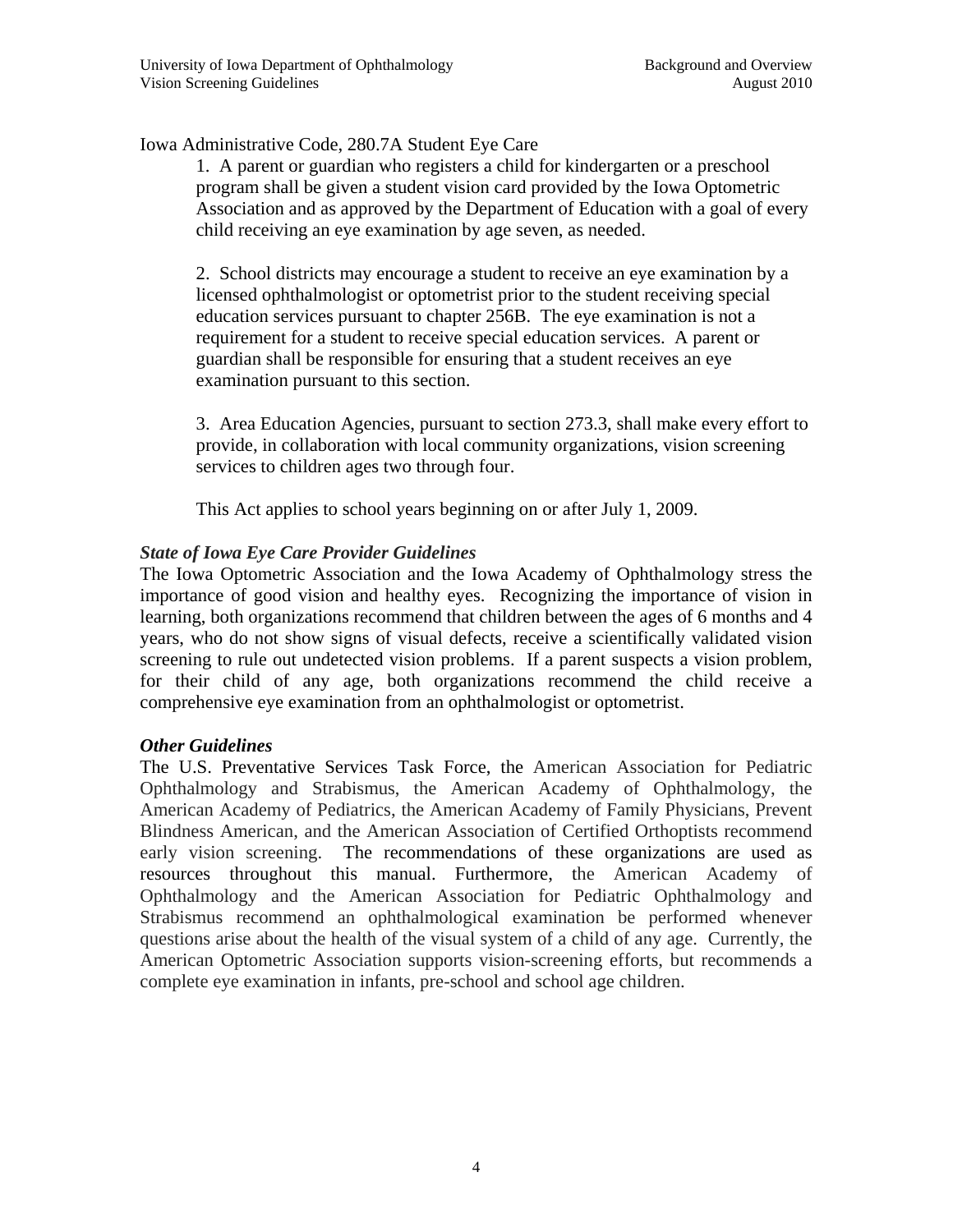# **Vision Screening Program Details**

The vision screening program needs to be described to all teachers and students before the screening begins to prepare them for the vision screening and secure cooperation. The overall goal is to incorporate eye health and safety for children beginning at birth.

# *Personnel*

The screening team varies according to need. The individuals who will be conducting the screening program should be knowledgeable about visual abnormalities and familiar with the instruments and procedures to be used. Screeners often include school nurses, teachers, vision screening technicians, or lay volunteers. No one should attempt to conduct vision-screening procedures until they have demonstrated adequate understanding and skill in test administration and interpretation and recording of results.

A qualified vision screener is a person who (1) has successfully completed an approved vision screening education program by demonstrating the required skills to perform all recommended vision screening components and (2) passed a written examination with 85% accuracy (Appendix E).

Vision screening programs by an ophthalmologist or optometrist are generally not carried out in public health or school settings to ensure that the screening is not misinterpreted as a complete eye examination.

**No vision screening procedures, regardless of how complex or extensive, can substitute for a complete, professional eye examination.** 

#### *Choice of Testing Methodology*

While the ideal vision screening program has yet to be developed, several approaches to effective vision screening are available. The vision screening methods described in this manual were carefully selected after a thorough review of the vision screening literature. Among the reasons for excluding a particular test were difficulties with the administration, scoring, or interpretation of the results, a poor correlation with significant visual difficulties, or a low reliability, validity, sensitivity or specificity. In addition to these factors, the recommended screening methods were based on the relative low cost of equipment and administration, the experience of other vision screeners and screening programs, and the personal experience of the manual's authors.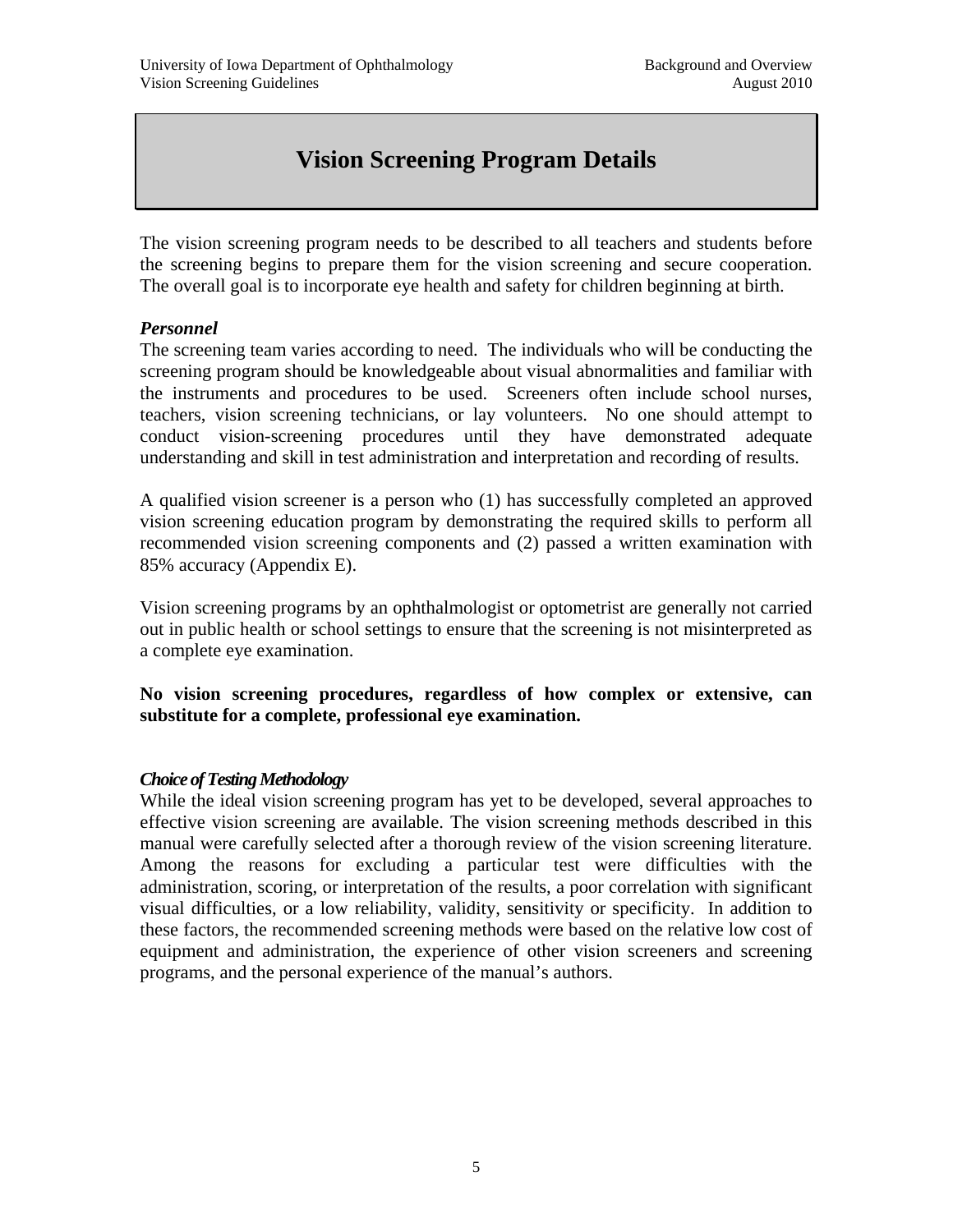# *Photoscreening*

The authors of this manual recognize the value of photoscreening for use with younger children (6 months to 4 years of age). For this reason, we support the use of photoscreening, when available, as an adjunct to the vision screening methods recommended in these guidelines.

# *Administration of a Vision Screening Program*

To promote the continuity of vision care and to prevent the further development of undetected vision abnormalities, most experts recommend all children have their vision screened regularly. However, the frequency and timing of the screening has not been standardized.

There are a number of organizations that have made recommendations concerning vision screening (Appendix E). In generally, these organizations support the vision screening of infants, especially those who are at risk for visual abnormalities, universally support the vision screening of preschoolers for the detection of any condition that may lead to amblyopia and a screening of first graders. An additional two vision screenings of children while in elementary school is generally supported; however, the grades in which to screen appear arbitrary.

School registration materials may include a notification to parents/guardians of vision screening and a statement that if the parent(s) do not want the student to be screened, they should notify the school. A sample notification of vision screening letter can be found in Appendix B.

# *Rescreening*

Children who do not pass a part of the initial screening should receive a rescreening on another day before a referral is made for a professional eye examination. Also to be rescreened are those children who the screener was not able to test due to a child's inability or unwillingness to respond to the initial screening. The rescreening should be within two weeks following the initial screening. Children that can not be successfully screened on their second attempt should be referred.

# *Referral to an Eye Specialist*

The vision screening program is the first step in identifying children and youth that need a comprehensive eye examination. The child or youth who fails the screening and rescreening program and those from whom the vision screener was unable to obtain results must be referred to a eye specialist for a complete eye examination. Sample letters that may be used for the referral process can be found in Appendix B.

Notification to parents that their child has not passed a vision screening and the need for the child to be examined by an eye specialist is the responsibility of the screening agency. Referral procedures are provided in the introduction of each age-related section of this manual.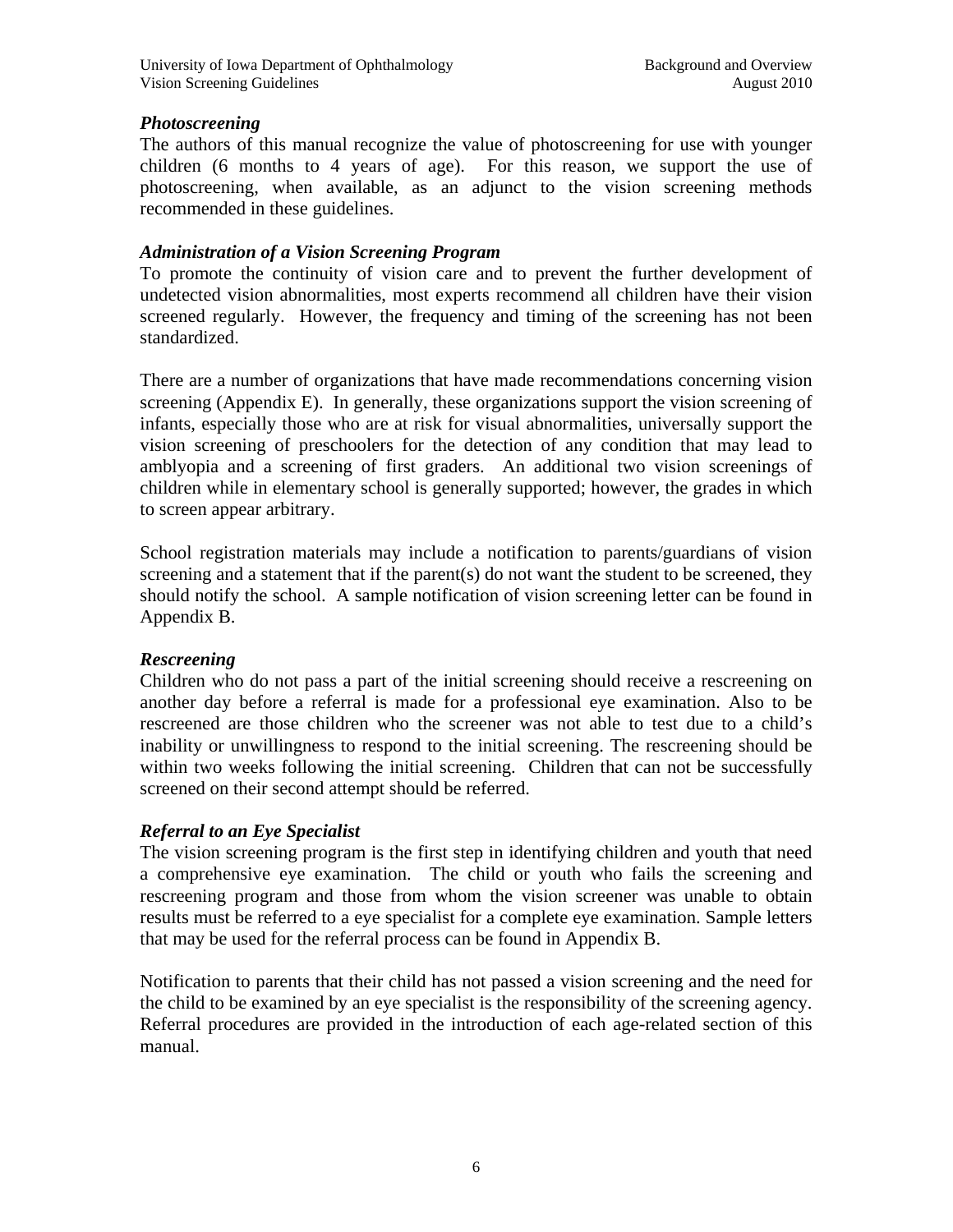Screening personnel should not represent the vision screening as an eye examination nor should personnel other than an optometrist or ophthalmologist make tentative diagnostic statements or suggestions that any child needs glasses or specific treatment. The agency should not make any statements or present any implications that restrict the child's or parent's freedom of choice regarding place of treatment or selection of practitioner.

All concerned with vision screening must be well informed as to the limitations of the vision-screening program being used. A child's successful vision screening does not guarantee that a vision defect or condition serious enough to require further evaluation and treatment does not exist. Any communication to children or parents regarding the result of the screening should clearly indicate that it does not replace the need for routine professional care.

# *Follow-up to the Eye Specialist Referral*

Knowing the outcome of the referral for a professional eye examination is critical to the success of a vision screening program. The screener needs first to know if the referred child's caregiver followed through on the referral. Further encouragement may need to be provided in some cases. It is also important to record the results of the examination as part of a child's health file. The eye examination report in Appendix B may be used as a permanent record. A vision screening and follow-up form is provided at the end of each age-related category of this manual to record overall vision screening program results.

# *Dissemination of Information*

Appropriate persons in the school need to be notified in cases where the outcome of the eye specialist examination has implications for a child's educational functioning. For example, if a child has newly prescribed eyeglasses, teachers should be informed if the glasses are for constant wear, only near tasks or only distant tasks. Any prescribed regime such as patching needs to be shared with educational staff. Examination results should also accompany any referral to special education for a child with a possible visual impairment.

# *Record Keeping*

The Society to Prevent Blindness (1984) states that record keeping and reporting of results are essential parts of any vision-screening project. The data in the summary reports are useful for evaluating the project and for reporting results to school officials and parents.

Accurate records of the children screened and referred, and follow-up activity on referrals is necessary. With the exception of infants and toddlers (birth through 2), each section of procedures in this manual provides a Vision Screening Roster & Follow-up form that can be used to record individual vision screening results and summary information. In addition, the vision screening results should be recorded on the individual student health record.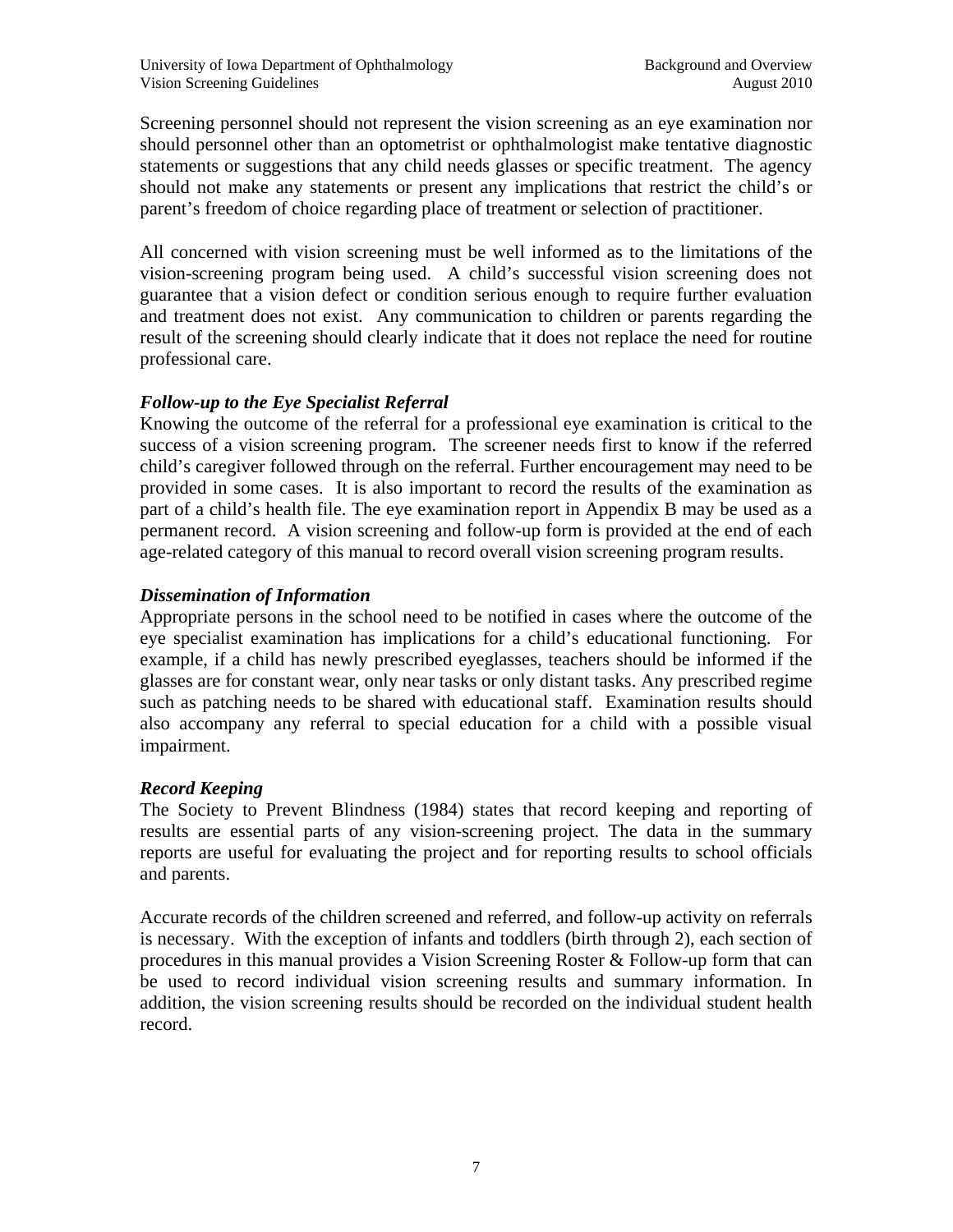*Based on the literature and their own experience, the developers of this manual recommend that an effective vision screening program should screen, at minimum, during infancy, once during the preschool years, once in kindergarten or first grade, and again in third and fifth grades.* 

# **Special Issues in Vision Screening**

# *Children Who Wear Glasses*

Children who wear glasses or contact lenses should be screened while wearing their glasses or contact lenses and should be referred for professional eye care if (1) the child's health record indicates that the child has not been seen by an eye specialist for two years, or (2) the child's glasses are scratched, ill fitting or broken. Results of the screening need to be individually considered and if necessary, discussed with the parent(s) to determine the appropriate action.

# *Children Who Are Difficult to Test*

There are many children who, for a variety of reasons, may not respond or be able to respond to the vision screener's efforts. Some children may be unwilling to cooperate on the testing day. Other children, especially those in preschool through kindergarten, may not have attained a level of knowledge great enough to respond to standardized tests (e.g. not knowing how to match). Still other children have physical, mental, or language disabilities that prevent their vision from being appropriately tested using standardized means.

Uncooperative children need to be encouraged by teachers and parents to attend to the test so that they may be more cooperative when rescreened. The screener may also wish to ask the uncooperative child's teachers for rewards that could be provided to the child for cooperative behavior. Children who lack understanding may be able to gain the necessary skills to respond favorably to the vision rescreening by receiving training in the tasks needed for screening.

It is important for those involved in the vision screening to remember that the purpose of their activities is prevention of eye disease and an assurance that children are seeing as well as they can for educational purposes. It is therefore considered best practice to refer children with unsuccessful vision screening results to an eye specialist for an eye examination.

Developing and maintaining a resource listing of local eye specialists willing and able to take the extra time necessary for successfully examining difficult-to-test children is recommended. Care should be taken not to recommend a specific eye specialist to parents, however.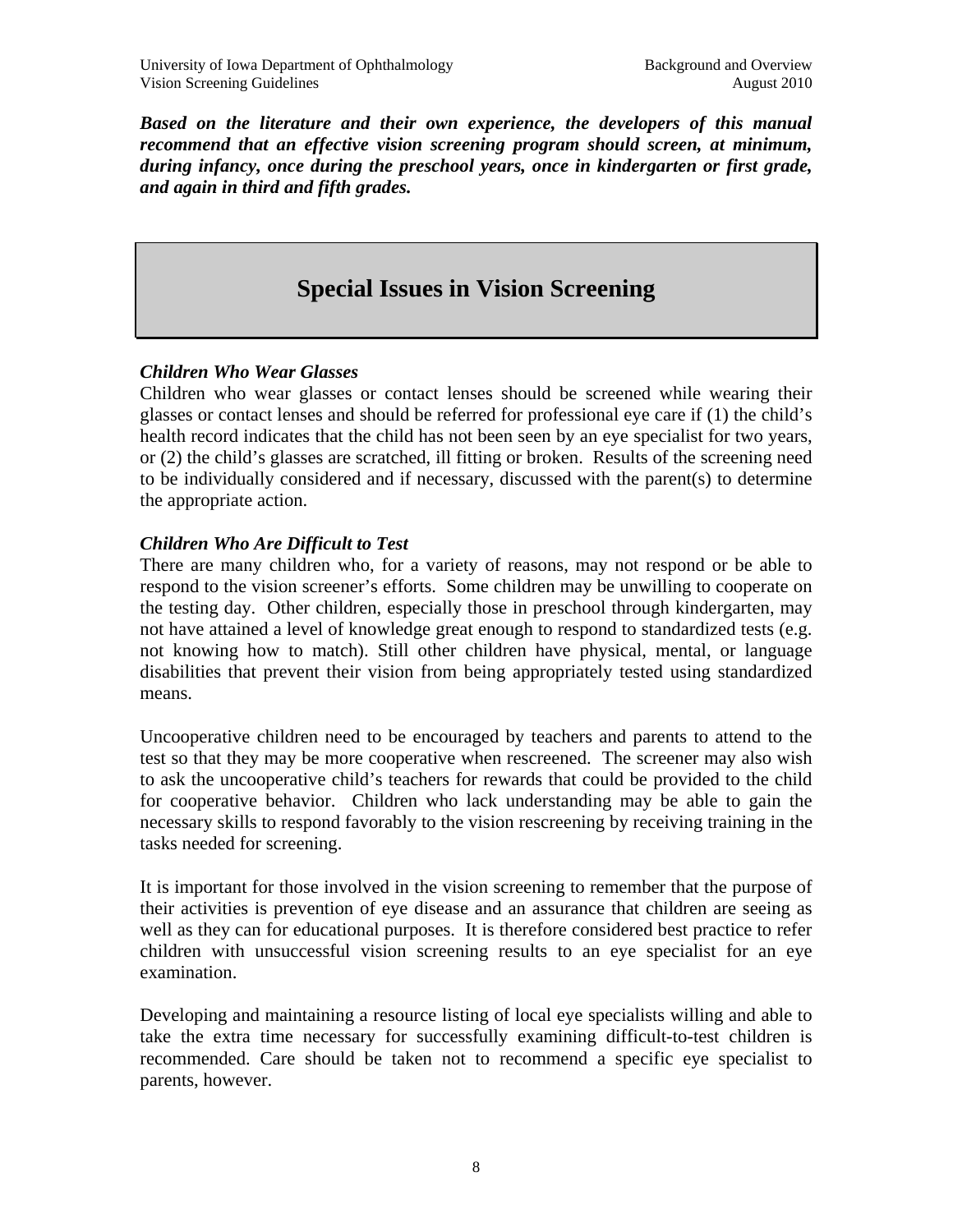Many children and youth with disabilities are more difficult to test than other children. However vision screening, referral and follow-up are no less important for these children. Therefore, every effort should be made to adequately screen *all* children and youth.

# *Children with Visual Impairment*

Children who have been previously identified as having a visual impairment should **not be screened**. Children who have known vision loss will always fail a vision screening and for this reason, need not be screened. Information about their visual functioning should be available through the appropriate Area Education Agency Special Education division and should also be part of the child's health record at the school.

# *Referral to Special Education*

Children who have been referred to an eye specialist where it was found that the child's vision cannot be corrected to 20/20 may be eligible for services as a child with a visual impairment. Generally, referrals for special education determination are made when a child's best-corrected vision is 20/70 or less in their better eye, or the child is experiencing a loss of visual field, or the child has been diagnosed with an eye condition indicative of a progressive loss of vision. Actual eligibility for special education as a child with a visual impairment is based on the child's visual functioning in educational and other settings in conjunction with a clinical evaluation. This determination is the responsibility of a multidisciplinary team that includes a teacher of students with visual impairment. Providers of the vision screening program and the Area Education Agency Special Education division should jointly determine the criteria and protocol for referring children for special education assessment based on vision loss.

# **Test Procedures and Sample Forms**

The recommended screening procedures that follow are divided into three age-specific categories (Table 2). These age categories were selected on the basis of the need to screen for specific age-related vision problems. From birth through age two, vision difficulties resulting from congenital anomalies are screened. The focus of vision screening for preschool and kindergarten children is the identification of amblyopia or strabismus. The focus of vision screening during elementary school years is on the identification of hyperopia, myopia and color vision deficiencies.

Each age category contains a description of the type of instruments, recommended procedures for its administration and criteria for pass or don't pass. As some procedures are used in more than one age category, the reader will find some tests repeated. Sources for purchasing the recommended vision screening instruments can be found in Appendix C. If a program wishes to purchase equipment, the purchaser may want to comparison shop as the price of some instruments can vary greatly between sources.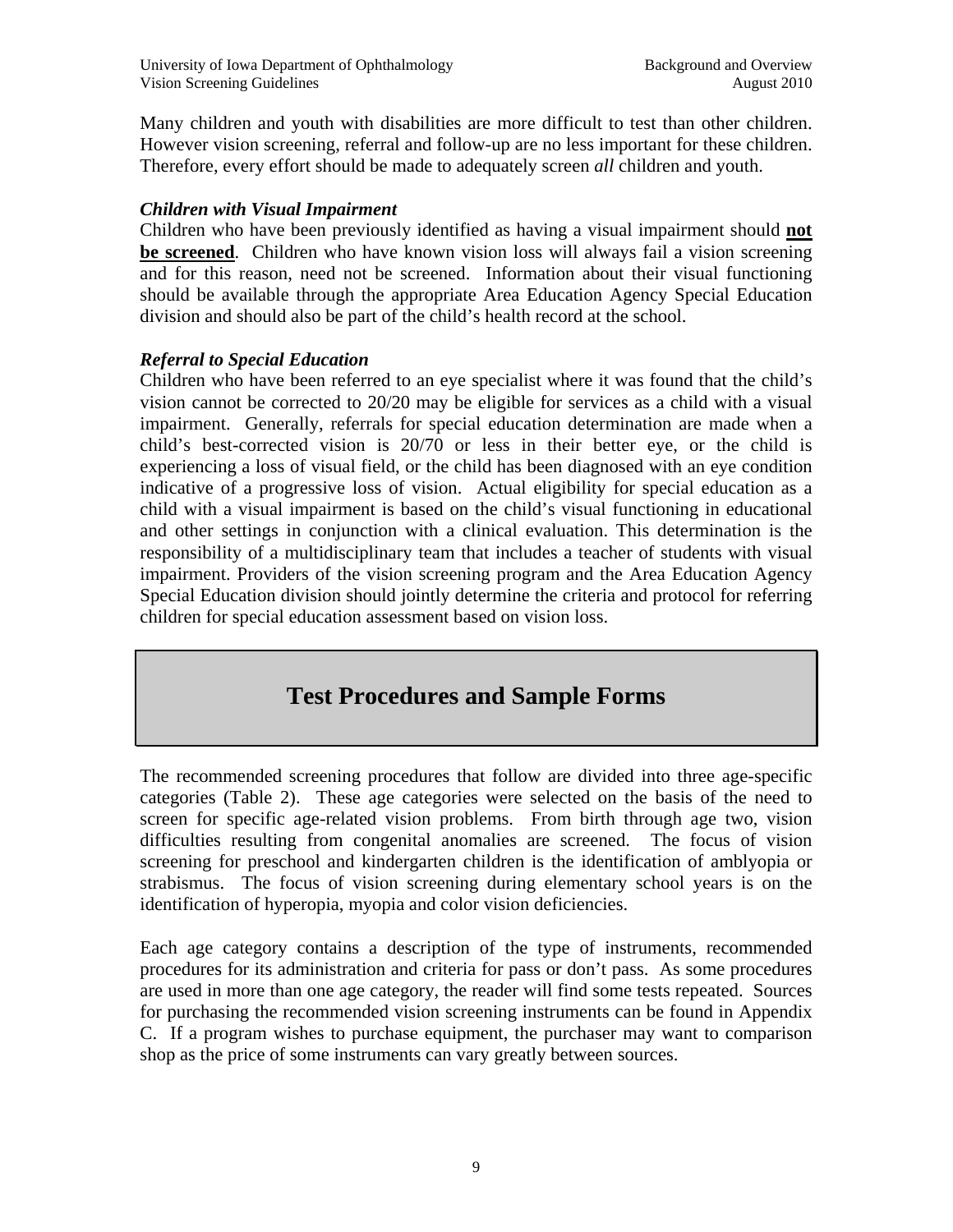Additionally, several pages at the end of each category contain forms that can be printed, photocopied and used for recording a child's test results. Instructions for completing the forms are also provided.

Finally, each category suggests a referral procedure that may be adopted or adapted to the needs of a local screening program.

# **Table 2**

#### **UI Vision Screening Guideline Recommendations: Age and Grade, Function and Instruments**

| Age & Grade                                                 | <b>History</b>                 | Appearance,<br><b>Behavior &amp;</b><br>Complaint | <b>Fixation &amp;</b><br><b>Following</b> | <b>Distance</b><br>Acuity | <b>Stereopsis</b> | <b>Near</b><br>Acuity         | <b>Color</b><br><b>Vision</b> |
|-------------------------------------------------------------|--------------------------------|---------------------------------------------------|-------------------------------------------|---------------------------|-------------------|-------------------------------|-------------------------------|
| Infant                                                      |                                | AB.                                               |                                           |                           |                   |                               |                               |
| (Birth-2 years)                                             | <b>Yes</b>                     | Checklist                                         | Observe                                   |                           |                   |                               |                               |
| Preschool &<br>Kindergarten<br>$(3-5 \text{ years})$        | <b>Yes</b>                     | <b>ABC</b> Checklist                              |                                           | Lea<br><b>Symbols</b>     | Random<br>Dot E   |                               |                               |
| Elementary<br>Grades $1^*$ , 3, 5<br>$(6-11 \text{ years})$ | <b>New</b><br>students<br>only | <b>ABC</b> Checklist                              |                                           | <b>ETDRS</b><br>Chart     |                   | Plus Lens<br>(1 & 8)<br>only) | Ishihara<br>in $3rd$<br>grade |

\* If screened in Kindergarten, no screening necessary in first grade.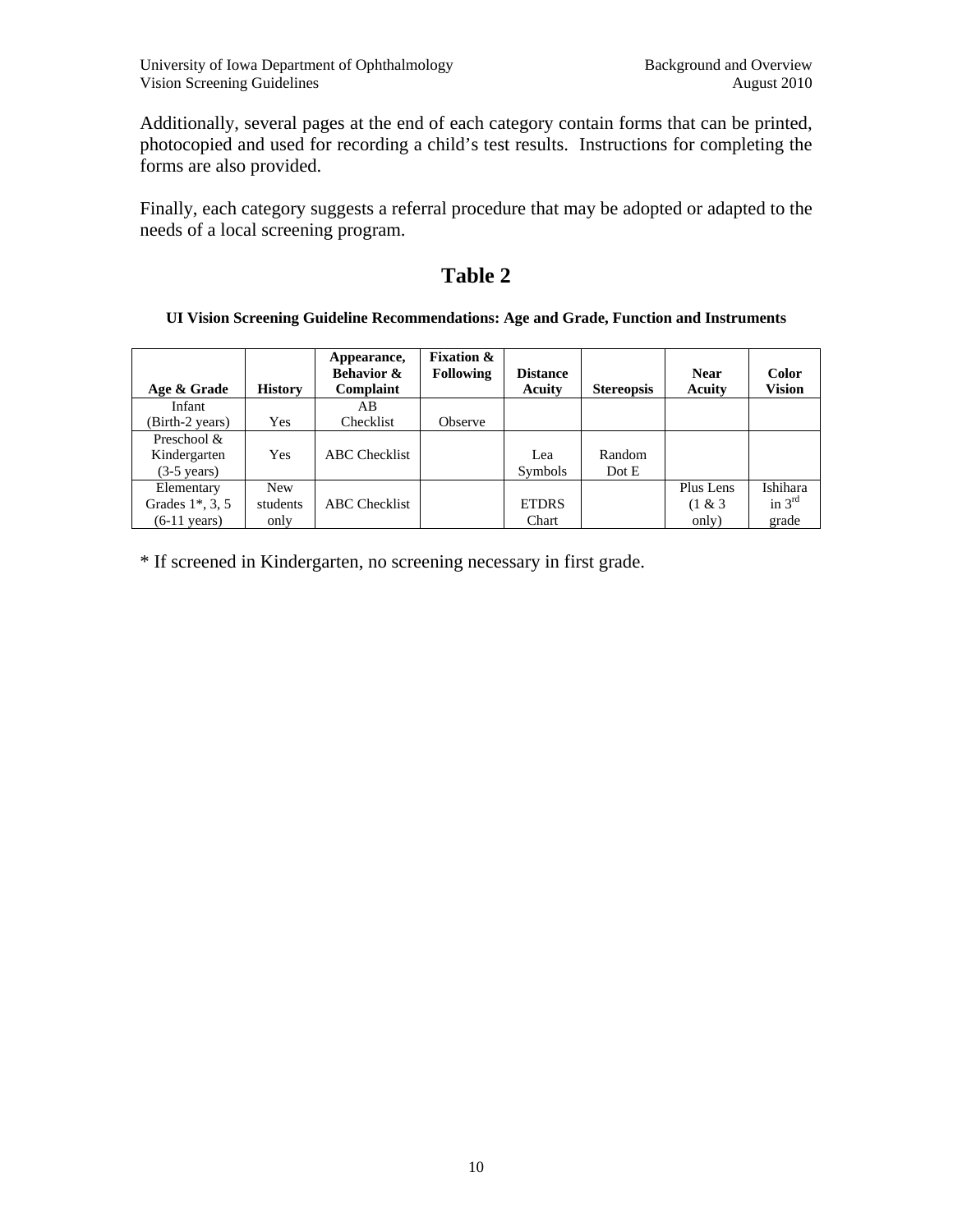# **TEST PROCEDURES AND SAMPLE FORMS FOR VISION SCREENING OF INFANTS & TODDLERS Birth through 2 years**

### *General Considerations*

Most vision screening of infants and toddlers is dependent on history, appearance of the eyes and the child's behavior. History is especially critical for the identification of children with a high risk for vision anomalies, necessitating a referral to an eye specialist.

The vision screening of infant or toddler can be a challenge and requires flexibility on the part of the screener. Timing is also a critical factor in screening the vision of very young children. Whenever possible, schedule the screening to occur at a time of day when the infant or toddler is typically awake and alert. Ask the parent or caregiver to bring a favorite toy, teething ring, pacifier, or other items that seem to quiet the child. During the screening the child should be kept as comfortable as possible.

Some children are quite visually attentive while drinking from a bottle or eating a cracker. Infants who lack head and neck control should be positioned so that their head and body are stabilized, either held by a parent or caregiver, or lying in an infant carrier or on a flat surface. Most infants and toddlers are more visually attentive when positioned at least partially upright. Older infants and toddlers can be seated on the lap of a parent or caregiver. The child must feel secure in order to attend to the screening procedures.

The screener may find it helpful to use auditory cues (speech, noisemaking toys, etc.) to attract the child's attention to the vision task. However, the sound cues must be eliminated during the actual testing to be certain that the child is using vision, rather than auditory input, to respond during the test.

#### *Referral Procedures*

The testing situation for children in this age category will likely differ greatly from mass screenings commonly used in the preschool and school-age years. The following referral procedures may be used in a vision-screening program for infants and toddlers if face-to-face or other more personal interactions, between the screener and the parent or caregiver are not available. A copy of each of the letters and forms referred to will be found in Appendix B.

- Notify parents/guardian of the need for a professional eye examination by mailing a completed referral letter.
- Enclose with the parent notification copies of the Eye Examination Report and the Vision Referral Follow-up form.
- Parents/guardian should mark and complete the Vision Referral form and return it to the vision screener. The screener acts on parent/guardian's response as appropriate.
- The eye specialist will complete the Eye Examination Report and return it to the vision screener.
- The vision screener records the results of the eye examination and notifies others as appropriate.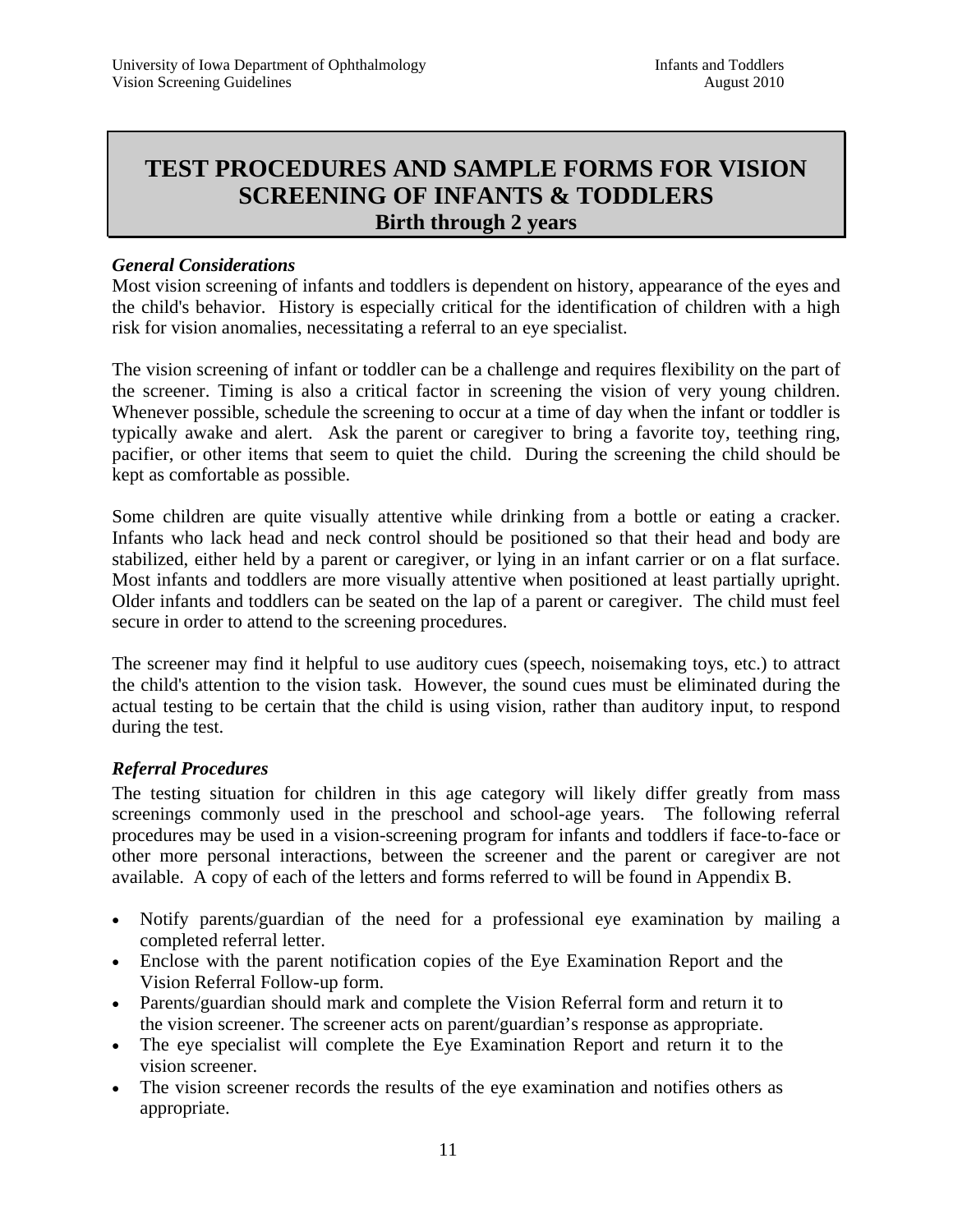## **HISTORY, APPEARANCE (A) AND BEHAVIOR (B)**

A form and instructions for recording results will be found following the Infant & Toddler section of this manual.

#### **Purpose**

To determine if the child has a greater than normal risk for vision abnormalities.

#### **Vision problems detected**

There are specific conditions that are associated with a higher probability of the child having a visual impairment. The presence of any of these conditions can be noted when the child's health history is initially obtained or when the child's health history is updated. The presence of any one of these conditions, that have not been evaluated in the past or that has worsened since the child's last evaluation by an eye specialist, should alert the screener to an increased probability of vision problems.

#### **Age range**

Birth through 2 years

#### **Equipment**

History, Appearance, Behavior Checklist can be printed, photocopied and used as a guide.

#### **Procedure**

Health history can be obtained by reviewing the child's health records, by having the child's caregiver complete the health history form, or interviewing the child's parent or caregiver for any of the factors listed under Risk Factors.

- 1. Review accompanying form, "History AB" (Appearance, Behavior). If appropriate, review the completed History form.
- 2. Thoroughly visually inspect the child's eyes to see if any of the "Appearances" conditions are present.
- 3. Caregiver's, teacher's, and other service provider's observations should be enlisted to determine if any of the Appearances or behaviors are present.
- 4. It is important to request information on age appropriate behaviors only.

#### **Referral Criteria**

The child should be referred when any of the following risk factors, appearance of the eyes, or behaviors are present.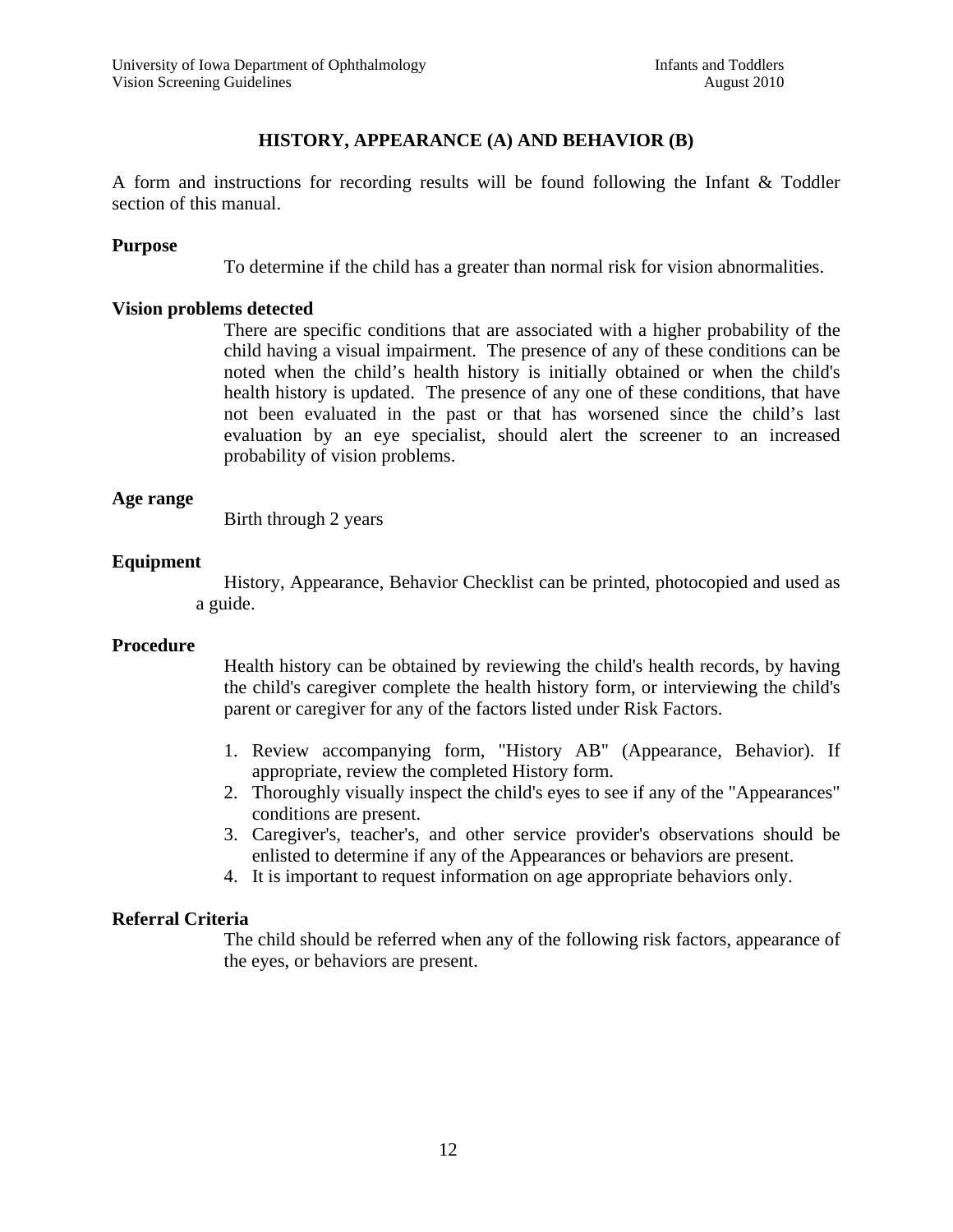# **FIXATION AND TRACKING**

 A form and instructions for recording results will be found following the Infant and Toddler section of this manual.

#### **Purpose**

- To determine the child's ability to visually fixate on a small object
- To determine the child's ability to move eyes in a normal fashion

#### **Vision problems detected**

- Impaired visual acuity
- Ocular motility disorders

#### **Age range**

- Birth through 2 years
- Can be used at any age, but other tests are generally used for older children

#### **Equipment**

Any small detailed objects (approximately 2") that can encourage and hold the interest of a young child (e.g. finger puppet on a pen light)

#### **Procedure**

- 1. Hold the object (fixation target) approximately 12-16" from the eyes.
- 2. Use of noise initially to get attention is acceptable. DO NOT provide continuous sound stimulation during the test.
- 3. If the child does not fixate (look directly at) the target, bring it closer or move the target around until fixation is obtained, then return the target to the original position.
- 4. Observe if the child's eyes are aligned with the target. Observe both eyes for their relative alignment with each other and whether they are both fixating on the target.
- 5. Move the target horizontally to the right 6-8" (move the target moderately slow, taking 2-3 seconds to cover the distance). Return the target to the central position, then move it to the left 6-8". In children less than four months of age, the target should be moved even slower. Do not allow the child's head to turn instead of turning their eyes. The child's head may need to be stabilized.
- 6. Move the target vertically from the central position to a point even with the top of the child's head (move the target moderately slow, taking 2-3 seconds to cover the distance). Return the target to the central position, then move it downward until even with the child's chin. The child's head may need to be stabilized.
- 7. The child should smoothly follow the target for several seconds, with at least 30 degrees of movement in all directions away from the straight-ahead position. Both eyes should move symmetrically in all directions of gaze.

# **Referral Criteria**

Refer when child is unsuccessful in demonstrating step 7 of the procedures.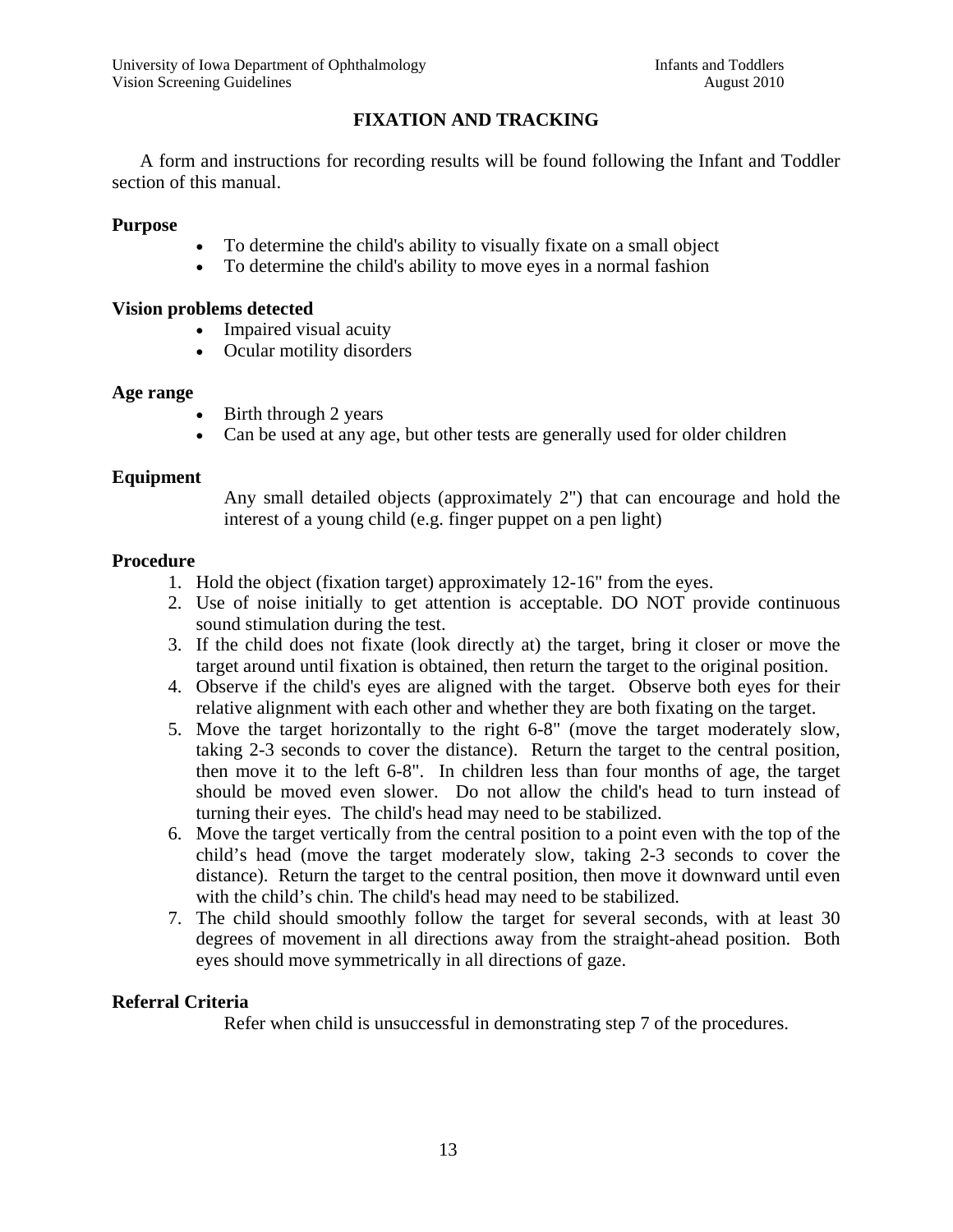# **FORMS**

The forms following this page are to be used when screening vision of

*Infants and Toddlers.*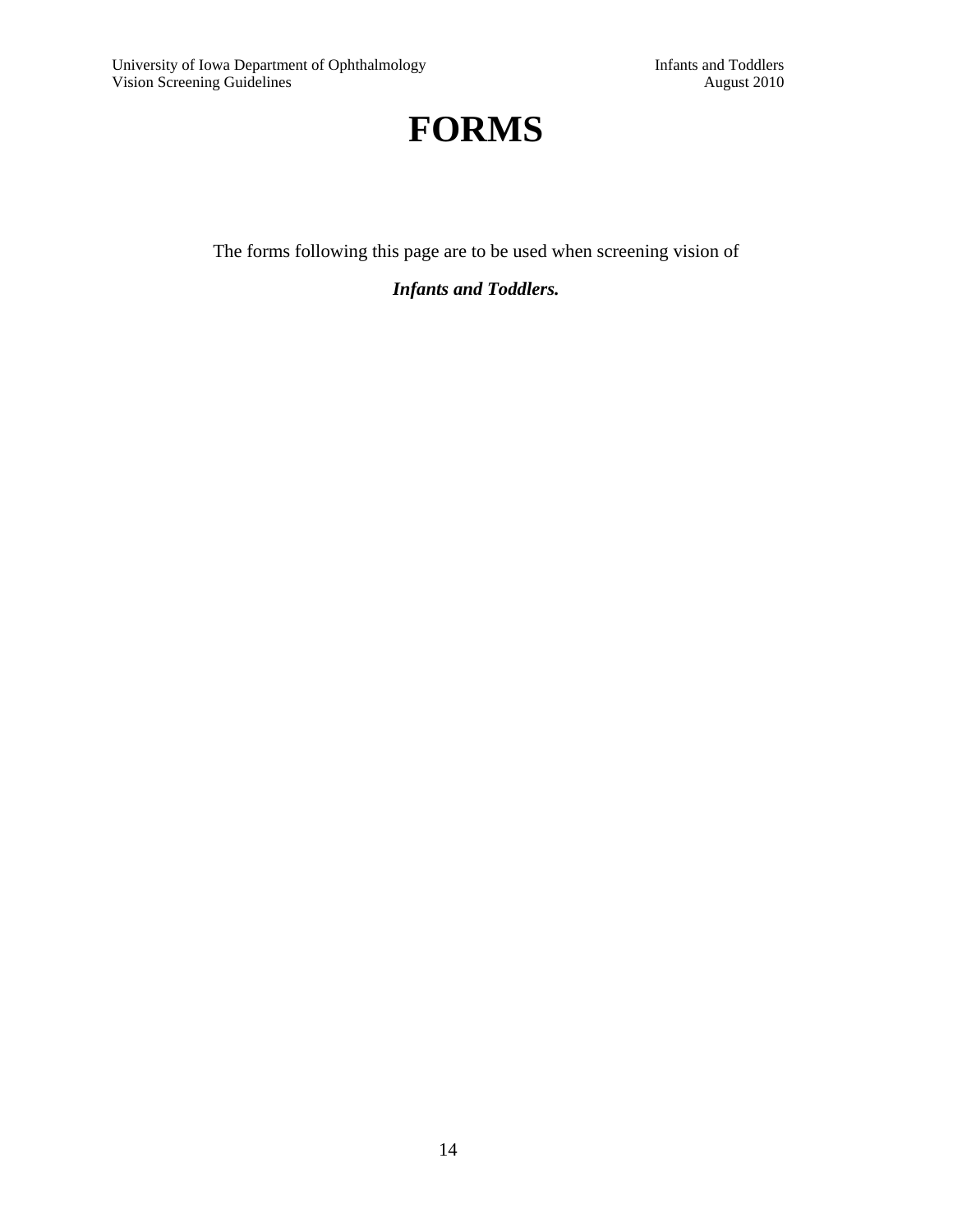#### **HISTORY, APPEARANCE (A), BEHAVIOR (B) CHECKLIST Infants and Toddlers Birth through 2 years of age**

| <b>History</b>                                                             |                |
|----------------------------------------------------------------------------|----------------|
| Has an ophthalmologist or optometrist evaluated this child previously? Yes | N <sub>0</sub> |
| If yes, by whom? $\qquad \qquad$                                           | Date           |
| What was the diagnosis/treatment/prognosis?                                |                |

#### **Risk Factors**

Indicate if any of the conditions that follow have never been evaluated by an eye specialist or have developed or worsened since your child's last evaluation with an eye specialist. Mark in the boxes below, yes (the condition does apply) or no (the condition does not apply).

#### **Y N**

- $\Box$   $\Box$  Parent/caregiver has concerns regarding this child's vision
- $\Box$   $\Box$  Family history of vision loss, (such as retinitis pigmentosa, peripheral field loss, retinoblastoma (tumor of the eye), albinism (lack of pigment)
- $\Box$   $\Box$  Child had birth weight of less than 3 pounds
- $\Box$   $\Box$  Child had supplemental oxygen in the hospital during the newborn period
- $\Box$   $\Box$  Child was exposed to substances/chemicals during pregnancy
- $\Box$   $\Box$  Child may have been exposed to infection (toxoplasmosis, rubella, cytomegalovirus, syphilis, herpes) prior to birth
- $\Box$   $\Box$  Child had meningitis or encephalitis
- $\square$   $\square$  Child had head injury
- $\Box$   $\Box$  Child has neurological disorders such as seizures
- $\Box$   $\Box$  Child has other medical concerns (hearing loss, hydrocephalus, or excessive fever for prolonged period)
- $\Box$   $\Box$  Child has syndrome (Down, Marfan, Usher, etc.) Please list  $\Box$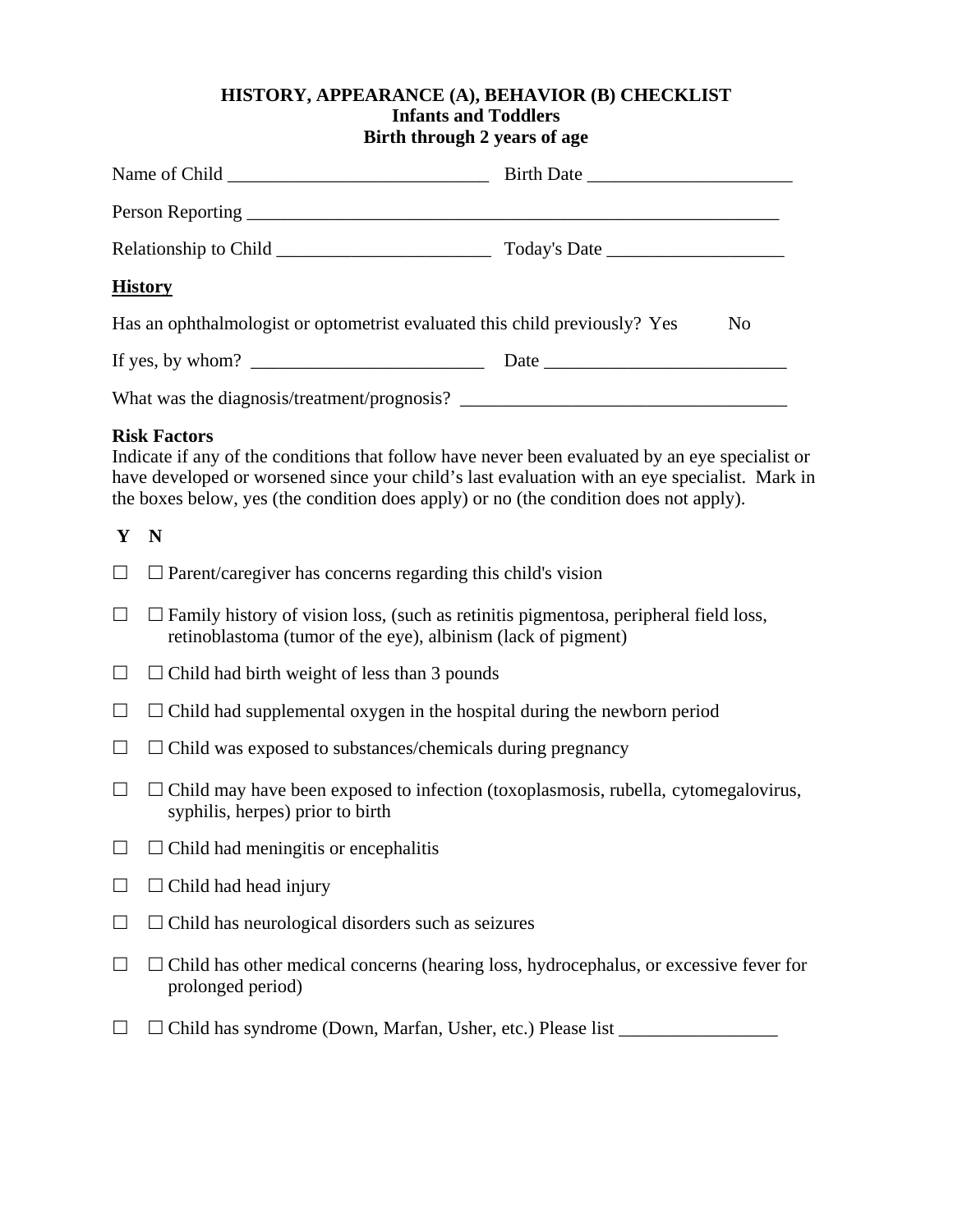#### **Fixation and Tracking** (Circle)

| Fixation | <b>Track Vertical</b> |  | <b>Track Horizontal</b> |  |  |
|----------|-----------------------|--|-------------------------|--|--|
|          |                       |  |                         |  |  |

#### **Appearance of the Eyes that may Indicate a Vision Problem:**

When considering the following appearances or behaviors, only check those items that consistently occur and have not been previously evaluated by an eye specialist, or have developed or gotten worse since the child's last eye evaluation.

Check all that apply:

- \_\_\_\_ Reddened eyes
- \_\_\_\_ Watery eyes
- \_\_\_\_ Encrusted eyelids
- \_\_\_\_\_ Droopy eyelids
- \_\_\_\_ Eyes in constant motion
- \_\_\_\_ Eyes appear swollen
- Eyes with different pupil sizes
- \_\_\_\_ White pupil
- \_\_\_\_ Cloudy or enlarged cornea
- Eyes appear to cross or turn outward, upward, or downward ( $> 6$  months of age)

#### **Behaviors that may Indicate a Vision Problem:**

Check all that apply:

- \_\_\_\_ Abnormal sensitivity to light
- Tilts or turns head to one side when looking at objects ( $> 6$  months of age)
- \_\_\_\_ Cannot find a dropped toy
- \_\_\_\_ Eye poking, rocking or staring at bright lights frequently
- \_\_\_\_ Stares at own hand or an object and/or moves hand or object in front of eyes
- frequently  $(> 12 \text{ months of age})$
- Places an object within a few inches of the eyes to look ( $> 18$  months)
- $\frac{1}{\sqrt{1-\frac{1}{\sqrt{1-\frac{1}{\sqrt{1-\frac{1}{\sqrt{1-\frac{1}{\sqrt{1-\frac{1}{\sqrt{1-\frac{1}{\sqrt{1-\frac{1}{\sqrt{1-\frac{1}{\sqrt{1-\frac{1}{\sqrt{1-\frac{1}{\sqrt{1-\frac{1}{\sqrt{1-\frac{1}{\sqrt{1-\frac{1}{\sqrt{1-\frac{1}{\sqrt{1-\frac{1}{\sqrt{1-\frac{1}{\sqrt{1-\frac{1}{\sqrt{1-\frac{1}{\sqrt{1-\frac{1}{\sqrt{1-\frac{1}{\sqrt{1-\frac{1}{\sqrt{1-\frac{1}{\sqrt{1-\frac{1}{\sqrt{1-\frac{1$
- $\_\_$  Does not appear interested in looking at toys or faces ( $>$  3 months of age)
- Does not respond to visual toys but is responsive to toys with sound (6-12 months of age)

Additional information: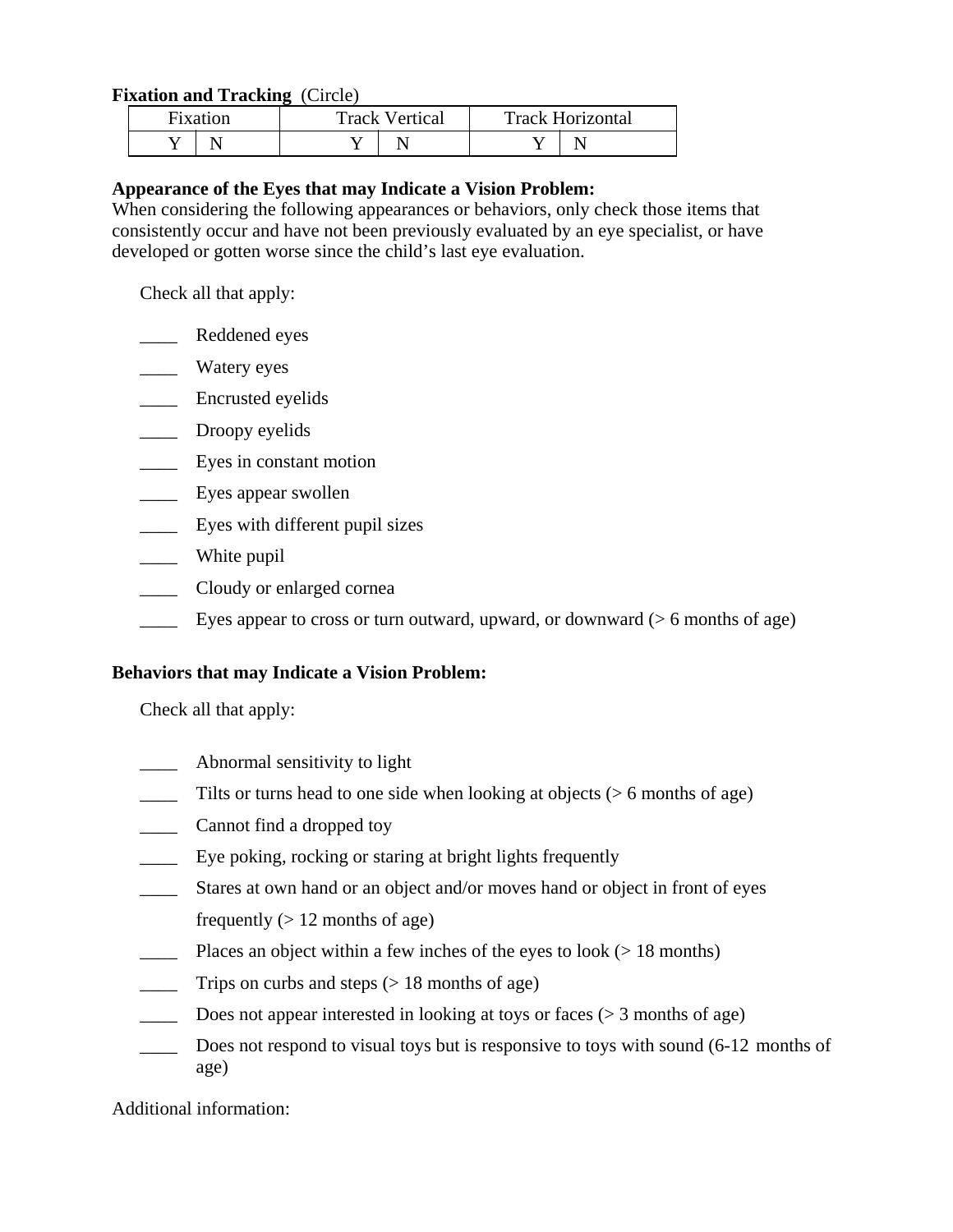# **Test Procedures and Sample Forms for Vision Screening of Preschool and Kindergarten Children 3 through 5 years of age**

#### *General Considerations*

 Screening all three- to five-year-old children for vision problems is recommended by every source. Chiefly, this screening focuses on the detection of amblyopia (lazy eye) or conditions that may lead to amblyopia (strabismus or asymmetric refractive errors). The chances of curing this condition are reduced after the age of eight years.

Collecting history information can be a significant contributor to identifying vision problems in children. Children who have yet to be screened for risk factors that may result in a visual problem should be screened at this time. Any child who has a risk factor in his or her background should be referred to an eye specialist if that risk factor has not been previously evaluated. The better time for obtaining this information is during the mass child health screenings held for three-year-olds, where the information may be obtained from the parent or caregiver that accompanies the child.

 The visual acuity of children who have reached the developmental age normally associated with attending preschool or kindergarten can be tested using standardized instruments. The LEA Single Symbol Book, which does not require the child to have knowledge of the alphabet, is recommended for acuity testing for this group. Either identification or matching can be used with either test, depending on the ability of the child being screened.

 A test unique to this age group is the Random Dot E Test. This test is designed to detect problems with both eyes working together (stereopsis). It compliments the visual acuity test to detect the presence of potential or actual amblyopia

 Appearances and/or behaviors that may indicate a vision problem is an important part of screening. At this age, possible complaints by the child are added to appearance and behavior as an indicator of potential difficulties. Since these children will be spending increasing amounts of time in the classroom, there is a need for classroom teachers to be aware of the ABCs of vision problems so that they may know when to refer a child to the appropriate school staff member. A suggested activity is to inservice teaching staff at the beginning of the school year in how to use the Teacher Observation form found at the end of this section of the manual. Teachers are asked to be alert for any of the conditions listed, among his or her students, and to notify the appropriate person if any of the conditions are noted in a student.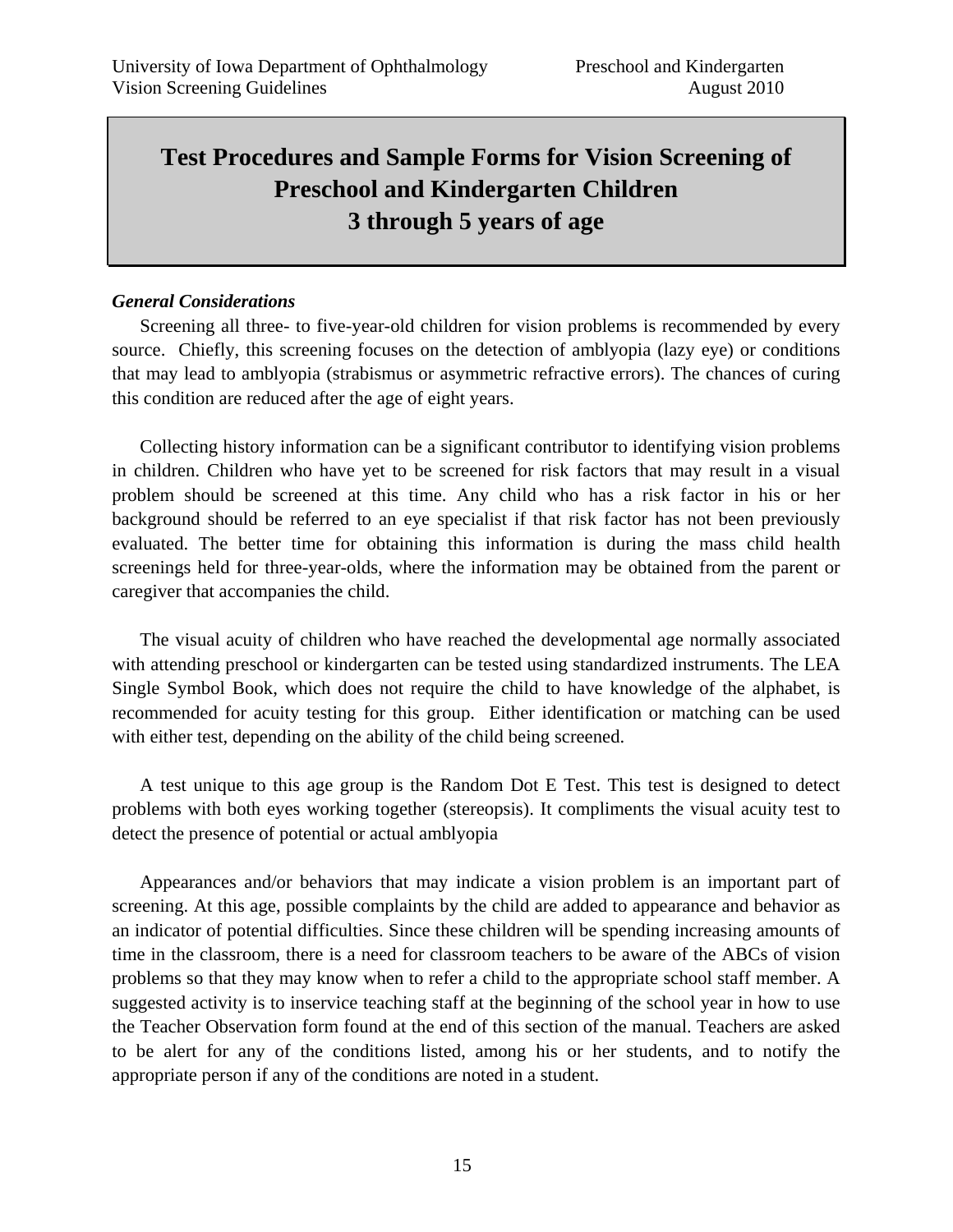# *Referral Procedures*

Failure of a child to meet criteria at rescreening on the Random Dot E or acuity measurements should result in a notice to parents or other caregivers that the child should be referred for a professional eye examination. A sample Referral Letter, Vision Referral Followup form, and Eye examination form can be found in Appendix B. Similarly, any problem found regarding eye health history, appearance, behavior, or complaints should result in a referral to an eye specialist. In these cases, however, judgment should be made as to whether the symptoms constitute a more immediate response than using the mail.

- Notify parents/guardian of the need for a professional eye examination by mailing a completed referral letter.
- Enclose with the parent notification, copies of the Eye Examination Report and the Vision Referral Follow-up form.
- Parents/guardian should mark and complete the Vision Referral form and return it to the vision screener. The screener acts on parent/guardian's response as appropriate.
- The eye specialist will complete the Eye Examination Report and return it to the vision screener.
- The vision screener records the results of the eye examination and notifies others as appropriate.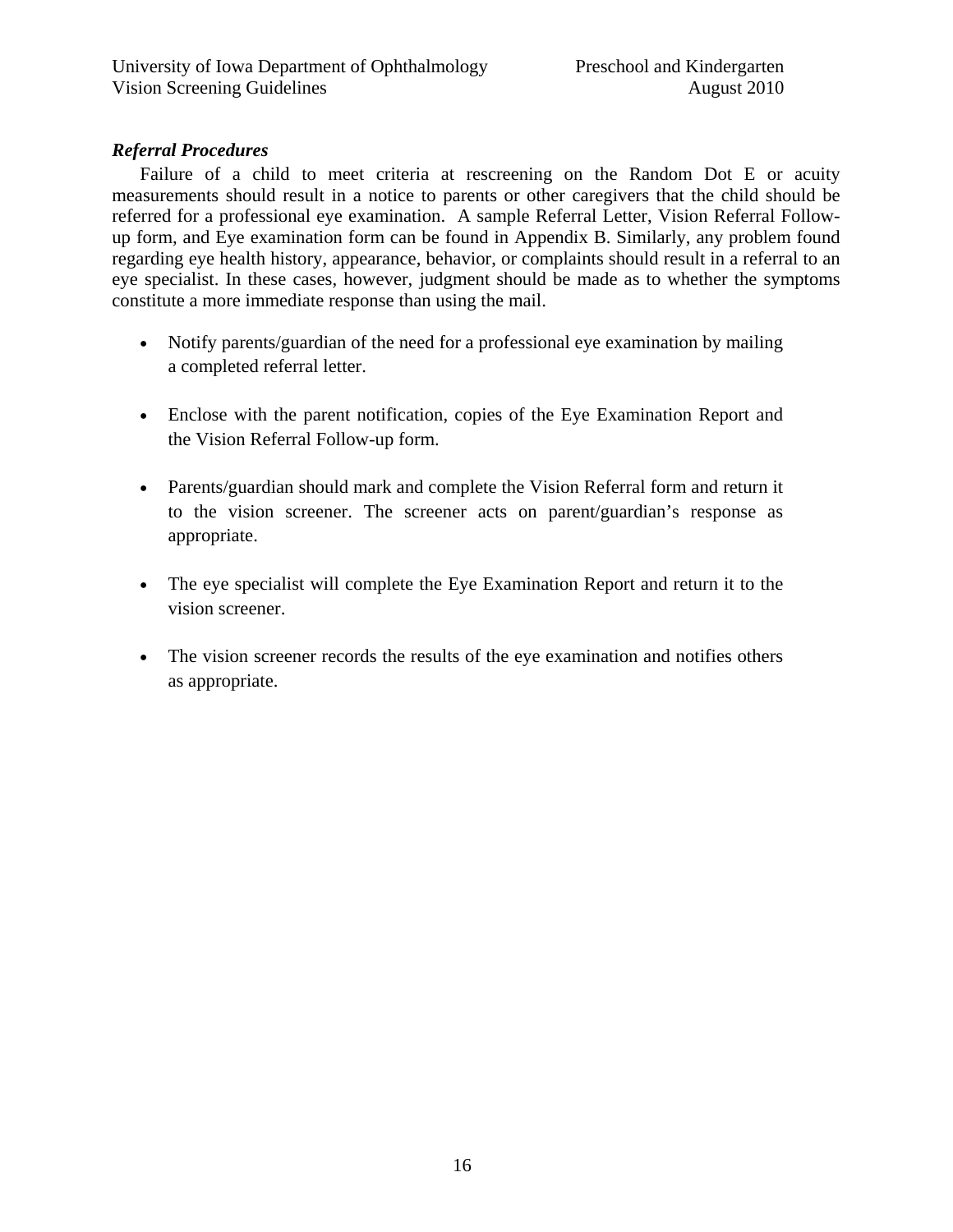# **HISTORY, APPEARANCE (A), BEHAVIOR (B), AND COMPLAINTS (C)**

 A form and instructions for recording results can be found following this category of the manual.

### **Purpose**

- To detect any history of obvious ocular pathology or abnormality
- To ensure that the eyes are in good health by observing the appearance of the eyes
- To elicit information regarding behaviors and/or complaints that may indicate the presence of vision problems

### **Vision Problems Detected**

Various symptoms as noted by a child's complaints or direct observation that may indicate a vision problem that requires further evaluation by an eye specialist

### **Age Range**

• 3 through 5 years of age

### **Equipment**

- The History, Appearance, Behavior and Complaints form for Preschool and Kindergarten Children
- ABC Teacher Observation Form
- Vision Screening Roster and Follow-Up Form

# **Procedure**

- 1. Review accompanying form, "History ABCs " (Appearance, Behavior, Complaints). If appropriate, review the completed History form.
- 2. Thoroughly visually inspect the child's eyes to see if any of the "Appearances" conditions are present.
- 3. Caregiver's, teacher's, and other service provider's observations should be enlisted to determine if any of the Appearances, Behaviors or Complaints are present.
- 4. It is important to request information on age appropriate behaviors only.

# **Referral Criteria**

- Screening failure occurs if, based on age appropriate behaviors, any of the conditions noted on the History or ABC Checklist are present.
- Referral should be made to an eye specialist experienced in pediatric vision care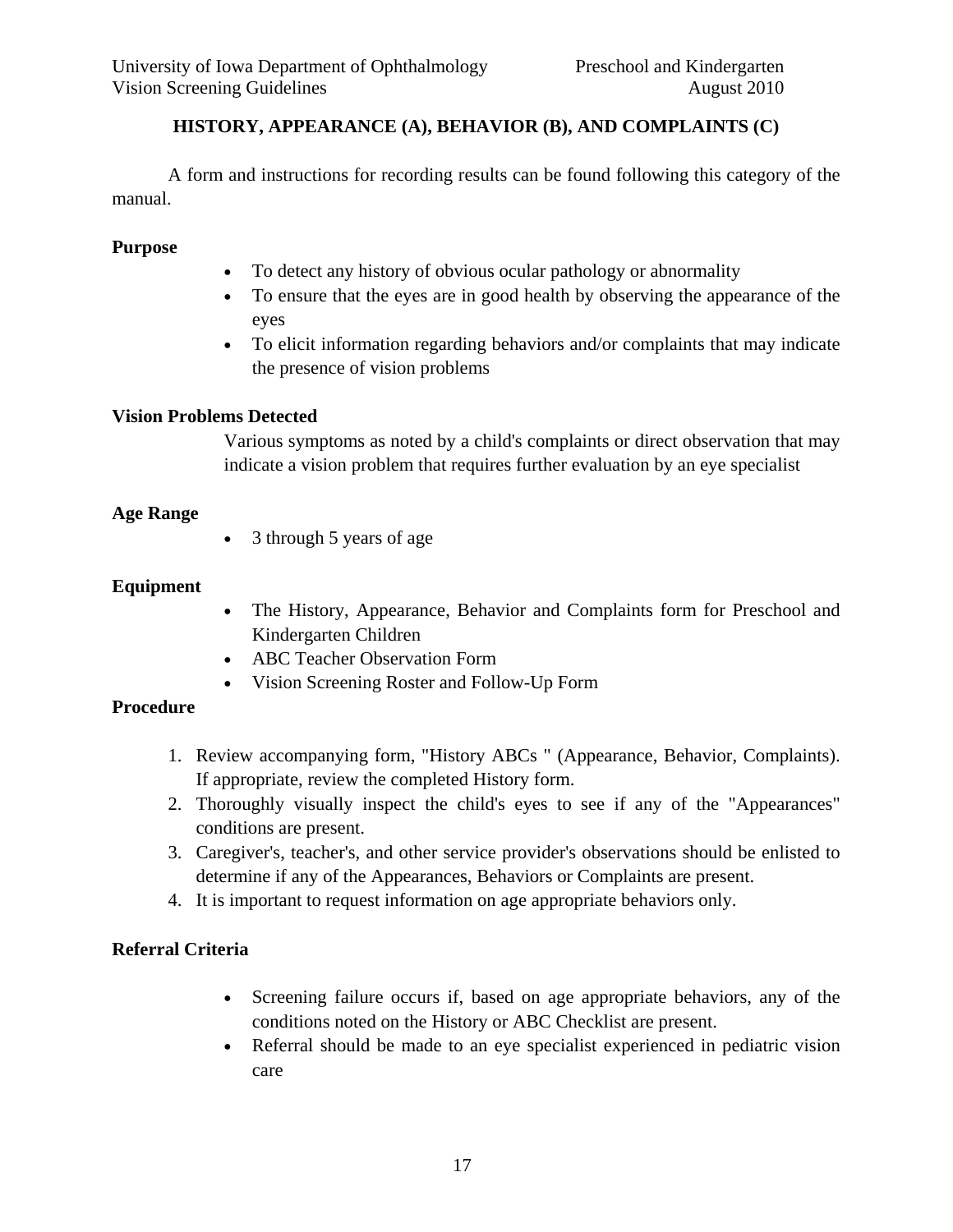# **DISTANCE VISUAL ACUITY**

 A form and instructions for recording results can be found following this category of the manual.

## **Purpose**

- 1. Screening for distance visual acuity is the most important single test of visual ability. This test will identify more children who require eye care than any other single test.
- 2. Screening for distance visual acuity has been proven reliable in detecting such vision problems as amblyopia, myopia, hyperopia, astigmatism and other conditions, such as cataracts, which can decrease visual acuity.
- 3. Poor vision can also affect learning ability and the entire educational process.

### **Vision Problems Detected**

Impaired visual acuity (monocular)

# **Age Range**

3 through 5 years of age

# **Equipment**

- Lea Single Symbol Book (Figure 2)
- Occluder, or the student can use the heel of their hand
- Vision Screening Roster and Follow-Up Form

# **Setup** (See Figure 2)

- 1. Choose an area that provides as a background a light-colored, uncluttered wall. Avoid a wall that is close to windows where glare may be a problem. Also avoid overly bright lights or shadows between the child and the acuity chart. Light on the acuity chart should read between 10 and 30 foot-candles as measured with light meter. If there is insufficient light, position gooseneck lamps on the floor in such a manner that the acuity chart is properly illuminated.
- 2. Place a line of tape along the two front legs of the screener's chair. Measure exactly 5 and 10 feet perpendicular to the tape line and place a tapeline at both positions.
- 3. The child will place their heels on the strip of tape during distance acuity testing if standing during testing. If the student is to be seated during testing, the front legs of the chair should be placed on the tapeline.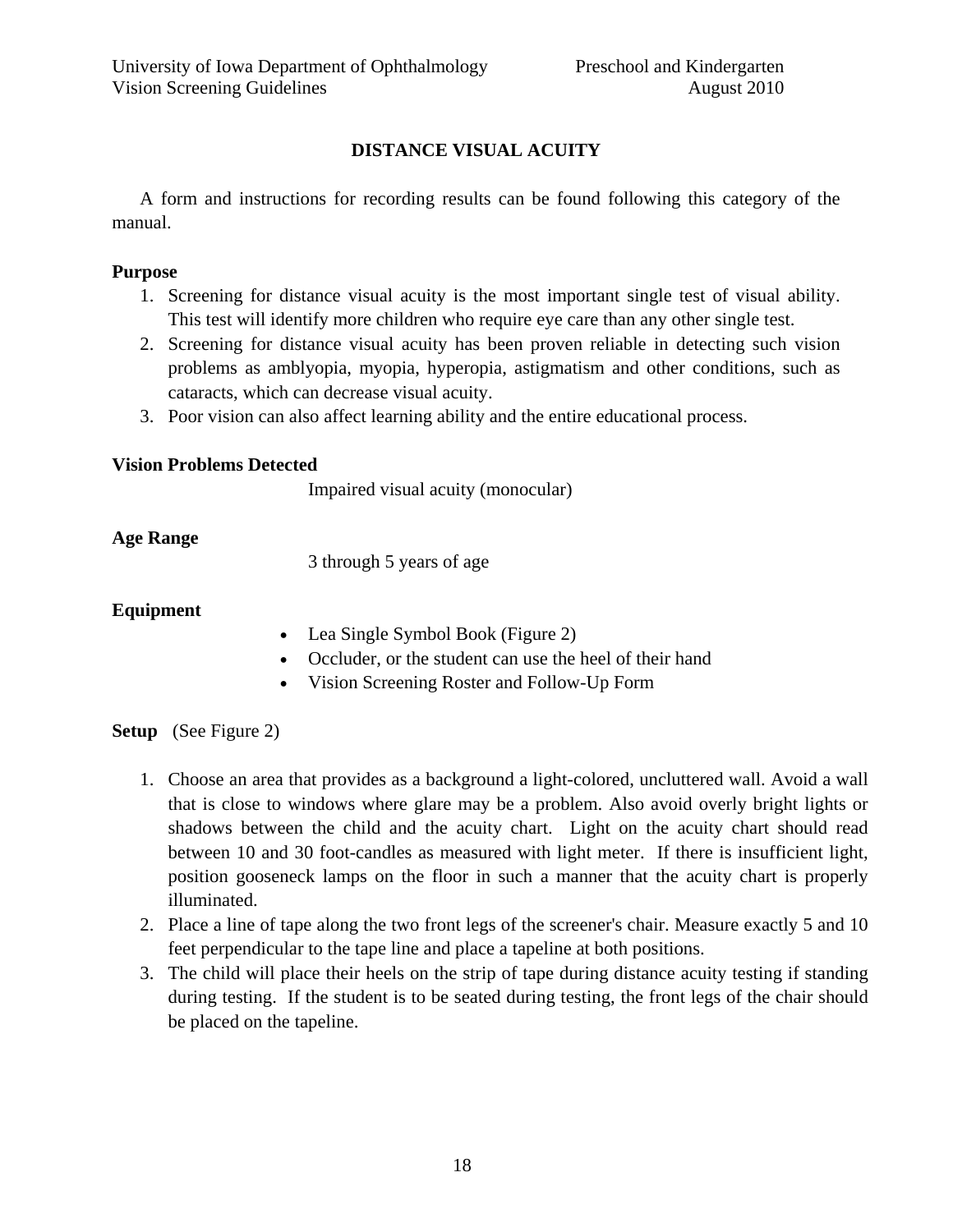**Figure 1 Setting Up the Screening Area for Distance Visual Acuity Testing of Children Ages 3 through 5 Years**



# **Procedure**

- 1. A short orientation is advisable to acquaint children with the test materials and to teach them the method of responding. This can be done in small groups of 4 or 5 children by the screener or a teacher.
- 2. Have the child sit or stand at the mark facing the test attendant.
- 3. Closely inspect the child's eyes for any of the appearance items on the ABC checklist.
- 4. The child who wears glasses or contact lenses that are prescribed for constant use should be screened only with glasses or contact lenses on. If a child has glasses and is not wearing them, screening should be rescheduled for another day with glasses.
- 5. Begin with both eyes open, looking at the larger targets so that the child becomes familiar with the pictures/symbols that they will be looking at. Children who are not able to identify the symbols may be successful by matching them using the Lea chart response key.
- 6. Once familiar, test each eye separately, right eye first then left using an occluder.
- 7. Squinting should not be allowed.
- 8. To pass a line, the child must be able to read (correctly identify or match) one more than half (3) of the symbols on the card at any acuity level.
- 9. When at least 3 of the symbols on a card have been correctly identified, proceed to the next smaller symbols and continue to present each card of symbols through the 10 foot card (when testing at 10 feet or the 5 foot card when testing at 5 feet), as long as the child can identify more than half the symbols on each card.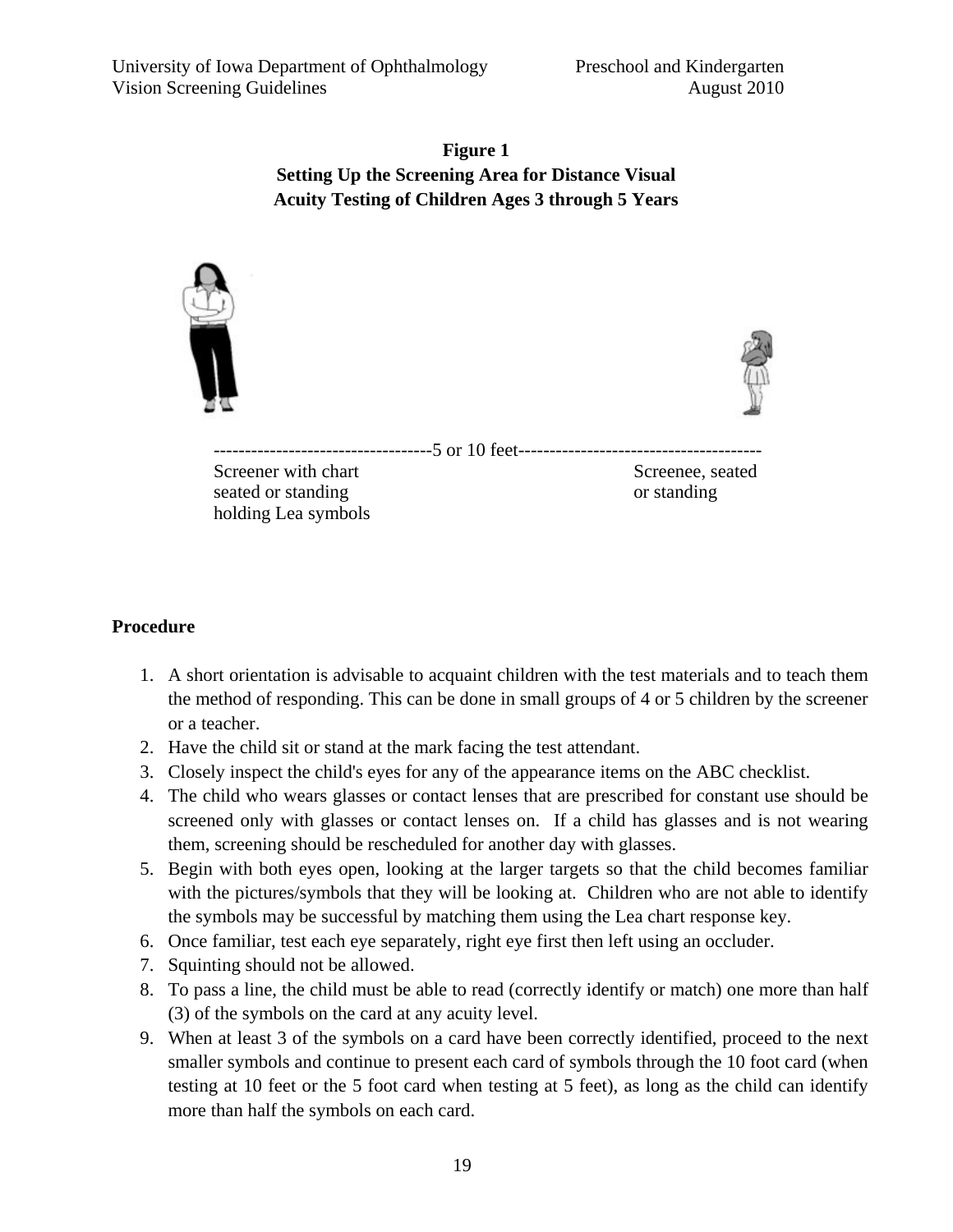- 10. If the child can identify the 10 foot symbols correctly at a 10 foot testing distance, record the visual acuity obtained as  $10/10 = 20/20$ . If the child can identify the 8 foot symbols correctly at a 5 foot testing distance, record the visual acuity obtained as  $5/8 = 20/32$ .
- 11. If the child fails to read a card, repeat this card in reverse order.
- 12. After the card is failed twice, record the visual acuity as the next higher card, assuming that more than half the symbols on that card had been read correctly.

# **Rescreening Criteria**

Rescreening a child is based on the following distance acuity test results:

- Vision in either eye of 20/50 or poorer. This means the inability to identify correctly one more than half the symbols on the 20/40 card
- A greater than two line difference between the two eyes regardless of how good the acuity is in the better eye
- The screener was unable to obtain test results
- Rescreen children who fail the initial screening and those for whom results could not be obtained
- Rescreen within two weeks following the initial screening
- Rescreening can be particularly important for young children to be sure that their failure and/or difficulties were not due to temporary factors unrelated to vision

# **Referral Criteria**

Referral to an eye specialist is based on the following distance acuity test results:

- Vision in either eye of 20/50 or poorer. This means the inability to identify correctly one more than half the symbols on the 20/40 card
- A greater than two line difference between the two eyes regardless of how good the acuity is in the better eye
- The screener was unable to obtain test results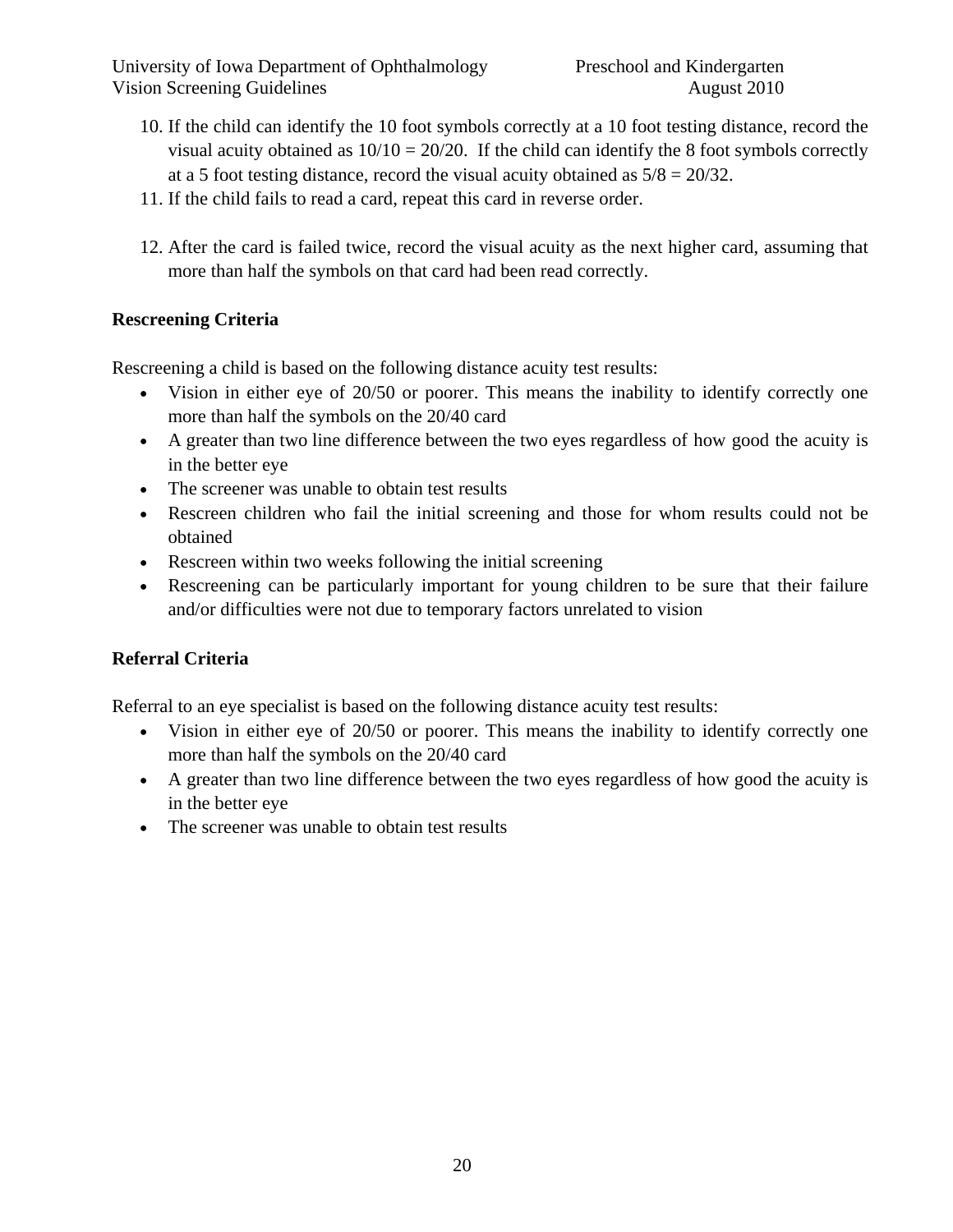**Figure 2 Lea Single Symbols** 

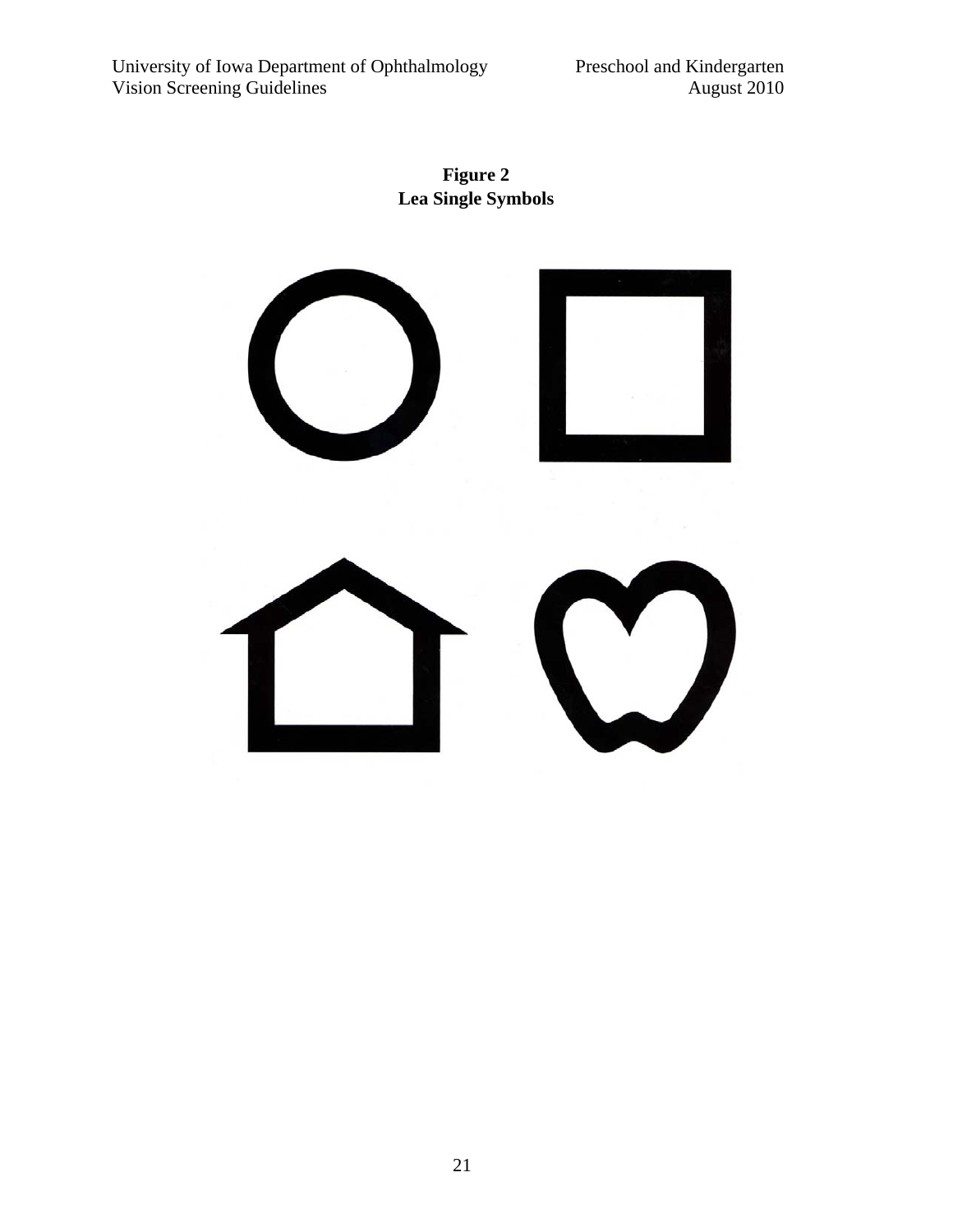# **STEREOPSIS**

 A form and instructions for recording results can be found following this category of the manual.

| <b>Purpose</b> | To determine the presence or absence of stereo acuity (as an indicator of |
|----------------|---------------------------------------------------------------------------|
|                | the presence or absence of strabismus and/or amblyopia)                   |

# **Vision Problems Detected**

| $\bullet$                | Strabismus                                                                                                                        |
|--------------------------|-----------------------------------------------------------------------------------------------------------------------------------|
|                          | Amblyopia                                                                                                                         |
| $\bullet$                | Impaired stereo acuity                                                                                                            |
|                          |                                                                                                                                   |
| <b>Age Range</b>         | 3 through 5 years                                                                                                                 |
| Equipment                | Random Dot E Stereogram Set that includes two random dot stereogram                                                               |
|                          | (one with an "E" and another one blank), one demonstration "E" plate and<br>of compatible polarized glasses                       |
| $\bullet$                | Vision Screening Roster and Follow-Up Form                                                                                        |
| <b>Procedure</b>         |                                                                                                                                   |
|                          | 1. Show the demonstration plate to the child without using the polarized glasses                                                  |
|                          | and say; "this is an E".                                                                                                          |
|                          | 2. Hold the demonstration plate in one hand and the blank stereogram plate in<br>the other and ask the child to point to the "E". |
|                          | 3. Have the child put on the polarized glasses.                                                                                   |
|                          | 4. Hold the two random dot stereograms (one in each hand) at a distance of 40-                                                    |
|                          | cm (16 inches) from the child's eyes and ask the child to point to the "E."                                                       |
|                          | 5. "Shuffle" the random dot stereogram plates and repeat step 3.                                                                  |
|                          | 6. Repeat step 3 until the child has achieved four successive correct responses or<br>had a total of six attempts.                |
|                          | 7. If the child initially gives an incorrect response, repeat steps 1-4.                                                          |
| <b>Rescreening</b>       |                                                                                                                                   |
| <b>Criteria</b>          | Rescreen a child if the child shows an understanding of the test with the                                                         |
|                          | "demonstration E" but is unable to give four successive correct responses<br>in six attempts.                                     |
| <b>Referral Criteria</b> | If the child shows an understanding of the test with the "demonstration E"                                                        |
|                          | but is unable to give four successive correct responses in six attempts.                                                          |
| <b>Special Notes</b>     | Failure to perform step 2 of the procedure is noted as an inability to<br>complete the test, but does not constitute a failure.   |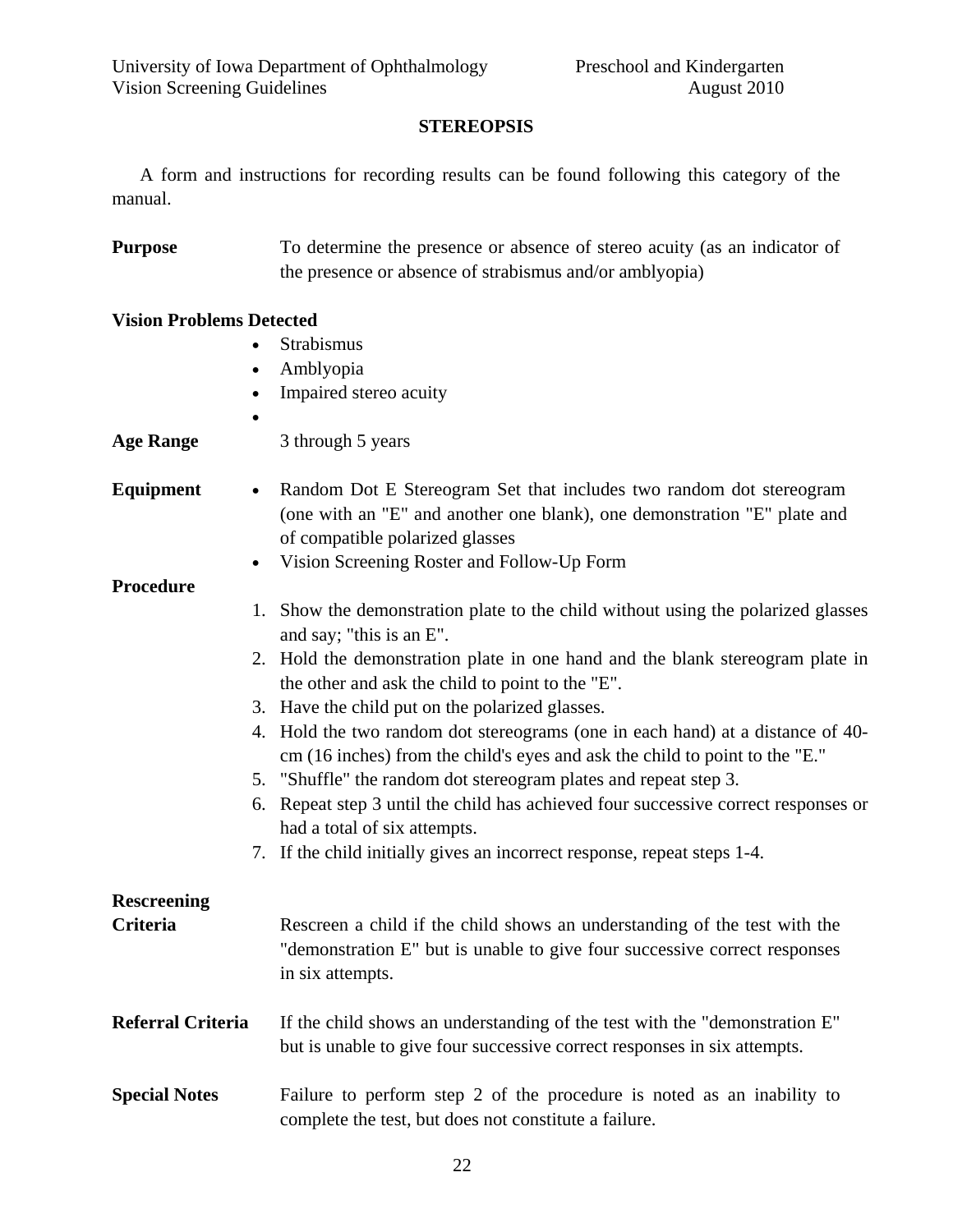# **DIRECTIONS FOR COMPLETING VISION SCREENING AND FOLLOW-UP ROSTER (3 THROUGH 5 YEARS OF AGE)**

 A form and instructions for recording results can be found following this category of the manual.

 It is important that information gathered through vision screenings be systematically recorded so that it is not misplaced. The recorded information will be needed to determine which students are in need of rescreening, referral for professional eye examinations, and follow-up to the referral.

 The accompanying Vision Screening and Follow-up Roster may be used to record each child's vision screening results in a mass screening situation. Following the screening, the recorded information can be examined to identify those who should be rescreened and referred to an eye specialist. One of the most important components of vision screening is follow-up.

| Instructions for completing the Vision Screening & Follow-up Roster Form |  |  |
|--------------------------------------------------------------------------|--|--|
|                                                                          |  |  |

| Column<br>Name | Directions<br>Enter the child's name.                                                                                           |
|----------------|---------------------------------------------------------------------------------------------------------------------------------|
| Age or Grade   | Enter the child's age or grade.                                                                                                 |
| History/ABC    | Check the box if any appearance, behaviors or complaints are<br>present or have been reported.                                  |
| Acuity         | Check the box if visual acuity criteria is 20/50 or less or if<br>there is a greater than two line difference between the eyes. |
| W/Glasses      | Check the box if the child was tested wearing glasses or<br>contact lenses.                                                     |
| Stereopsis     | Check the box if the child was unable to correctly identify<br>the $E_4$ out of 6 times                                         |
| Rescreen       | Check the box if the child needs to be rescreened.                                                                              |
| Referral       | Check the box if the child is referred for a professional eye<br>examination.                                                   |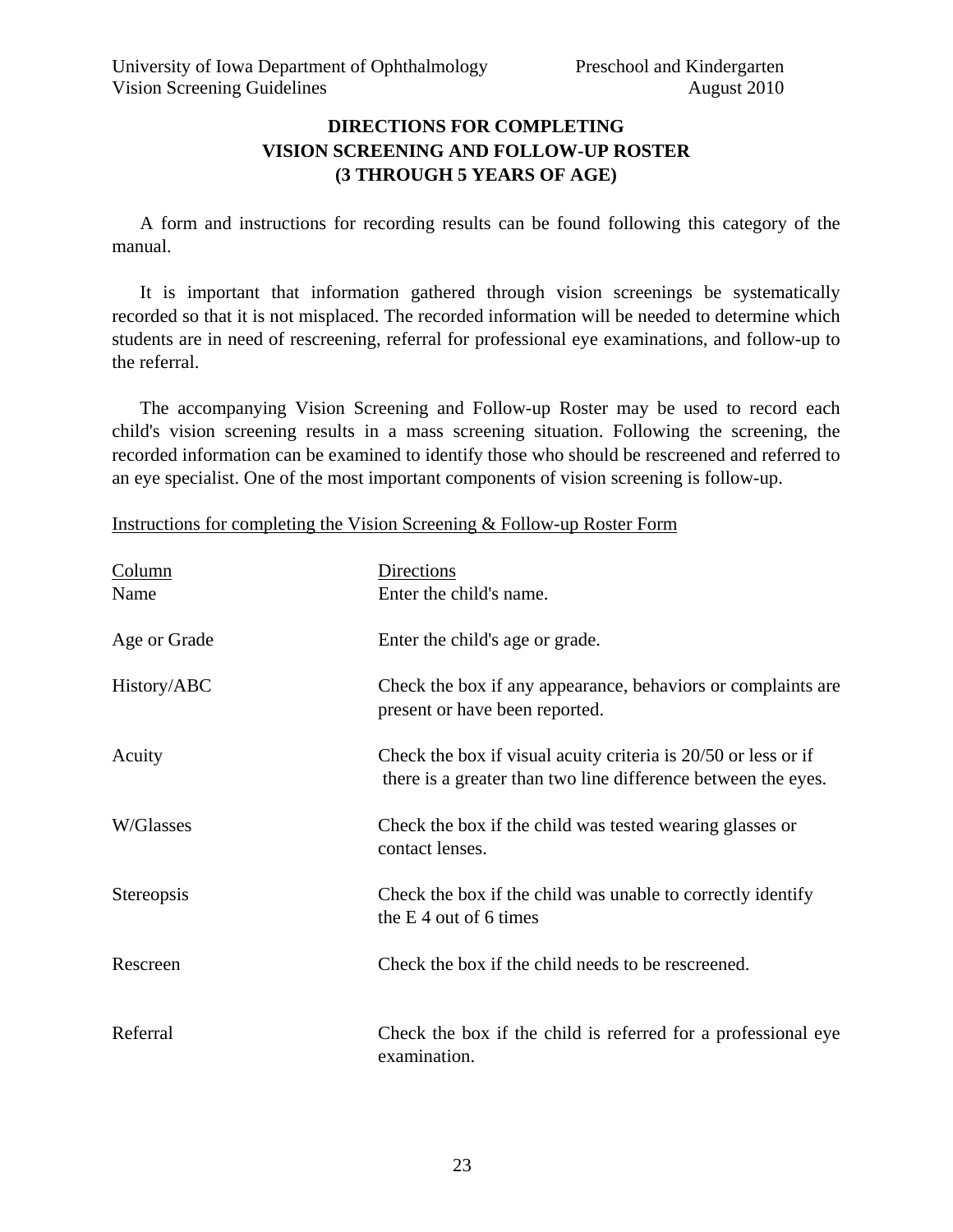# **FORMS**

The forms following this page are to be used when screening vision of *Preschool and Kindergarten Children.*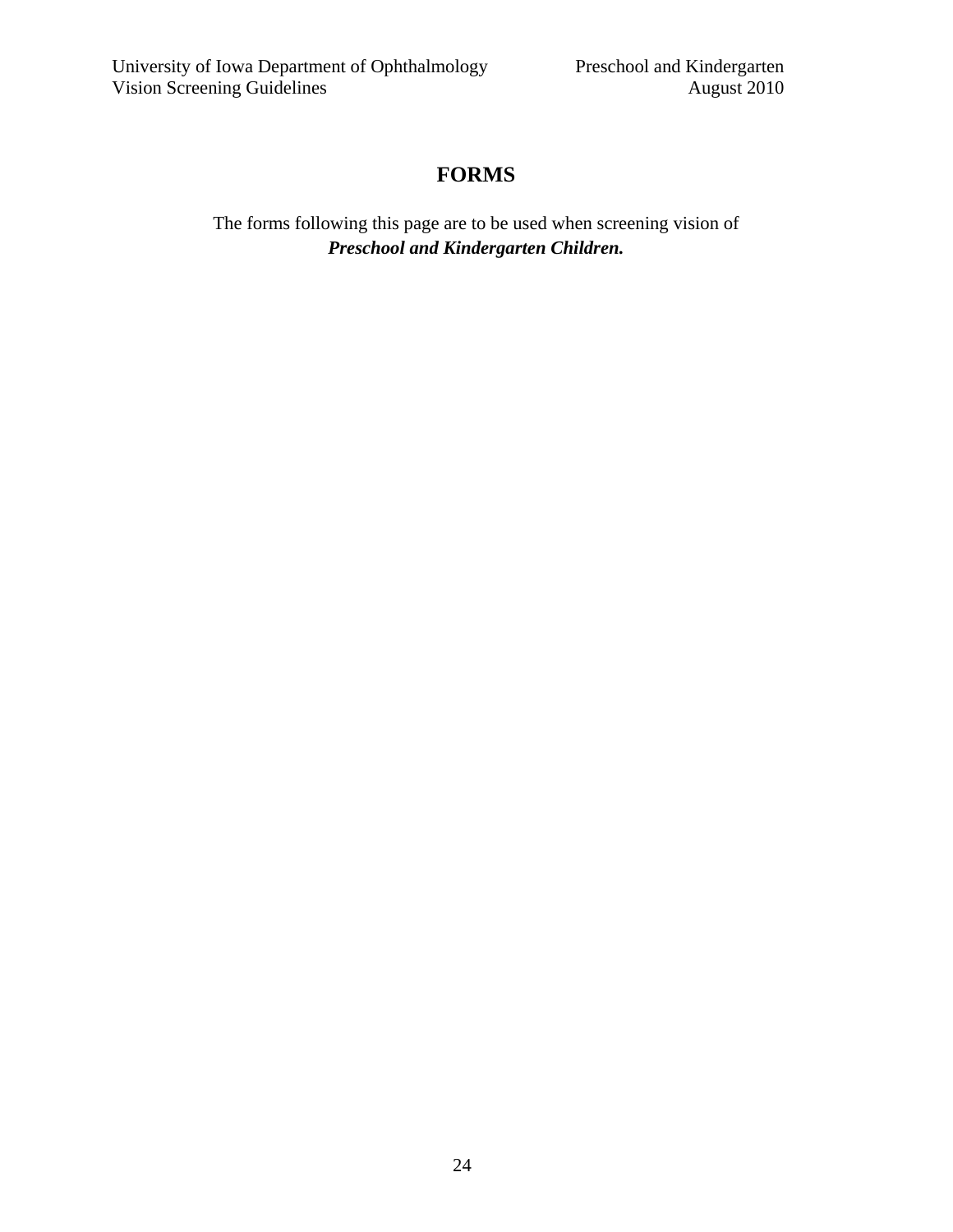## **HISTORY Preschool through Kindergarten 3 through 5 years of age**

| <b>History</b>                                                                |      |  |
|-------------------------------------------------------------------------------|------|--|
| Has an ophthalmologist or optometrist evaluated this child previously? Yes No |      |  |
| If yes, by whom? $\qquad \qquad$                                              | Date |  |
|                                                                               |      |  |

### **Risk Factors**

Indicate if any of the conditions that follow have never been evaluated by an eye specialist or have developed or worsened since your child's last evaluation with an eye specialist. Mark in the boxes below, yes (the condition does apply) or no (the condition does not apply).

Y N

- $\Box$   $\Box$  Parent/caregiver has concerns regarding child's vision
- $\Box$   $\Box$  Family history of vision loss, such as retinitis pigmentosa, peripheral field loss, retinoblastoma (tumor of the eye), albinism (lack of pigment)
- $\Box$   $\Box$  Child had birth weight of less than 3 pounds
- $\Box$   $\Box$  Child had supplemental oxygen in the hospital during the newborn period
- $\Box$   $\Box$  Child was exposed to substances/chemicals during pregnancy
- $\Box$   $\Box$  Child may have been exposed to infection (toxoplasmosis, rubella, cytomegalovirus, syphilis, herpes) pre birth
- $\Box$   $\Box$  Child had meningitis or encephalitis
- $\Box$   $\Box$  Child had head injury
- $\Box$   $\Box$  Child has neurological disorders such as seizures
- $\Box$   $\Box$  Child has other medical concerns (hearing loss, hydrocephalus, or excessive fever for prolonged period)
- Child has syndrome (Down, Marfan, Usher, etc.) Please list \_\_\_\_\_\_\_\_\_\_\_\_\_\_\_\_\_\_\_\_\_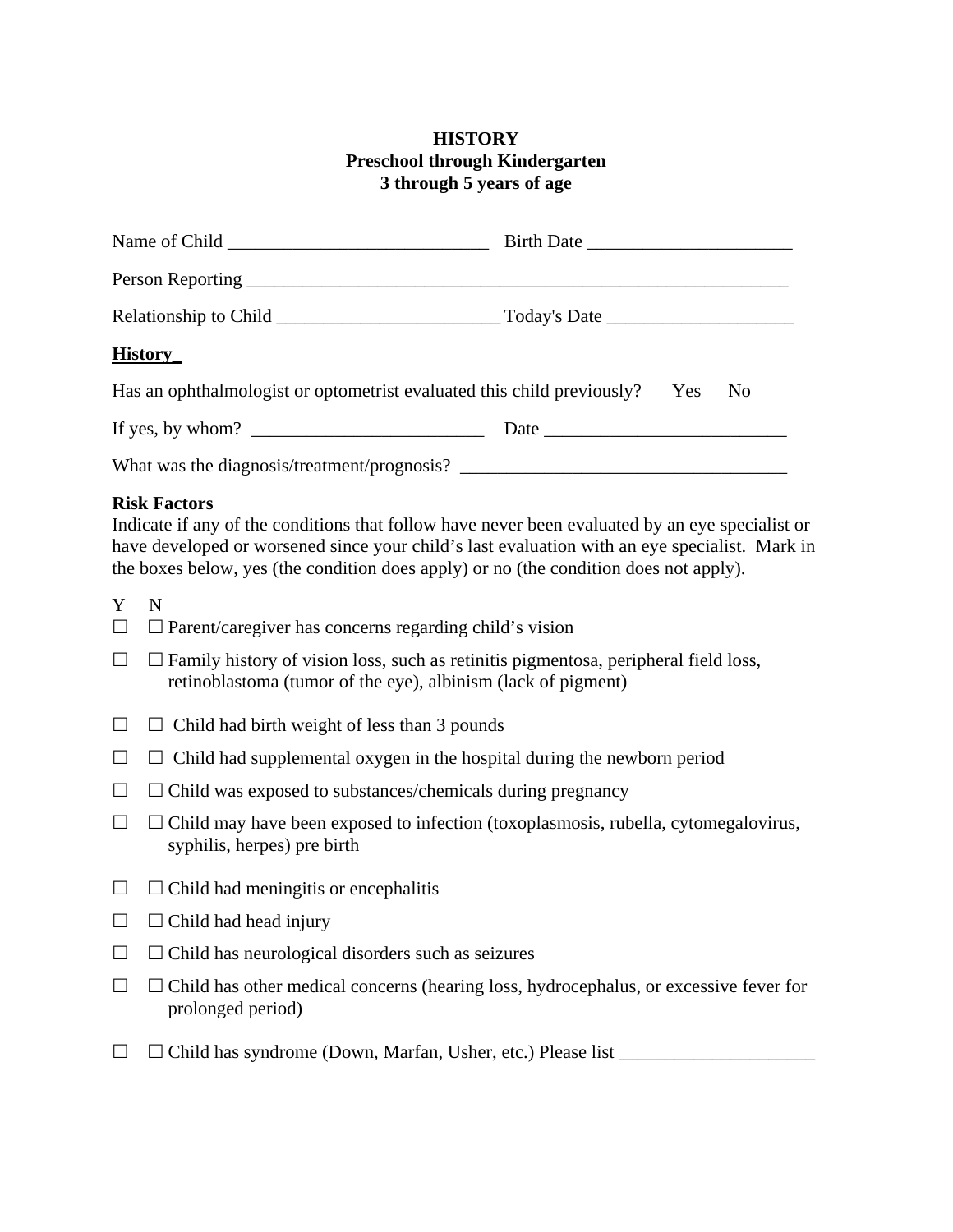## **APPEARANCE (A), BEHAVIOR (B) & COMPLAINTS (C) CHECKLIST Preschool through Kindergarten 3 through 5 years of age**

**Student's Name\_\_\_\_\_\_\_\_\_\_\_\_\_\_\_\_\_\_\_\_\_\_\_Classroom \_\_\_\_\_\_\_\_\_\_\_\_\_\_\_\_\_\_\_\_\_** 

When considering the following appearances, behaviors or complaints, only check those items that consistently occur and have not been previously evaluated by an eye specialist, or have developed or gotten worse since the child's last eye evaluation.

### **Appearance of the Eyes that may indicate a Vision Problem:**

- Reddened eyes
- Watery eyes
- \_\_\_\_ Encrusted eyelids
- Droopy eyelids
- \_\_\_\_ Eyes in constant motion
- **Eyes appear swollen**
- **Eyes with different pupil sizes**
- White pupil
- Cloudy or enlarged cornea
- Eyes appear to cross or turn outward, upward, or downward  $(> 6$  months of age)

# **Behaviors that may indicate a Vision Problem:**

- \_\_\_\_ Abnormal sensitivity to light
- Tilts or turns head to one side when looking at objects ( $> 6$  months of age)
- **Example 1** Cannot find a dropped toy
- **Eye poking, rocking or staring at bright lights frequently**
- \_\_\_\_ Stares at own hand or an object and/or moves hand or object in front of eyes
- frequently  $(> 12$  months of age)
- Places an object within a few inches of the eyes to look ( $> 18$  months)
- Trips on curbs and steps  $(> 18$  months of age)
- Does not appear interested in looking at toys or faces ( $> 3$  months of age)
- Does not respond to visual toys but is responsive to toys with sound (6-12 months of age)

# **Complaints Associated with Using the Eyes:**

- \_\_\_\_ Eyes hurt
- \_\_\_\_ Headaches
- \_\_\_\_ Double vision
- \_\_\_\_ Cannot see distant objects
- **EXECUTE:** Burning, itching or tearing of the eyes

# Additional information: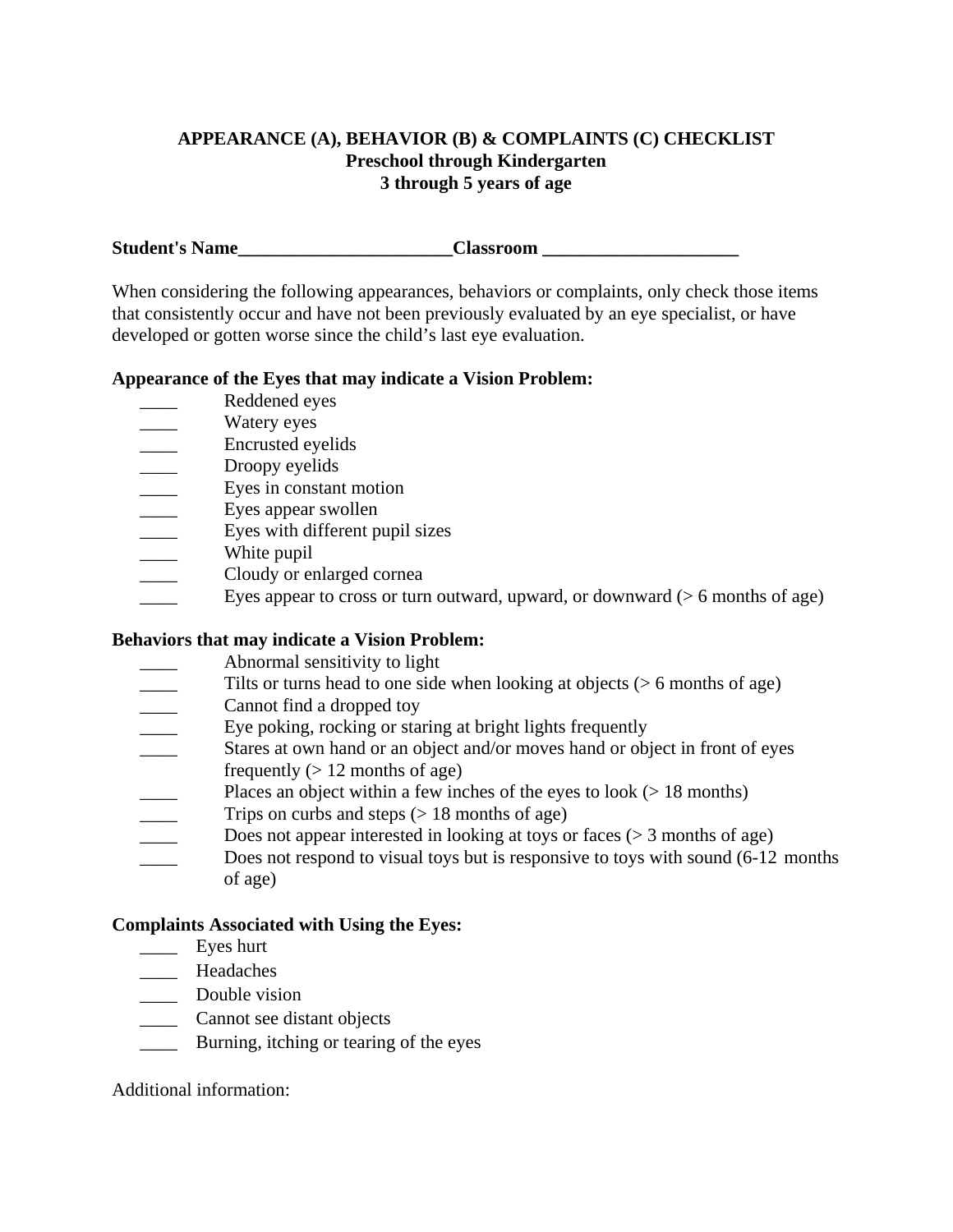# **TEACHER OBSERVATION Preschool through Kindergarten 3 through 5 years of age**

As a teacher you have the greatest access to observing the appearance of your students' eyes, any difficulties that a student may have when using his or her eyes, and any complaints a student may express about his or her eyes or ability to see. Your observations are an important part of our school's vision screening program. Please notify the school nurse or other appropriate staff member IMMEDIATELY if any of your students consistently exhibit any of the following conditions.

**Teacher's Name**\_\_\_\_\_\_\_\_\_\_\_\_\_\_\_\_\_\_\_\_\_\_\_\_ **Classroom**\_\_\_\_\_\_\_\_\_\_\_\_\_\_\_\_\_\_\_\_\_

# **Appearance of the Eyes**:

- 1. Eyes that turn in or out
- 2. Crusty or red eye lids
- 3. Different sized pupils or eyes
- 4. Swollen lids
- 5. Watery eyes
- 6. Drooping lid(s)
- 7. Haziness or clouding of the cornea
- 8. Eyes in constant motion, eye jerk on fixation

# **Behavioral Indications of Possible Vision Difficulty**:

- 1. Squinting, frowning or scowling when looking at objects
- 2. Holding printed material in an unusual position
- 3. Rubbing eyes
- 4. Abnormal sensitivity to light

# **Complaints Associated with Using the**

**Eyes**:

- 1. Eyes hurt
- 2. Headaches
- 3. Double vision
- 4. Cannot see distant objects
- 5. Burning, itching or tearing of the eyes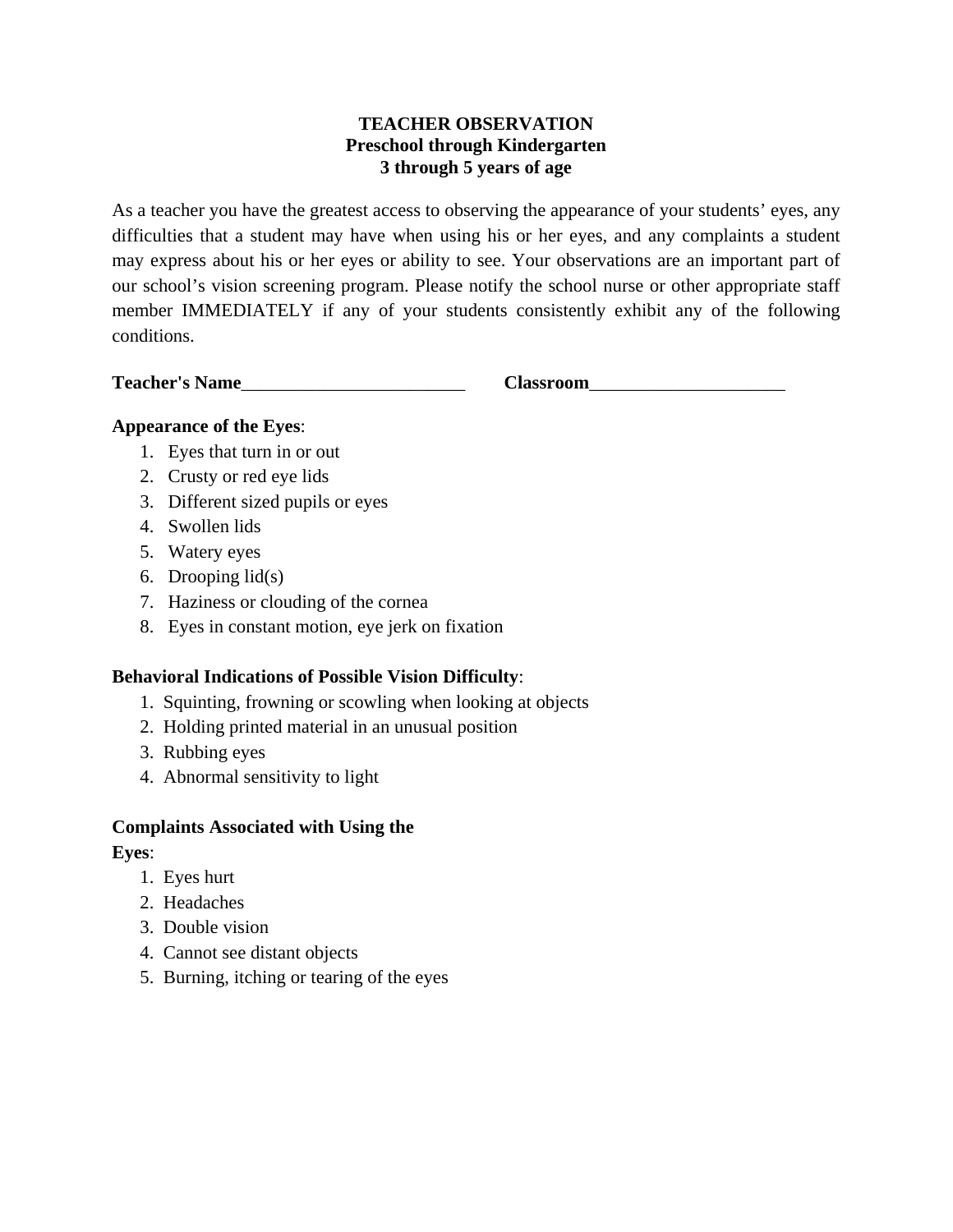# **Vision Screening Roster**

|  | <b>Screening Date</b> |
|--|-----------------------|
|  |                       |

|                 |        | Screening Date |        |           |           |             |              |
|-----------------|--------|----------------|--------|-----------|-----------|-------------|--------------|
| $\mathbf{Name}$ | Age or | History/       | Acuity | W/Glasses | Stereopsi | Rescree     | Referra      |
|                 | Grade  | ABC            |        |           | ${\bf S}$ | $\mathbf n$ | $\mathbf{l}$ |
|                 |        |                |        |           |           |             |              |
|                 |        |                |        |           |           |             |              |
|                 |        |                |        |           |           |             |              |
|                 |        |                |        |           |           |             |              |
|                 |        |                |        |           |           |             |              |
|                 |        |                |        |           |           |             |              |
|                 |        |                |        |           |           |             |              |
|                 |        |                |        |           |           |             |              |
|                 |        |                |        |           |           |             |              |
|                 |        |                |        |           |           |             |              |
|                 |        |                |        |           |           |             |              |
|                 |        |                |        |           |           |             |              |
|                 |        |                |        |           |           |             |              |
|                 |        |                |        |           |           |             |              |
|                 |        |                |        |           |           |             |              |
|                 |        |                |        |           |           |             |              |
|                 |        |                |        |           |           |             |              |
|                 |        |                |        |           |           |             |              |
|                 |        |                |        |           |           |             |              |
|                 |        |                |        |           |           |             |              |
|                 |        |                |        |           |           |             |              |
|                 |        |                |        |           |           |             |              |
|                 |        |                |        |           |           |             |              |
|                 |        |                |        |           |           |             |              |
|                 |        |                |        |           |           |             |              |
|                 |        |                |        |           |           |             |              |
|                 |        |                |        |           |           |             |              |
|                 |        |                |        |           |           |             |              |
|                 |        |                |        |           |           |             |              |
|                 |        |                |        |           |           |             |              |
|                 |        |                |        |           |           |             |              |
|                 |        |                |        |           |           |             |              |
|                 |        |                |        |           |           |             |              |
|                 |        |                |        |           |           |             |              |
|                 |        |                |        |           |           |             |              |
|                 |        |                |        |           |           |             |              |

Examiners Signature \_\_\_\_\_\_\_\_\_\_\_\_\_\_\_\_\_\_\_\_\_\_\_\_\_\_\_\_\_\_\_\_\_\_\_\_\_\_\_\_ Date \_\_\_\_\_\_\_\_\_\_\_\_\_\_\_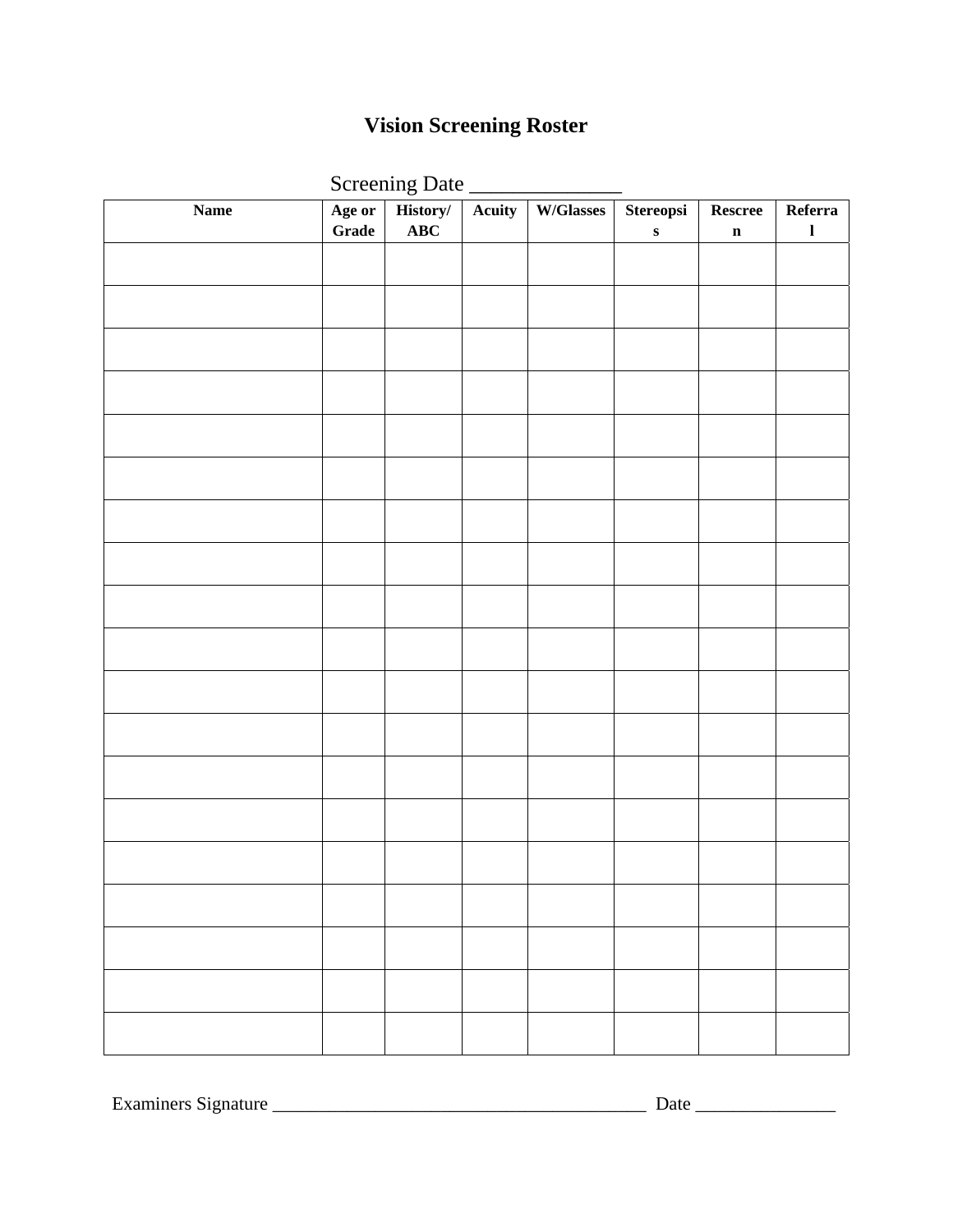# **Test Procedures and Sample Forms for Vision Screening of Elementary Children Grades 1 through 5 (6 through 11 years of age)**

## *General Considerations*

The screening of children ages 6 through 11 years focuses primarily on the detection of myopia (nearsightedness) and hyperopia (farsightedness) which commonly manifest themselves during these years. Additionally, screening for color vision deficiencies will also occur in this age group. Instruments to screening for these conditions include the ETDRS (Lighthouse) Distance Acuity Chart and the plus lens test in combination with the ETDRS (Lighthouse) chart. The Ishihara color test will be used to screen for color vision deficiencies.

A health history for the presence or absence of at-risk factors that could indicate a possible vision problem should be taken for those children not having such information in their health file. Additionally, the appearance of child's eyes, any behaviors that the child may exhibit that would indicate a possible vision problem, and any complaints made by the child regarding vision problems are important factors of which a screener must be cognizant. Instructions for recording health history and appearance, behavior, and complaints are contained in the following section.

Eye health care should not be ignored during the time between formal vision screenings. Rather a system is needed for addressing, on an ongoing basis, symptoms of eye problems that a child may exhibit. A Teacher Observation form is included in this section as one means for making classroom teachers aware of observable conditions that may indicate a vision problem. Teachers are asked to refer any student consistently exhibiting any symptom IMMEDIATELY to an appropriate staff member such as school nurse. The school nurse will then contact the student's parents to make them aware that a professional eye examination is needed.

#### *Referral Procedures*

Failure of a child to meet criteria at rescreening on the plus lens or acuity measurements should result in a notice to parents or other caregivers that the child should be referred for a professional eye examination. A sample Referral Letter, Vision Referral Follow-up form, and Eye examination form are available in Appendix B. Similarly; any problem found regarding eye health history, appearance, behavior, or complaints should result in a referral to an eye specialist. In these cases, however, judgment should be made as to whether the symptoms constitute a more immediate response than using the mail.

The following steps are recommended when a child is referred for professional eye care as a result of not passing a vision screening.

- Notify parents/guardian of the need for a professional eye examination by mailing a completed referral letter.
- Enclose with the parent notification, copies of the Eye Examination Report and the vision Referral Follow-up form.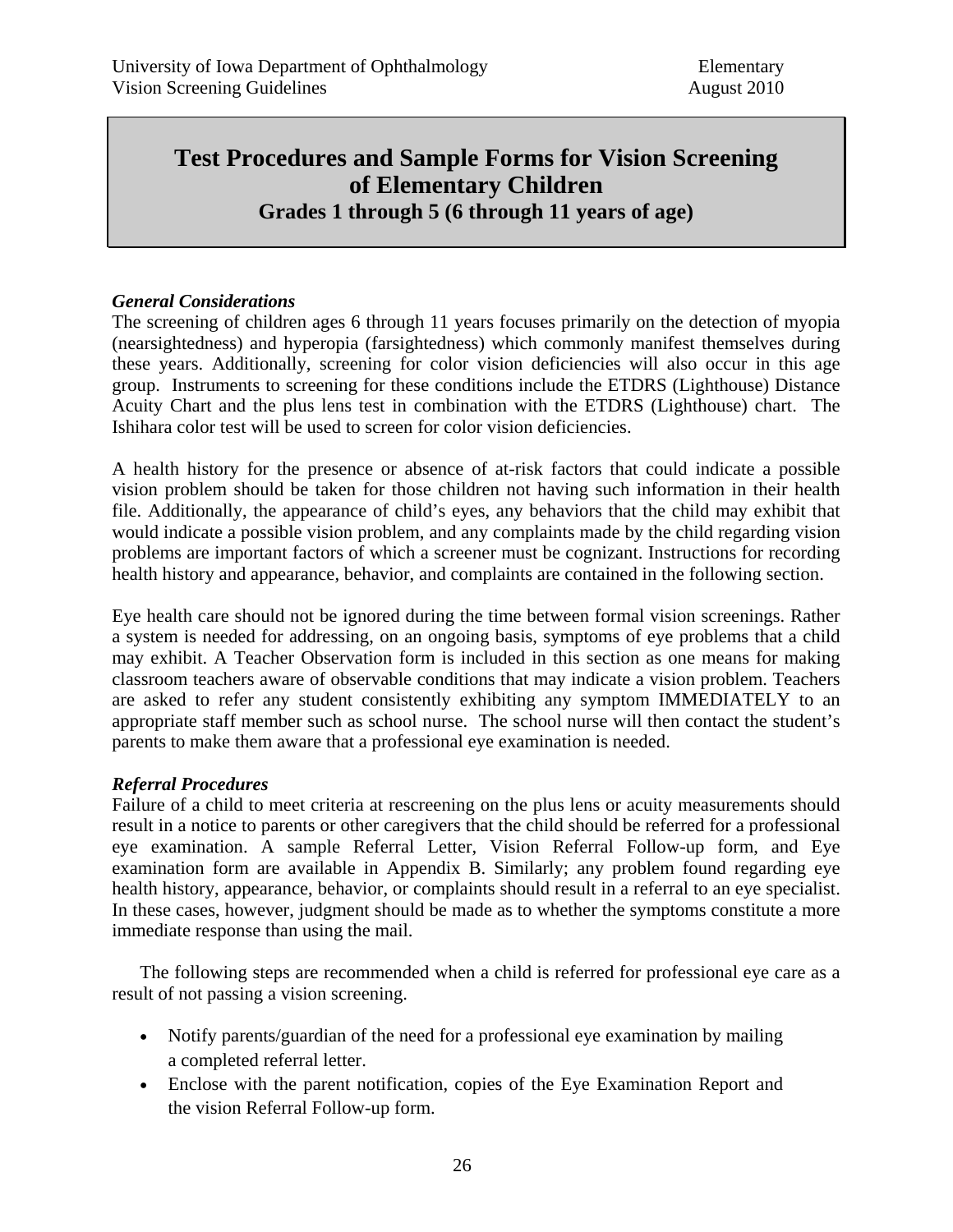University of Iowa Department of Ophthalmology Elementary Vision Screening Guidelines and the Contract of the August 2010

- Parents/guardian should mark and complete the Vision Referral form and return it to the vision screener. The screener acts on parent/guardian's response as appropriate.
- The eye specialist will complete the Eye Examination Report and return it to the vision screener.
- The vision screener records the results of the eye examination and notifies others as appropriate.

Color vision testing is the exception to the above procedures. A child's failure to pass a color vision rescreening is not a cause for referral because a color deficiency is usually non-progressive, cannot be corrected, and usually does not effect visual acuity or visual function. If there are other vision problems suspected, or parents wish the opinion of an eye specialist, the parents should be encouraged to arrange for a professional eye examination. A sample letter to inform parent or caregivers of a color deficiency in their child can be found in Appendix B.

It is important to inform parents, teachers, and counselors of the student's color vision deficiency, which may cause the child difficulty in situations and/or vocations requiring accurate color discrimination. These persons may adjust educational materials for situations where color discrimination is a progress criteria. Additionally, the child should be made aware of his or her color vision deficiency and the potential impact on daily living and career planning.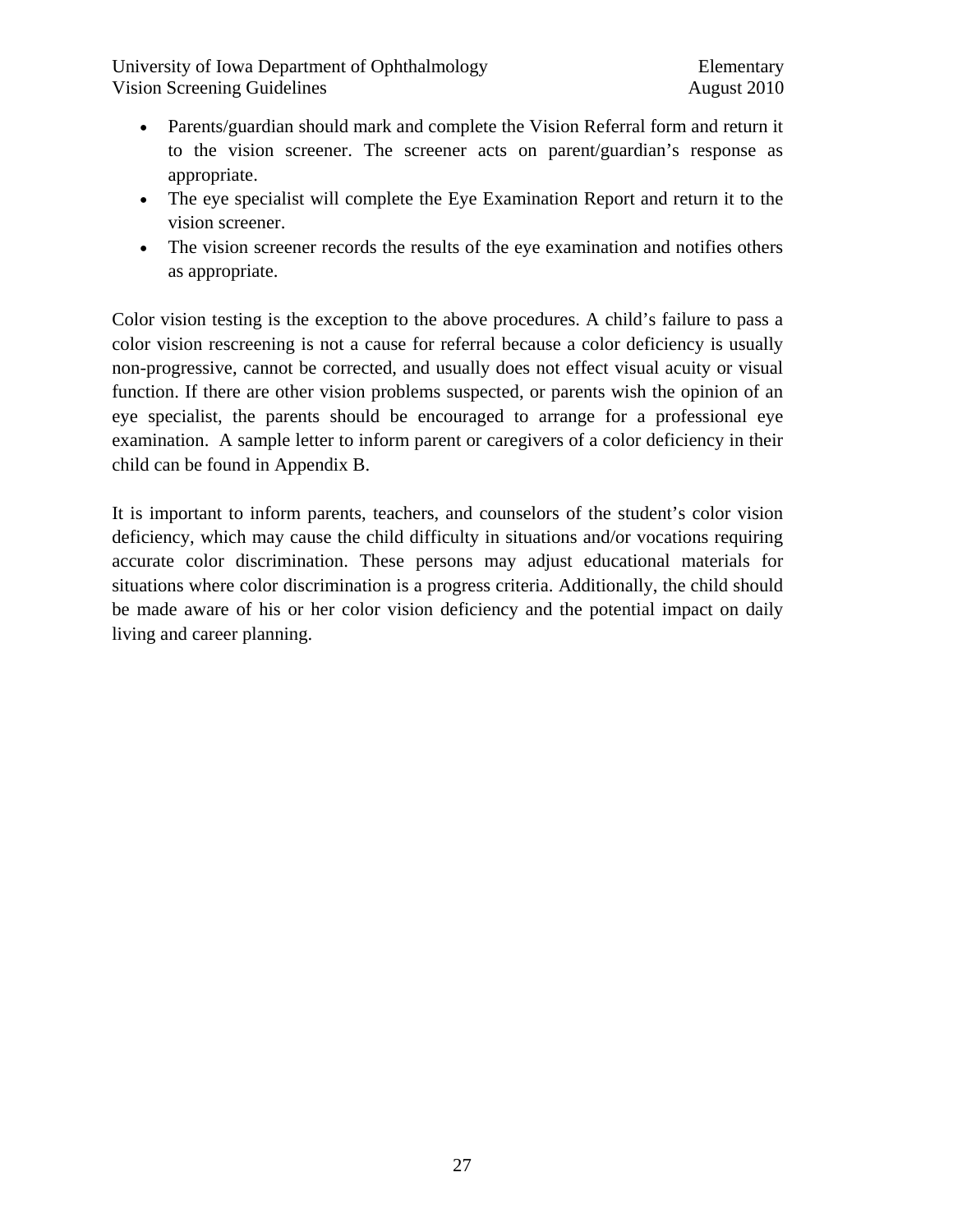# **APPEARANCE (A), BEHAVIOR (B), AND COMPLAINTS (C)**

 A form and instructions for recording results can be found following this section of this manual and may be printed and photocopied as needed.

#### **Purpose**

- To detect any history of obvious ocular pathology or abnormality
- To ensure that the eyes are in good health by observing the appearance of the eyes
- To elicit information regarding appearance, behaviors and/or complaints that may indicate the presence of vision problems

#### **Vision Problems Detected**

 Various symptoms, as noted by student complaints or direct observation by the screener or the child's teacher, that may indicate a vision problem requiring further evaluation by an eye specialist.

**Age Range** 6 through 11 years

#### **Equipment**

- ABC Checklist of Vision Difficulties
- Vision Screening Roster and Follow-Up Form

#### **Procedure**

- 1. Review accompanying form, "ABCs of Vision Difficulties"
- 2. Thoroughly visually inspect the child's eyes to see if any of the "Appearances" conditions are present.
- 3. Caregiver's, teacher's, and other service provider's observations should be enlisted to determine if any of the Appearances, Behaviors or Complaints are present.
- 4. It is important to request information on age appropriate behaviors only.

#### **Referral Criteria**

- Failure occurs if, based on age-appropriate behaviors, any of the conditions noted are present. Children who fail should be referred to an eye specialist.
- Referral should be made to an eye specialist experienced in pediatric vision care.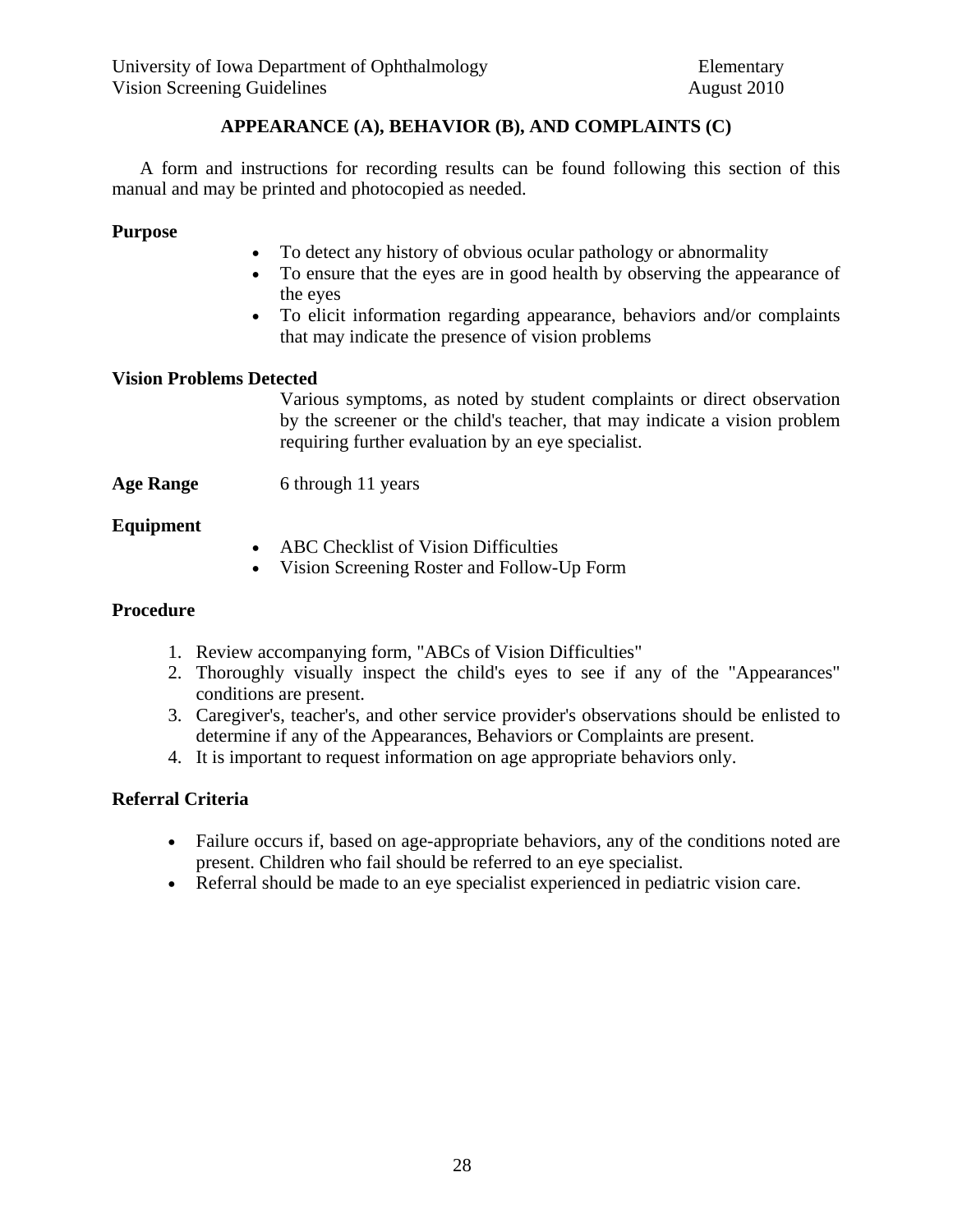# **DISTANCE VISUAL ACUITY**

 A form and instructions for recording results can be found following this section of the manual and may be printed photocopied as needed.

### **Purpose**

- Screening for distance visual acuity is the most important single test of visual ability. This test will identify more children who require eye care than any other single test.
- Screening for distance visual acuity has been proven reliable in detecting such vision problems as amblyopia, myopia, hyperopia, astigmatism and other conditions such as cataracts that can decrease visual acuity. Early detection and treatment is vital in children with such eye problems.
- Poor vision can also affect learning ability and the entire adjustment to school.

# **Vision Problems Detected**

Impaired visual acuity (monocular)

**Age Range** 6 through 11 years

# **Equipment**

- ETDRS (Lighthouse) distance acuity chart (Figure 5)
- Occluder, or the student can use the heel of their hand
- Vision Screening Roster and Follow-Up Form

# **Setup**

- 1. Choose an area that provides as a background a light-colored, uncluttered wall. Avoid a wall that is close to windows where glare may be a problem. Also avoid overly bright lights or shadows between the child and the acuity chart. Light on the acuity chart should read between 10 and 30 foot-candles as measured with light meter. If there is insufficient light, position gooseneck lamps on the floor in such a manner that the acuity chart is properly illuminated.
- 2. When using the ETDRS (Lighthouse) chart, the test should be done at four meters (13 ft). See Figure 5.
- 3. If space limitations occur, the ETDRS (Lighthouse) test can be done at two meters (6 1/2 feet) with doubling of the denominator to obtain a 20-foot equivalent.
- 4. Tape the ETDRS (Lighthouse) chart to the wall at about eye level for a 6-10 year old.
- 5. Using a tape measure, place a line of tape 6.5 and 13 feet from the wall with the ETDRS (Lighthouse) Chart on it.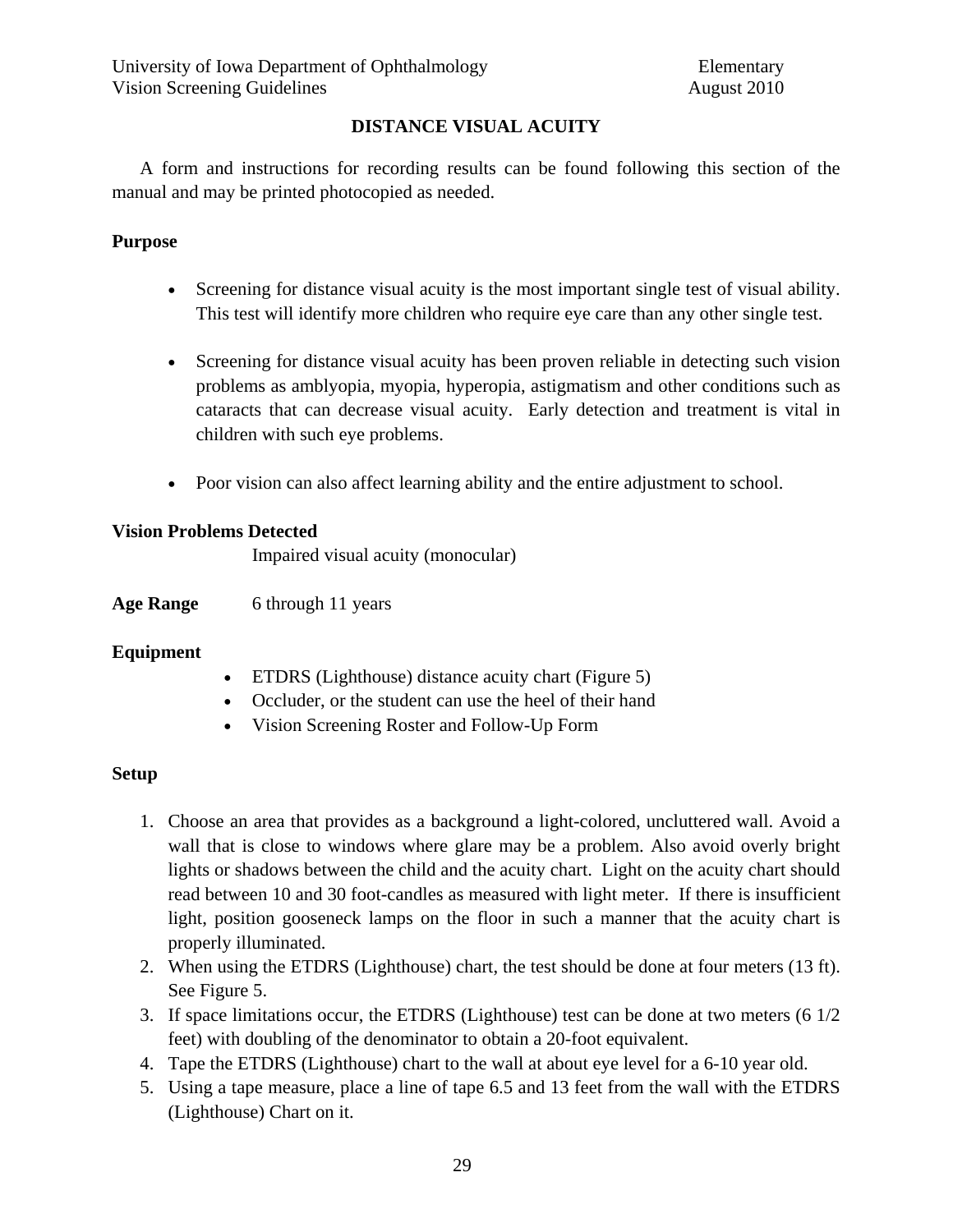University of Iowa Department of Ophthalmology Elementary Vision Screening Guidelines August 2010

- 6. Mark another tapeline 3 feet away from the chart. This is in case you need to use the Lea symbol book with a child who is not comfortable being tested with letters.
- 7. The child will place their heels on the strip of tape during distance acuity testing if standing during testing. If the student is to be seated during testing, the front legs of the chair should be placed on the tapeline.

#### **Figure 3 Setting up the Screening Area for Distance Visual Acuity Testing of Children 6 through 11 years of age**



#### **Procedure**

- 1. Students who wear glasses or contact lenses that are prescribed for constant distance use should be screened with their corrective lenses on.
- 2. Begin with the larger targets so that the child becomes familiar with the ETDRS (Lighthouse) chart.
- 3. Once familiar, test each eye separately, right eye first, then left.
- 4. Squinting should not be allowed.
- 5. To pass a line, the child must be able to read (correctly identify) one more than half (3) of the letters on the line.
- 6. When a line is correctly identified, proceed to the next smaller letters and continue to present each smaller line of letters through the 20-foot line, as long as the individual can identify more than half the letters on each line.
- 7. If the child can identify the 20-foot letters correctly, record the visual acuity obtained as 20/20.
- 8. If the child fails to read a line, repeat this line in reverse order.
- 9. If the line is failed twice, record the visual acuity as the next higher line, assuming that more than half the letters on that line had been read correctly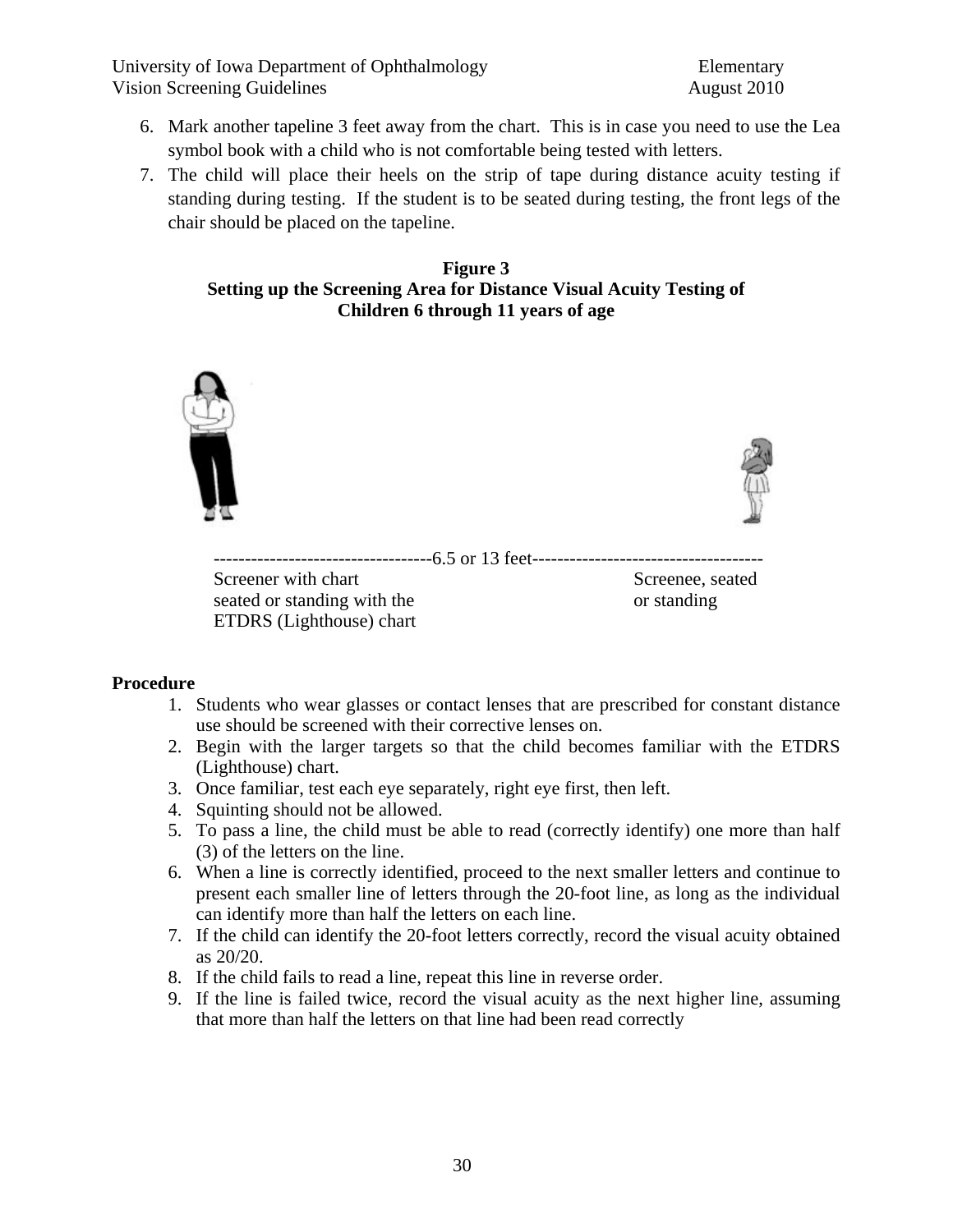# **Rescreening Criteria**

Rescreening a child is based on the following distance acuity test results:

- Vision in either eye of 20/40 or poorer. This means the inability to identify correctly one more than half the symbols on the 20/32 line on the chart
- A greater than two line difference between the two eyes regardless of how good the acuity is in the better eye
- The screener was unable to obtain test results
- Rescreen children who fail the initial screening and those who are untestable.
- Rescreen within two weeks following the initial screening
- Rescreening can be particularly important for young children to be sure that their failure and/or difficulties were not due to temporary factors unrelated to vision.

# **Referral Criteria**

Referral for professional eye care is based on the following distance acuity test results:

- Vision in either eye of 20/40 or poorer. This means the inability to identify correctly one more than half the symbols on the 20/32 line on the chart
- A greater than two line difference between the two eyes regardless of how good the acuity is in the better eye
- The screener was unable to obtain test results



**Figure 4 ETDRS (Lighthouse) Distance Visual Acuity Chart**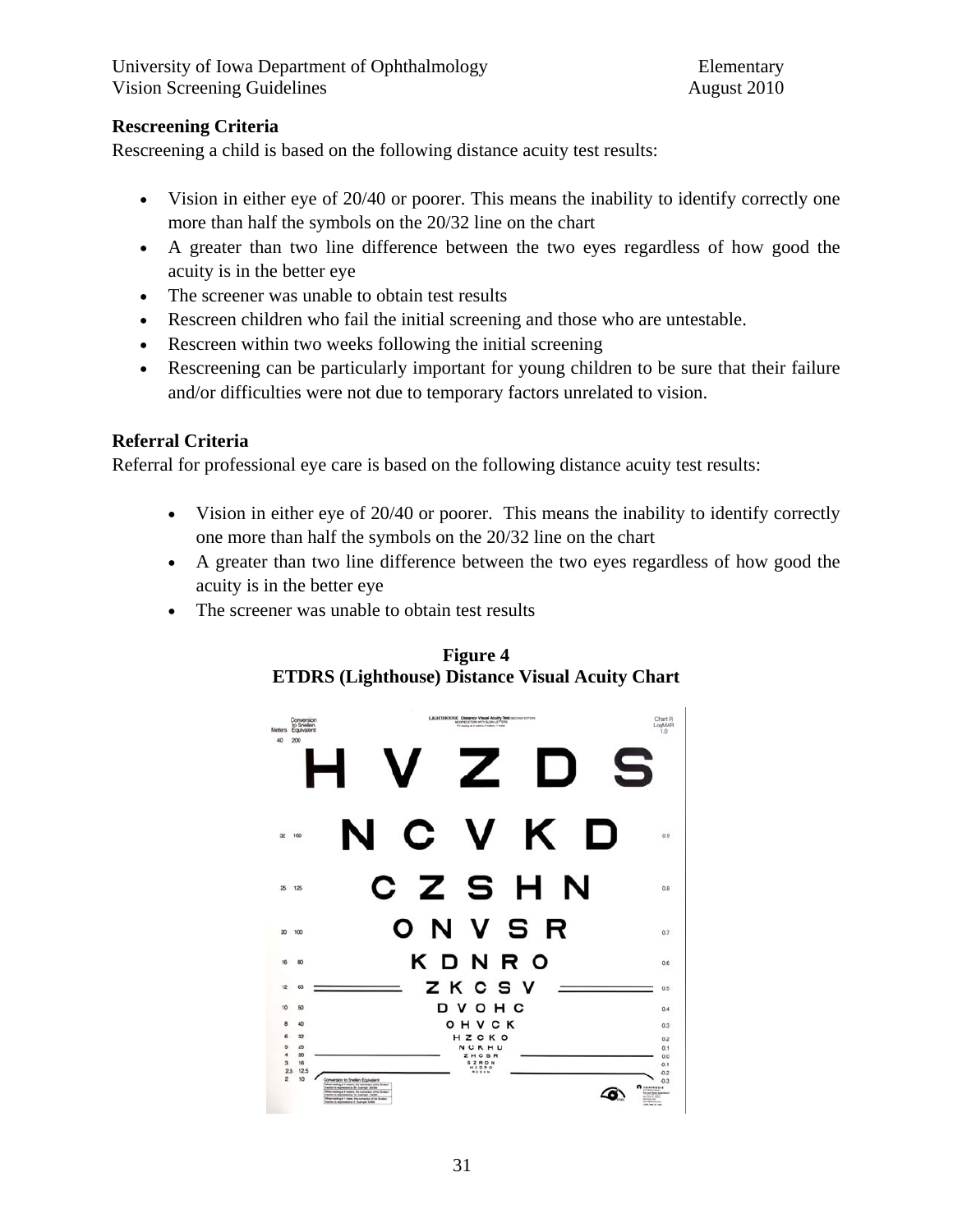#### **PLUS LENS TEST FOR HYPEROPIA**

 A form and instructions for recording results can be found following this section of the manual and may be printed and photocopied as needed.

#### **Purpose**

To identify children with higher amounts of hyperopia who have passed the distance acuity test. It is expected that students with normal vision will have significantly worse distance vision when wearing the  $+2.50D$ spectacles.

#### **Vision Problems Detected**

Higher amounts of latent hyperopia may create binocular vision problems and adversely effect near point visual abilities

#### **Age range**

6 through 11 years

#### **Equipment**

- ETDRS (Lighthouse) Distance Acuity Chart
- +2.50 Diopter spectacles
- Vision Screening Roster & Follow-Up Form

**Setup** 

Use the same test distance as was used for acuity testing (Figure 4)

#### **Procedure**

- 1. After the child has been screened for distant visual acuity, the plus lens procedure is done at the same distance.
- 2. Place the plus lenses on the child and again check their distance acuity with both eyes together.
- 3. The child should attempt to read with the glasses for at least 15 seconds, but not more than one minute.

#### **Rescreening Criteria**

Rescreen if there is not a greater than a two line decrease from testing without the plus lens.

#### **Referral Criteria**

- If there is less than a two-line decrease in monocular visual acuity, when compared to their visual acuity measurement without the plus lens, the child should be referred for further evaluation.
- A child passes if their visual acuity is greater than two lines worse than what their distance acuity was without the plus lenses.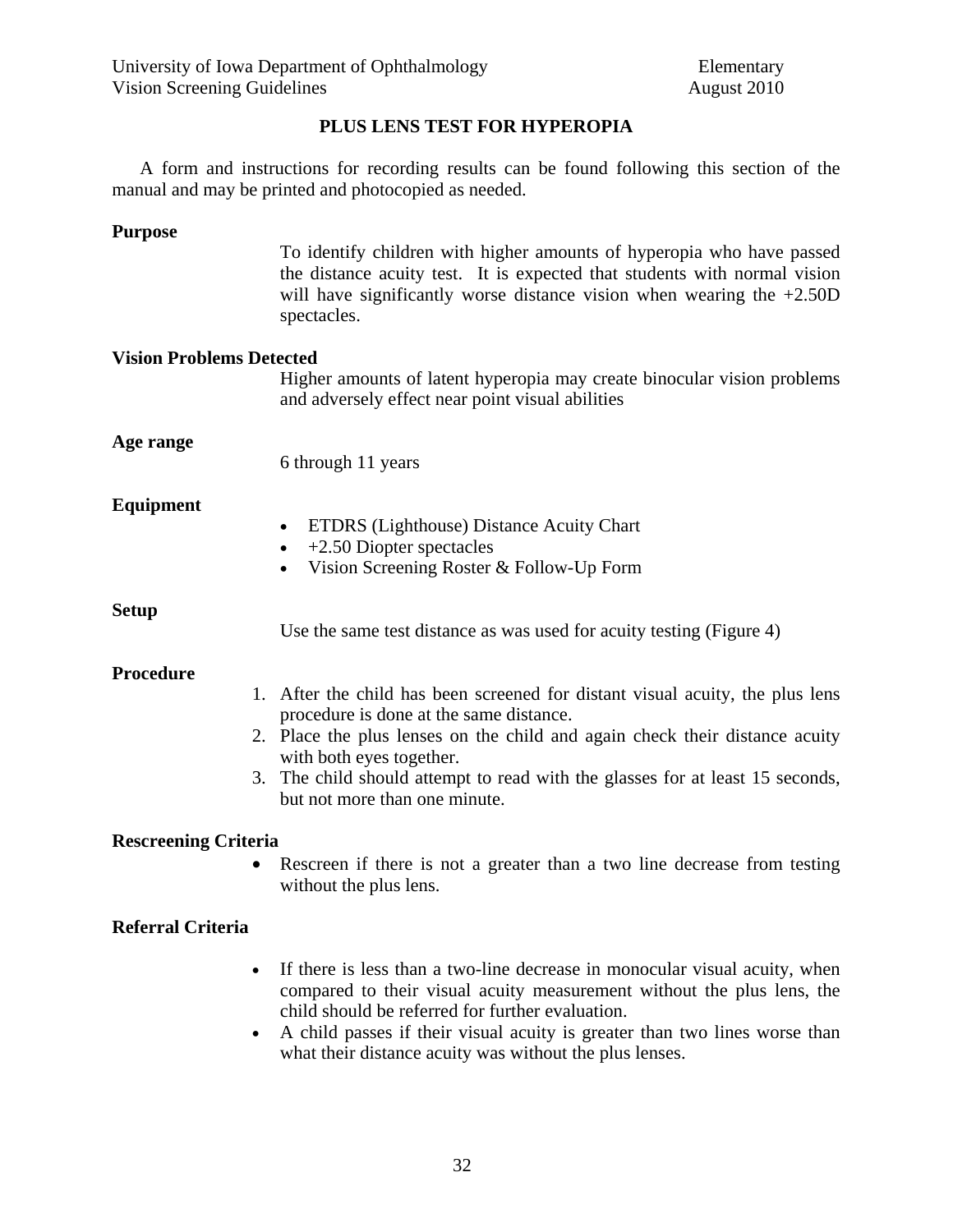University of Iowa Department of Ophthalmology Elementary Vision Screening Guidelines August 2010

#### **Special Comment**

The screener should emphasize to the child that it is "normal" when they cannot see clearly through the lenses. That statement should be made following the use of this test.

#### **Example**

 A student's distance acuity measures 20/20 in each eye. With the plus lenses, the student's vsual acuity measures 20/30, a two-line decrease in acuity. This means that this student failed the plus lens test, because their visual acuity is not more then two lines worse, when viewing through the plus lens.

#### **COLOR VISION TESTING**

 A form and instructions for recording results can be found following this section of the manual and may be printed and photocopied as needed.

#### **Purpose**

To identify any discrepancy in the ability to recognize color

#### **Vision Problems Detected**

Color perception deficits

#### **Age Range**

6 through 11 years. Third grade is preferred

#### **Equipment**

- Ishihara color test plates, concise edition, 14 plates
- Vision Screening Roster and Follow-Up Form

#### **Procedure**

- 1. Hold the plates 75-cm (30") from the child.
- 2. Have the child read the numbers on plates 1 through 8, 10, 12 and 13.

#### **Referral Criteria**

- The child does not pass if unable to read 8 of the 11 plates.
- Test failure is not a cause for referral because a color deficiency is usually non-progressive, cannot be corrected, and usually does not effect visual acuity or visual function.
- If there are other vision problems suspected, or parents wish the opinion of an eye specialist, a referral could be made.

#### **Special Considerations**

The Ishihara plates are designed for use in a room that is lit by indirect daylight.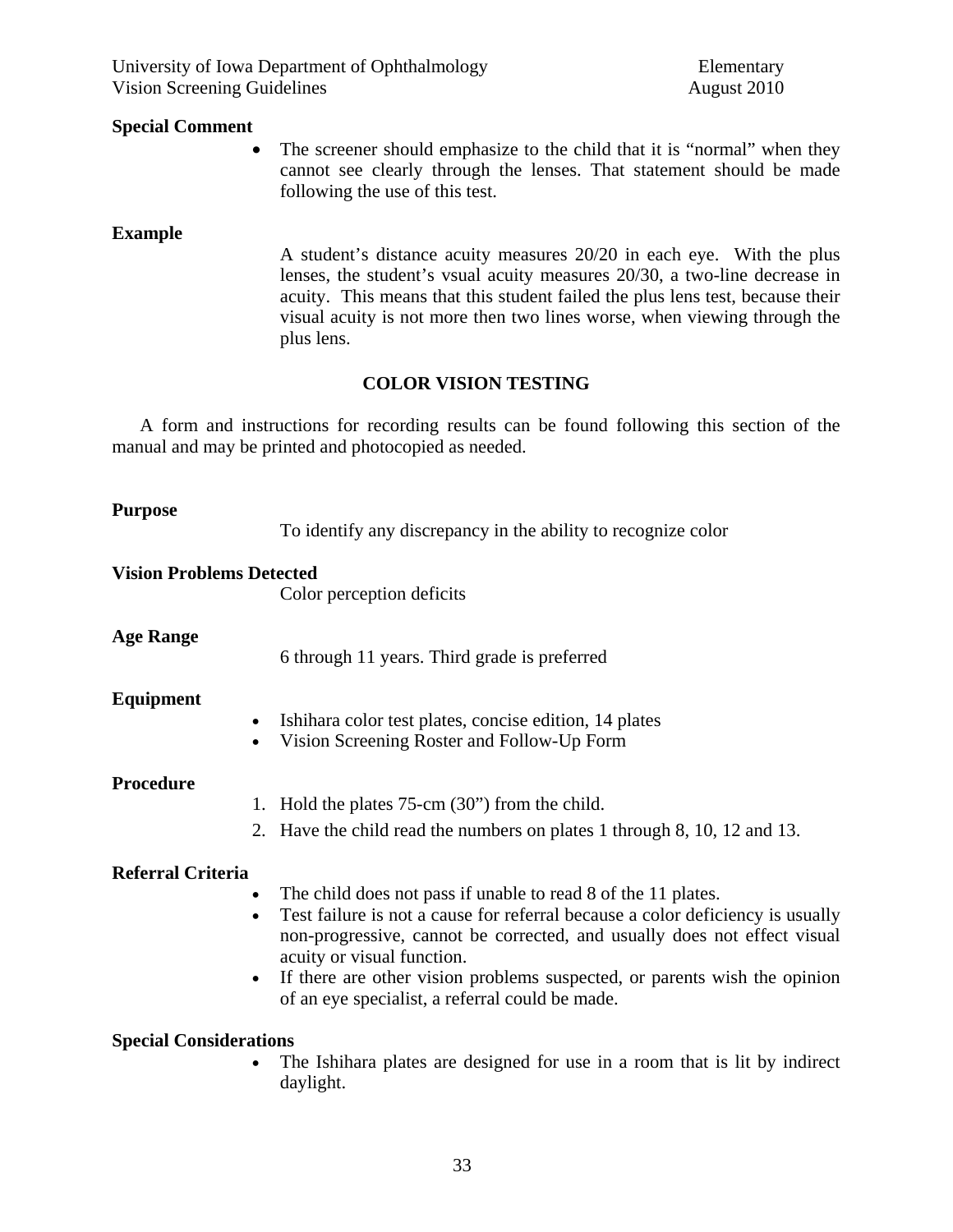- The introduction of direct sunlight or the use of electric light may produce some discrepancy in the results because of an alteration in the appearance in the shades of color.
- When it is convenient only to use the electric light, it should be adjusted as far as possible to resemble the affects of natural daylight.
- Inform parents, teachers, and counselors of the student's color vision deficiency, which may cause him or her difficulty in situations and/or vocations requiring accurate color perception. These persons may adjust educational materials for situations where color discrimination is a progress criterion.
- The student should be aware of his or her color vision deficiency and the impact on daily living and career planning.
- Color vision screening may be done at a younger age if potential problems are noted. Unfortunately, some younger children may fail this test because of difficulty seeing figures against background, unrelated to color deficiencies. Reevaluate in 6 to 12 months when unsure of the accuracy of the test.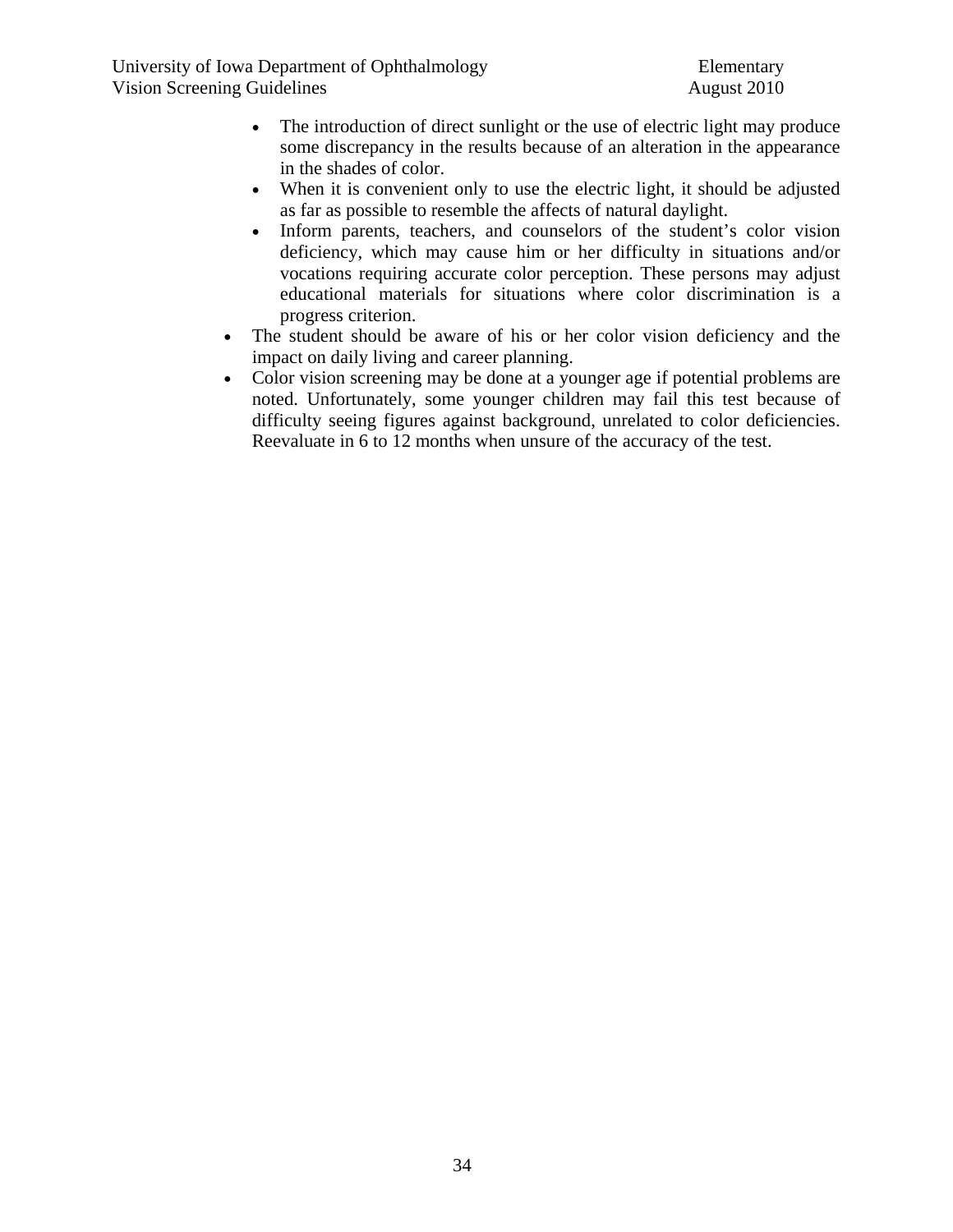#### **DIRECTIONS FOR COMPLETING VISION SCREENING AND FOLLOW-UP ROSTER (6 THROUGH 11 YEARS OF AGE)**

 A form and instructions for recording results can be found following this section of the manual and may be printed and photocopied as needed.

The accompanying Vision Screening and Follow-up Roster may be used to record each child's vision screening results in a mass screening situation. Following the screening, the recorded information can be examined to identify those who should be rescreened and referred to an eye specialist. One of the most important components of vision screening is follow-up.

| Column              | <b>Directions</b>                                                                                                                     |
|---------------------|---------------------------------------------------------------------------------------------------------------------------------------|
| Name                | Enter the child's name.                                                                                                               |
| Age or Grade        | Enter either the child's age or the child's grade.                                                                                    |
| <b>ABC</b>          | Check the box if any appearance, behaviors or complaints are<br>present or have been reported.                                        |
| Acuity              | Check the box if visual acuity in either eye is 20/40 or less or there<br>is a greater than two line difference between the two eyes. |
| W/Glasses           | Check the box if the child was tested wearing glasses or contact<br>lenses.                                                           |
| $+$ Lens test       | Check the box if there was a 2 line or less difference in acuity<br>between testing without and with the plus lens.                   |
| <b>Color Vision</b> | Check the box if the child was unable to correctly identify 8 of the<br>11 plates.                                                    |
| Rescreen            | Check the box if the child needs to be rescreened.                                                                                    |
| Referral            | Check the box if the child is referred for a professional eye<br>examination.                                                         |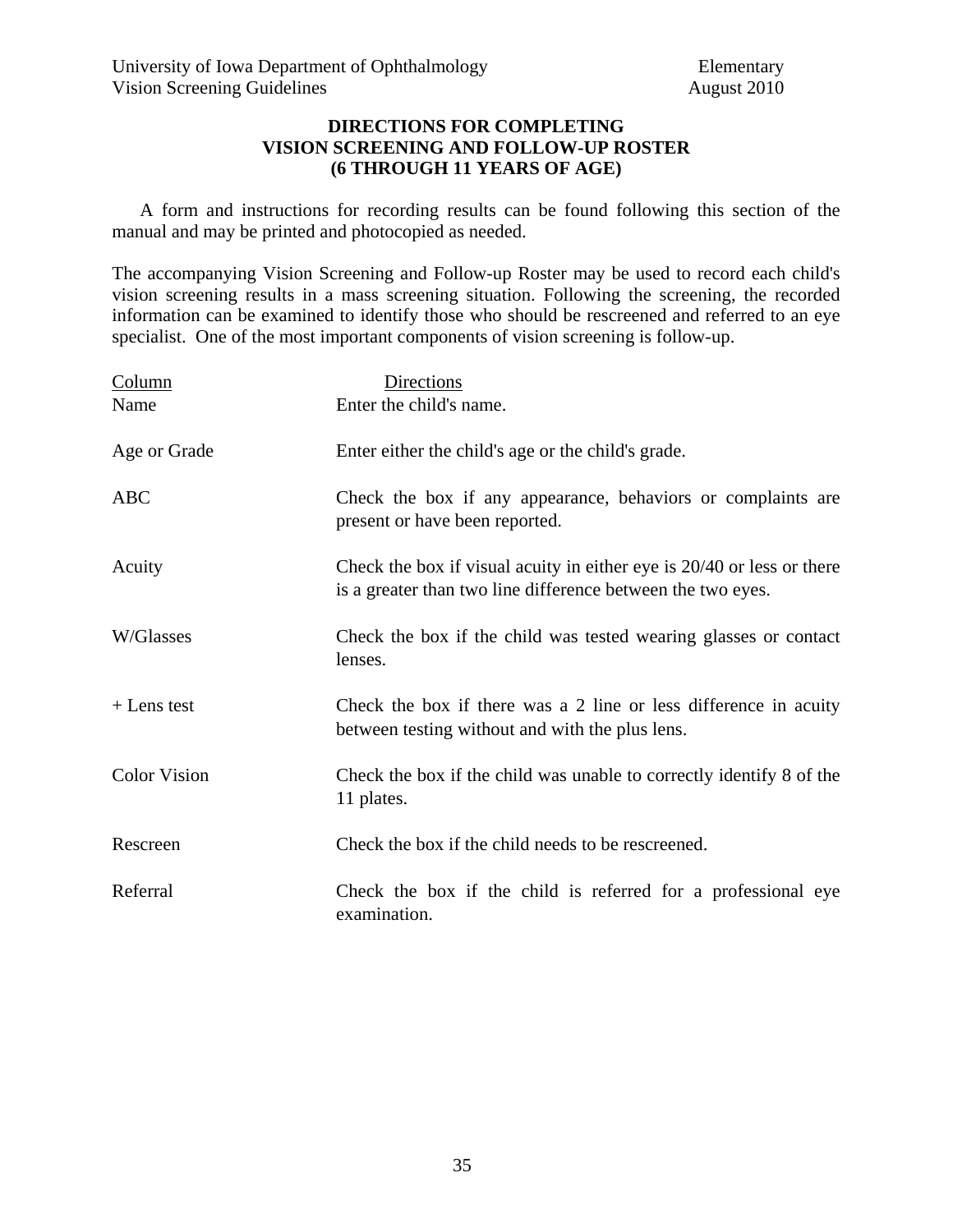### **FORMS**

The forms following this page are to be used when screening vision of *Elementary School children.*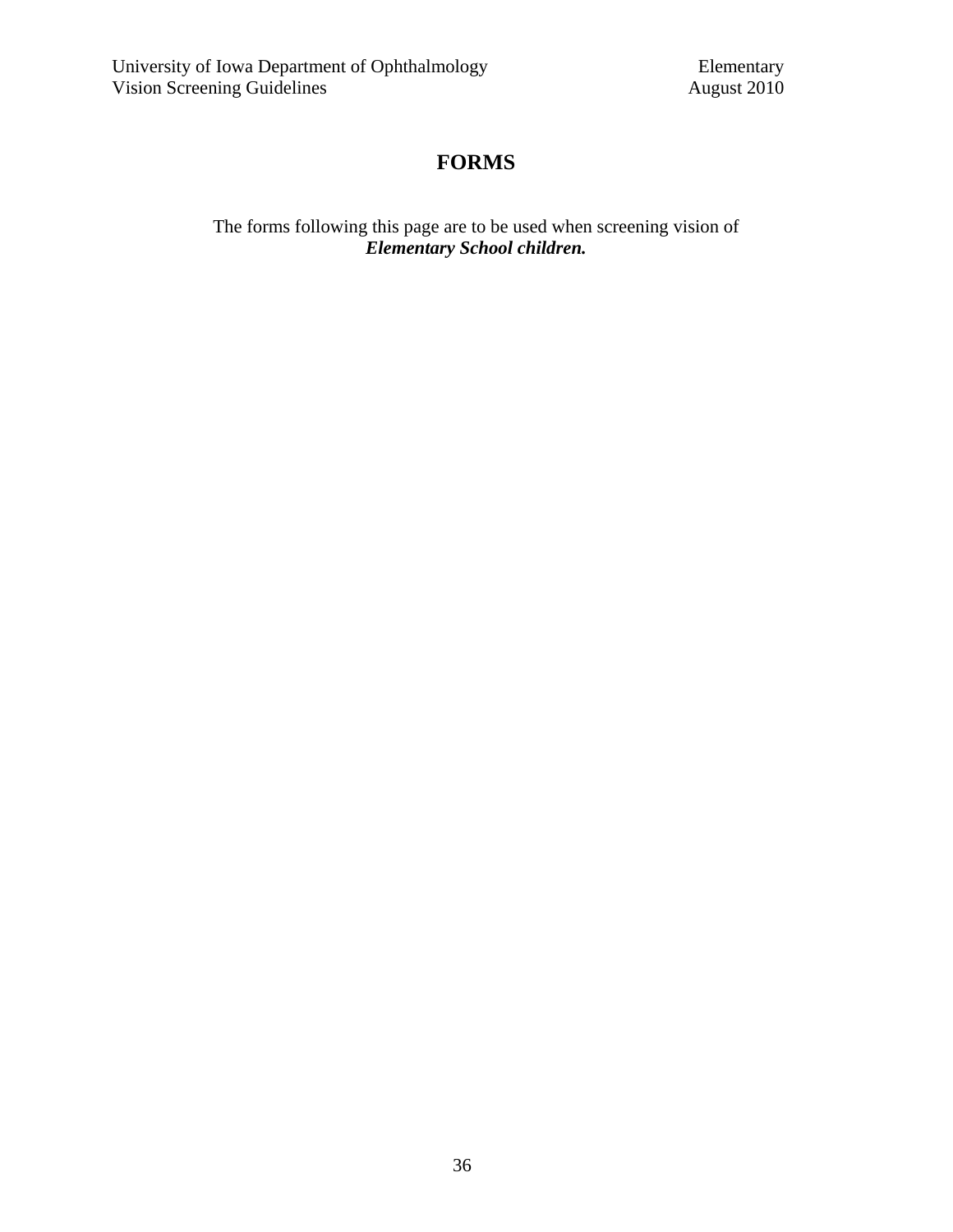#### **HISTORY Grades 1 through 5 (6 through 11 years of age)**

| <b>History</b>                                                               |  |  |
|------------------------------------------------------------------------------|--|--|
| Has an ophthalmologist or optometrist examined this child previously? Yes No |  |  |
| If yes, by whom? $\qquad \qquad$                                             |  |  |
|                                                                              |  |  |

#### **Risk Factors (Use only if this information is not part of a child's health history.)**

Indicate if any of the conditions that follow have never been evaluated by an eye specialist or have developed or worsened since your child's last evaluation with an eye specialist. Mark in the boxes below, yes (the condition does apply) or no (the condition does not apply).

- Y N
- $\Box$   $\Box$  Parent/caregiver has concerns regarding individual's vision
- $\Box$   $\Box$  Family history of vision loss, such as retinitis pigmentosa, peripheral field loss, retinoblastoma (tumor of the eye), albinism (lack of pigment)
- $\Box$   $\Box$  Child had birth weight of less than 3 pounds
- $\Box$   $\Box$  Child had supplemental oxygen in the hospital during the newborn period
- $\Box$   $\Box$  Child was exposed to substances/chemicals during pregnancy
- $\Box$   $\Box$  Child may have been exposed to infection (toxoplasmosis, rubella, cytomegalovirus, syphilis, herpes) pre birth
- $\Box$   $\Box$  Child had meningitis or encephalitis
- $\Box$   $\Box$  Child had head injury
- $\Box$   $\Box$  Child has neurological disorders such as seizures
- $\Box$   $\Box$  Child has other medical concerns (hearing loss, hydrocephalus, or excessive fever for prolonged period)
- $\Box$   $\Box$  Child has syndrome (Down, Marfan, Usher, etc.) Please list  $\Box$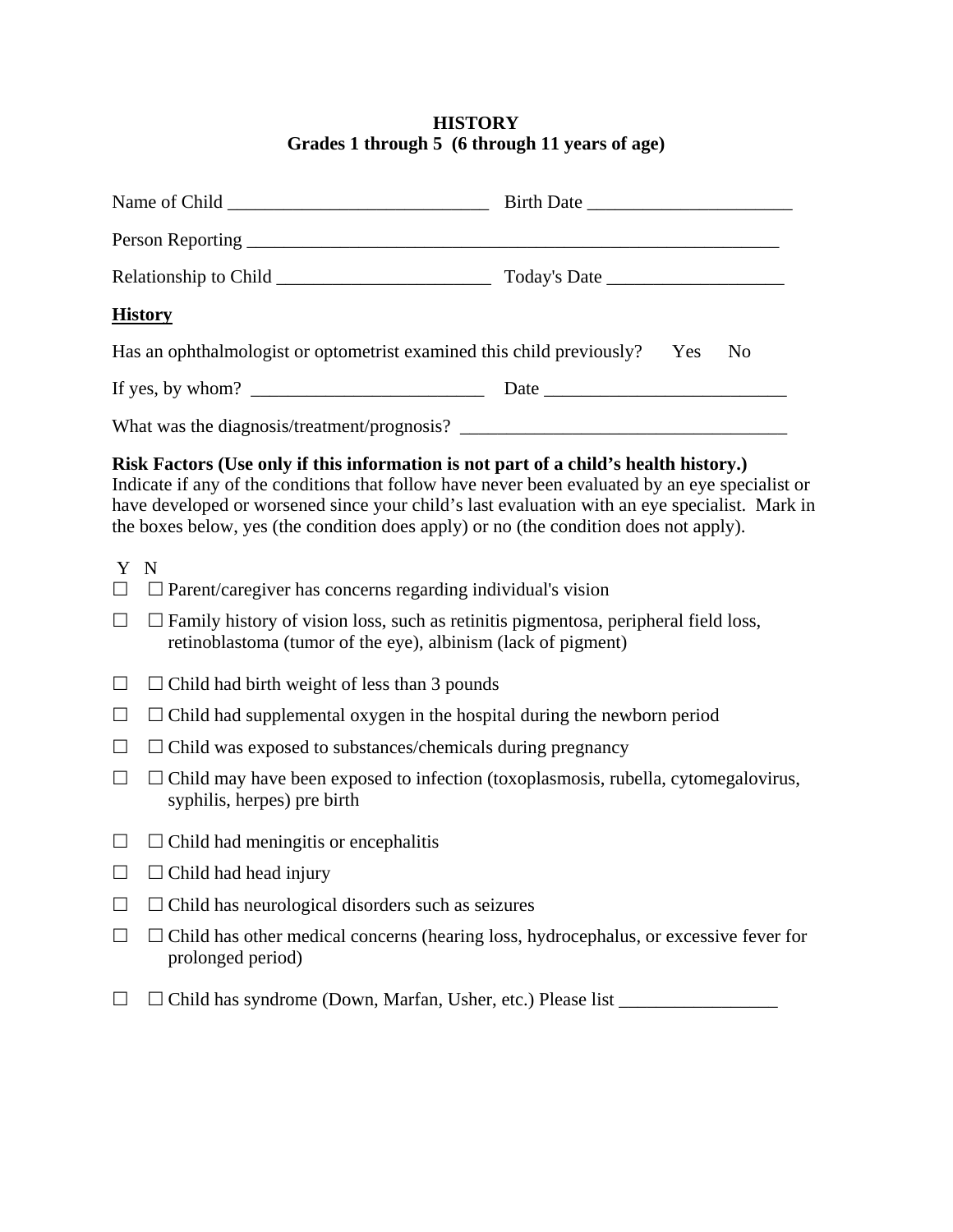#### **APPEARANCE (A), BEHAVIOR (B), & COMPLAINT (C) CHECKLIST Grades 1 through 5 6 through 11 years of age**

Student's Name\_\_\_\_\_\_\_\_\_\_\_\_\_\_\_\_\_\_\_\_\_\_\_\_ Classroom \_\_\_\_\_\_\_\_\_\_\_\_\_\_\_\_\_\_\_\_\_

When considering the following appearances, behaviors or complaints, only check those items that consistently occur and have not been previously evaluated by an eye specialist, or have developed or gotten worse since the child's last eye evaluation.

#### **Appearance of the Eyes that may indicate a Vision Problem:**

- Reddened eyes
- \_\_\_\_ Watery eyes
- \_\_\_\_ Encrusted eyelids
- \_\_\_\_ Droopy eyelids
- \_\_\_\_ Eyes in constant motion
- \_\_\_\_ Eyes appear swollen
- **Eyes with different pupil sizes**
- \_\_\_\_\_ White pupil
- \_\_\_\_ Cloudy or enlarged cornea
- \_\_\_\_ Eyes appear to cross or turn outward, upward, or downward

#### **Behavioral Indications of Possible Vision Difficulty:**

- \_\_\_\_ Squinting, frowning or scowling when looking at objects, reading or writing
- \_\_\_\_ Holding printed material in an unusual position
- \_\_\_\_ Rubbing eyes
- \_\_\_\_ Abnormal sensitivity to light

#### **Complaints Associated with Using the Eyes:**

- \_\_\_\_ Eyes hurt or vision blurs while reading or at any other time
- **EXECUTE:** Headaches when reading or at other times
- \_\_\_\_ Words move or jump when reading
- \_\_\_\_ Double vision
- \_\_\_\_ Cannot see distance objects
- **EXECUTE:** Burning, itching or tearing of the eyes
- \_\_\_\_ Words or lines run together

Additional information: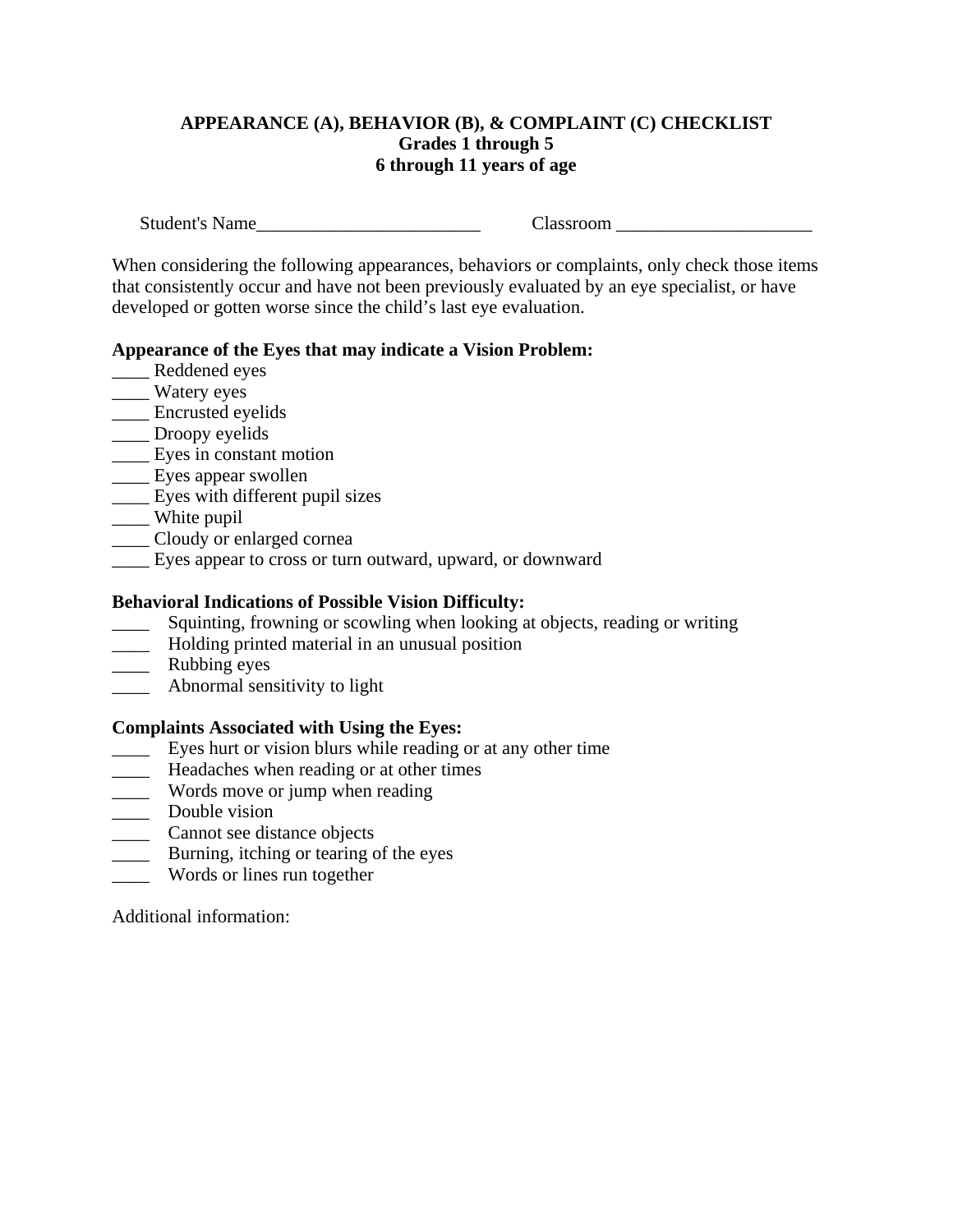#### **TEACHER OBSERVATION Grades 1 through 5 (6 through 11 years of age)**

As a teacher you have the greatest access to observing the appearance of your students' eyes, any difficulties that a student may have when using his or her eyes, and any complaints a student may express about his or her eyes or ability to see. Your observations are an important part of our school's vision screening program. Please notify the school nurse or other appropriate staff member IMMEDIATELY if any of your students consistently exhibit any of the following conditions.

**Teacher's Name**\_\_\_\_\_\_\_\_\_\_\_\_\_\_\_\_\_\_\_\_ **Classroom**\_\_\_\_\_\_\_\_\_\_\_\_\_\_\_\_\_\_\_\_\_

#### **Appearance of the Eyes that may indicate a Vision Problem:**

- Reddened eyes
- \_\_\_\_ Watery eyes
- \_\_\_\_ Encrusted eyelids
- \_\_\_\_ Droopy eyelids
- \_\_\_\_ Eyes in constant motion
- \_\_\_\_ Eyes appear swollen
- Eyes with different pupil sizes
- \_\_\_\_ White pupil
- \_\_\_\_ Cloudy or enlarged cornea
- \_\_\_\_ Eyes appear to cross or turn outward, upward, or downward

#### **Behavioral Indications of Possible Vision Difficulty:**

- Squinting, frowning or scowling when looking at objects, reading or writing
- \_\_\_\_ Holding printed material in an unusual position
- \_\_\_\_ Rubbing eyes
- \_\_\_\_ Abnormal sensitivity to light

### **Complaints Associated with Using the Eyes:**

- \_\_\_\_ Eyes hurt or vision blurs while reading or at any other time
- **EXECUTE:** Headaches when reading or at other times
- \_\_\_\_ Words move or jump when reading
- \_\_\_\_\_ Double vision
- \_\_\_\_ Cannot see distance objects
- **EXECUTE:** Burning, itching or tearing of the eyes
- \_\_\_\_ Words or lines run together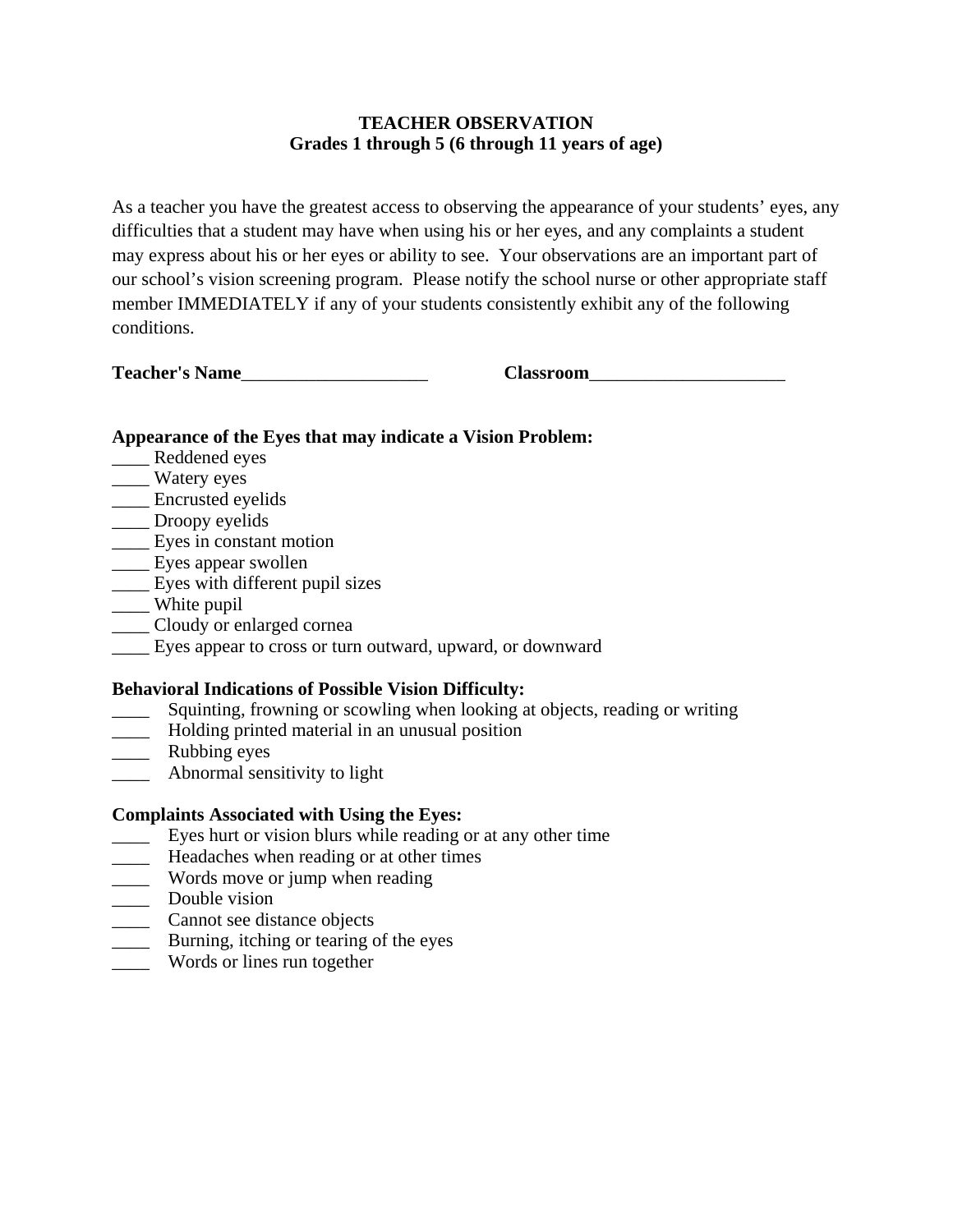### **Vision Screening Roster**

Screening Date \_\_\_\_\_\_\_\_\_\_\_\_\_\_

| <b>Name</b> | Age | ABC | Acuity   W/Glasses   + Lens   Color   Rescreen |  | Referral |
|-------------|-----|-----|------------------------------------------------|--|----------|
|             |     |     |                                                |  |          |
|             |     |     |                                                |  |          |
|             |     |     |                                                |  |          |
|             |     |     |                                                |  |          |
|             |     |     |                                                |  |          |
|             |     |     |                                                |  |          |
|             |     |     |                                                |  |          |
|             |     |     |                                                |  |          |
|             |     |     |                                                |  |          |
|             |     |     |                                                |  |          |
|             |     |     |                                                |  |          |
|             |     |     |                                                |  |          |
|             |     |     |                                                |  |          |
|             |     |     |                                                |  |          |
|             |     |     |                                                |  |          |
|             |     |     |                                                |  |          |
|             |     |     |                                                |  |          |
|             |     |     |                                                |  |          |
|             |     |     |                                                |  |          |
|             |     |     |                                                |  |          |
|             |     |     |                                                |  |          |

Examiners Signature \_\_\_\_\_\_\_\_\_\_\_\_\_\_\_\_\_\_\_\_\_\_\_\_\_\_\_\_\_\_\_\_\_\_\_\_\_\_\_\_ Date \_\_\_\_\_\_\_\_\_\_\_\_\_\_\_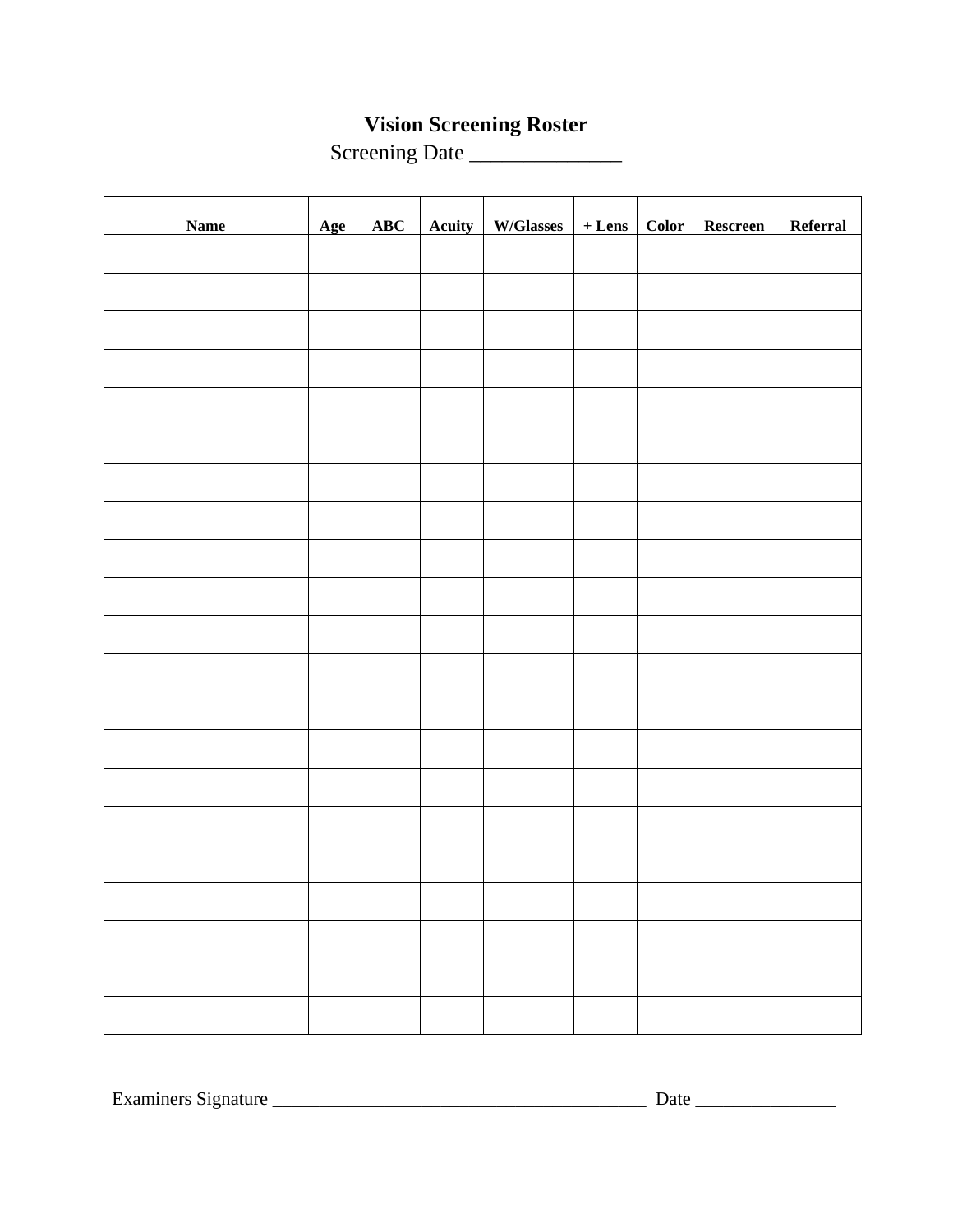# **Appendix A**

### *The Eye and How it Works*



### **Introduction**

- I. 80% of learning, ages birth -12 years is the product of the sense of vision
	- a. Vision abnormalities are one of the most common childhood health problems
	- b. Early discovery and treatment improves the prognosis for normal eye development and visual function

#### II. The Eye

- a. Spherical in shape
- b. Neurological extension of the brain
- III. Outer Part of the Eye
	- a. Eyelids covering of skin and muscle tissue over the eyeballs that serves to protect, lubricates, and cleanse the eye.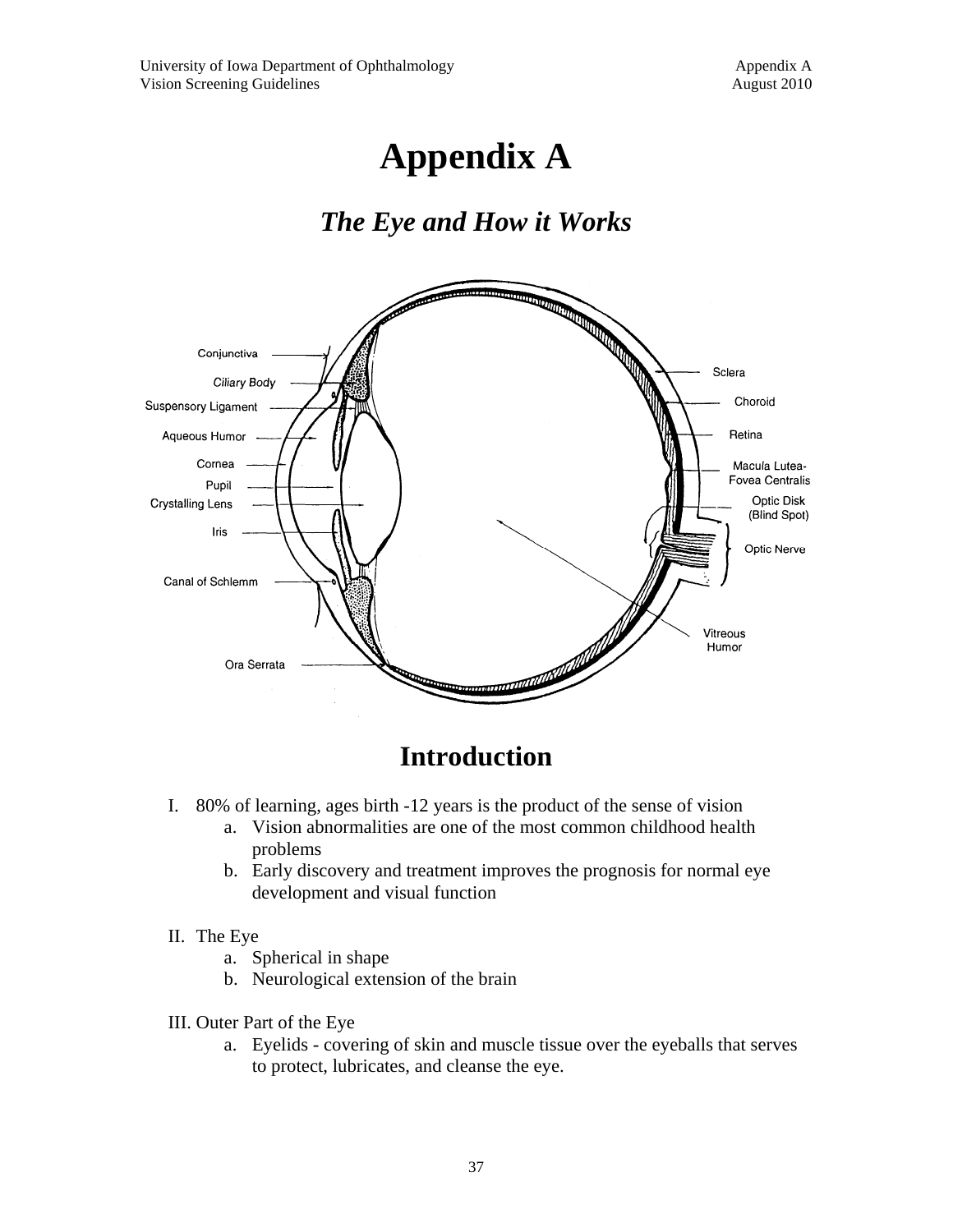- b. Conjunctiva mucous membrane that continuously lines the inner portion of the eyelids and the sclera
- c. Lacrimal System
	- i. Lacrimal glands (where the watery portion of the tears is produced)
	- ii. Puncta (drains tears into the nose)
	- iii. Canaliculi (tear ducts that the puncta drain into)
	- iv. Lacrimal sac (where the tears from the canaliculi drain into)
	- v. Meibomian glands (secretes an oily substance that prevents tears from evaporating too quickly from the surface of the eye)
- d. Extraocular muscles attached to outside of the eyeball, control eye movement, six per eye
- IV. Structure of the Eyeball
	- a. Sclera firm, white portion of the eye
	- b. Cornea transparent, blood-free tissue covering central part of the eye that admits light to the retina
	- c. Choroid composed of many blood vessels, supplies the retina with blood
	- d. Iris colored part of the eye, regulates amount of light entering the eye to the retina
	- e. Pupil round opening in the center of iris
	- f. Ciliary Body
		- i. Ciliary muscle changes the shape of the lens to allow for the changes in the focusing power of the lens needed to see clearly during near vision tasks
		- ii. Ciliary processes secrete aqueous humor which is a clear watery fluid that carries nutrients to the cornea and lens
	- g. Anterior Chamber space between cornea and lens filled with aqueous humor
	- h. Lens transparent structure lying behind the iris, enclosed in elastic capsule. The lens can change shape to allow the eye to focus for near vision
	- i. Vitreous Humor transparent, jelly like substance filling posterior portion of the eye between lens and retina
	- j. Retina light-sensitive tissue lining the back of the eye, receives visual stimuli, contains light receptor cells called rods and cones
	- k. Macula spot about size of pinhead on the retina. This area provides detail and color vision
	- l. Fovea tiny depression in center of macula, region of most distinct vision

#### V. Refraction

- a. Bending of light rays
- b. Must take place for light reflected from an object to come into focus on the retina
- c. Refracting media of the eye are the cornea and lens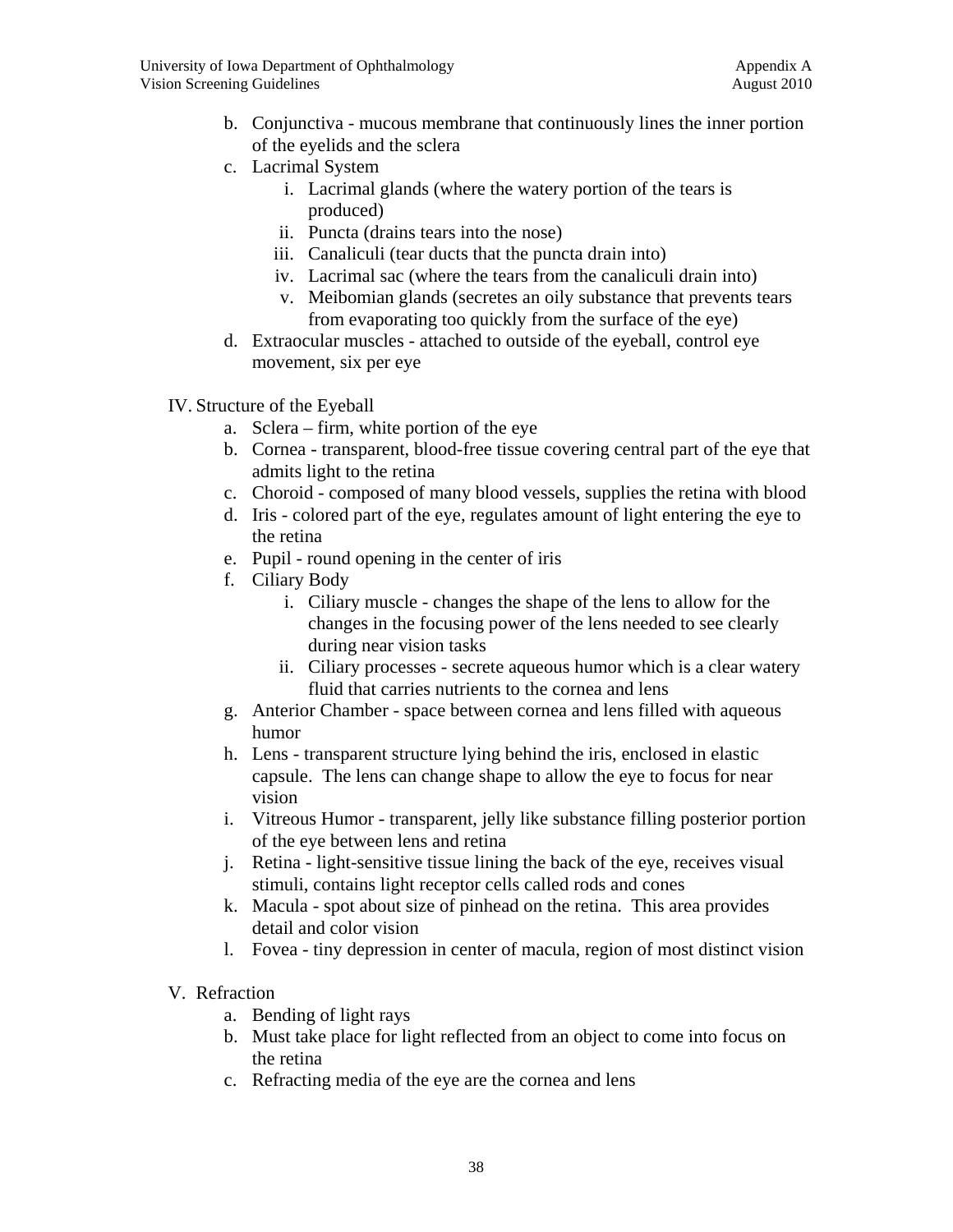#### VI. Refractive Errors

- a. Blurring of vision caused by the eye's inability to refract light in such a way that it focuses clearly on the retina
- b. Common Refractive Errors
	- i. Myopia
		- 1. "nearsightedness"
		- 2. Usually the eye is longer then normal
		- 3. Light rays focus at a point in the vitreous humor before reaching the retina
		- 4. Concave lenses are used to diverge light rays back to the retina
	- ii. Hyperopia
		- 1. "farsightedness"
		- 2. Usually the eye is shorter than normal
		- 3. Light rays focus at a point behind retina
		- 4. Convex lenses are used to converge light rays back on the retina.
	- iii. Astigmatism
		- 1. distorted vision
		- 2. Usually caused by a football shaped cornea
		- 3. Can be caused by the lens of the eye also being football shaped
		- 4. Regular astigmatism can be corrected with lenses that have two different powers ground into them
- VII. Accommodation
	- a. The process by which objects closer then infinity are focused on the retina
	- b. the lens of the eye adjusts, by getting thicker, to allow for greater accommodation/focusing power
	- c. Ciliary muscles contract and relax to change the shape of the lens of the eye, thereby increasing or decreasing accommodation
- VIII. Amblyopia general term meaning decreased vision for no apparent reason
- IX. Strabismus misalignment of the eye
- X. Cataract clouding of the crystalline lens
- XI. Receptor Organs on the Retina
	- a. Cones
		- i. Light receptors that provide detail and color vision
		- ii. Most numerous in the fovea a tiny depression in macula region of the retina that is used for seeing detail and color
	- b. Rods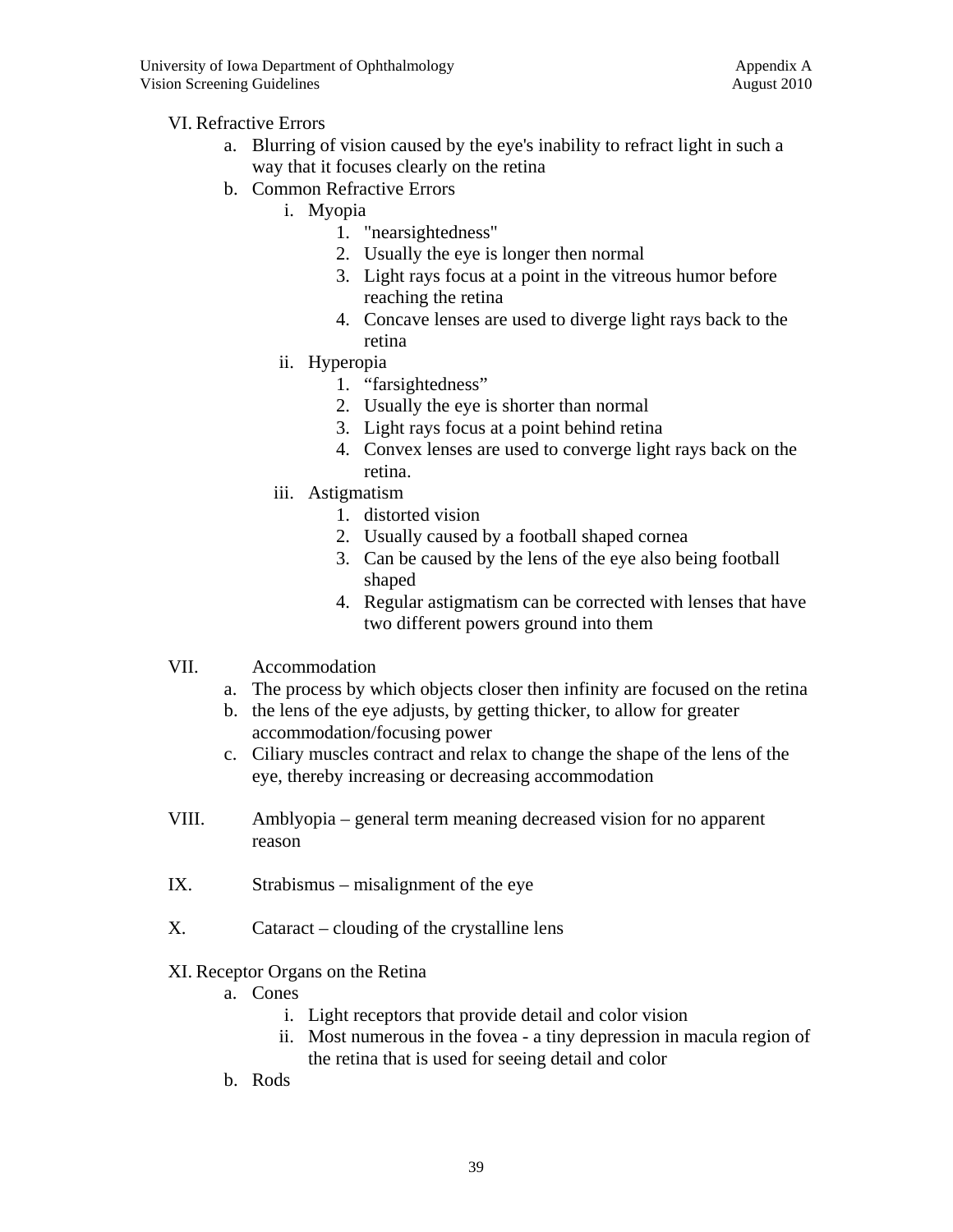- i. Light receptors that provide vision under conditions of low illumination
- ii. Allows for night and peripheral motion vision
- iii. Located in the mid peripheral and peripheral retina
- c. Nerve impulses are sent to the brain via the visual pathways consisting of
	- i. photoreceptors
		- 1. rods
		- 2. cones
- d. Optic nerve
	- i. Bundle of nerve fibers that connect the retina of each eye to the brain
	- ii. There is a blind spot in the visual field that corresponds to where the optic nerve fibers form the optic nerve. There are no rods and cones present in this area
- XII. Color deficiency inability to discriminate differences in color
	- a. There are varying degrees of color vision loss from minor to complete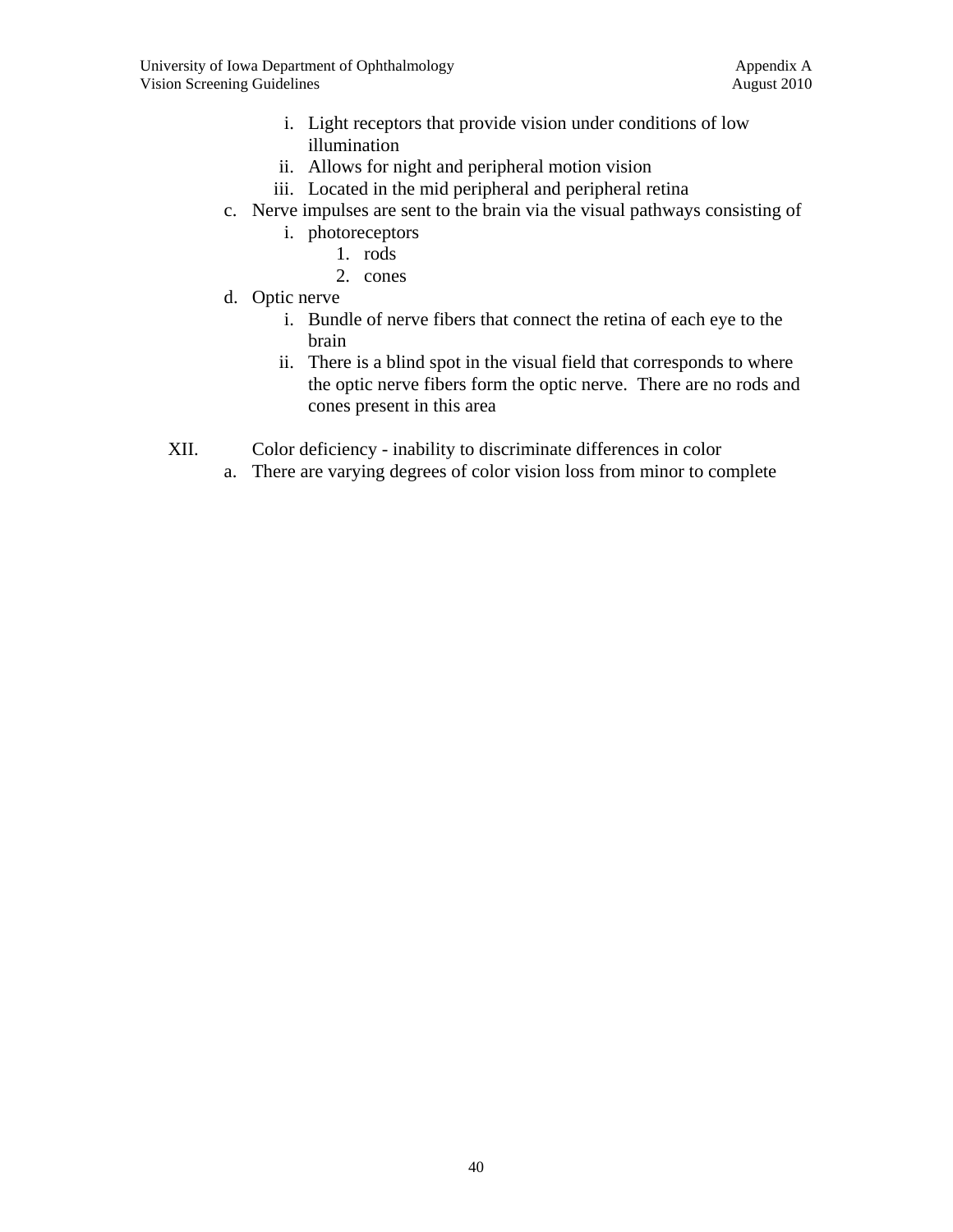## *Glossary of Eye Terminology*

**Accommodation:** The adjustment of the lens of the eye for seeing at different distances, which is achieved through changing the shape of the lens. **Acuity:** Measurement of the sharpness

of vision as it relates to the ability to discriminate detail.

**Amblyopia:** A condition in which the best corrected vision in one or both eyes is significantly decreased with no apparent disease of the eyes (often referred to as a lazy eye).

**Anterior Chamber:** Space in the front portion of eye between the cornea and iris and filled with aqueous humour.

**Aphakia:** The absence of the lens of the eye, which results from surgery or is a congenital condition.

**Aqueous Humour:** A clear, watery fluid that fills the anterior and posterior chambers in the front of the eye, the area between the cornea and the lens. The iris separates the chambers.

**Astigmatism:** Refractive error that prevents the light rays from coming to a single focus on the retina. This occurs because different amounts of refraction occur in the different meridians of the eye.

**Binocular Stereopic Vision:** The ability to use the two eyes simultaneously to focus on the same object and to fuse the two images into a single image that gives a correct interpretation of its solidity and its position in space.

**Blindness:** No perception of light. **Central Vision:** Detail and color vision

that comes from the macula.

**Choroid:** The middle covering of the eyeball containing veins and arteries which furnish nourishment to the other parts of the eyes, especially the outer portions of the retina.

**Ciliary Body:** A ring of tissue, between the iris and the choroid, consisting of

muscles and blood vessels, that changes the shape of the lens and manufactures aqueous humour.

**Congenital:** Present at birth.

**Conjunctiva:** Mucous membrane that lines the eyelids and covers the front part of the eyeball.

**Contact Lenses:** Lenses made to fit directly on the cornea.

**Convergence:** Deviation of the eyes inward.

**Cornea:** Clear transparent curved portion of the outer coat of the front of the eyeball.

**Depth Perception:** The perception of three-dimensionality and relative distance of objects from the viewer. **Diopter:** Unit of measurement of

strength or refractive power of lenses.

**Diplopia:** The seeing of one object as two.

**Distance Vision:** The ability to see objects from far away.

**Divergence:** Deviation of the eyes outward.

**Esophoria:** A tendency of the eye to turn inward when covered.

**Esotropia:** Constant or intermittent turning inward of one or both eyes (convergent strabismus or crossed eye).

**Exophoria:** A tendency of the eye to turn outward when covered.

**Exotropia:** Constant or intermittent turning outward of one or both eyes (divergent strabismus).

**Extra-ocular:** Outside of the eye. **Farsighted:** See hyperopia.

**Fovea (centralis):** Small depression in the central retina (macula). Contains only cones and is the most lightsensitive part of the eye. Responsible for central vision (visual acuity) and color vision.

**Functional Vision Assessment:** A determination of how an individual uses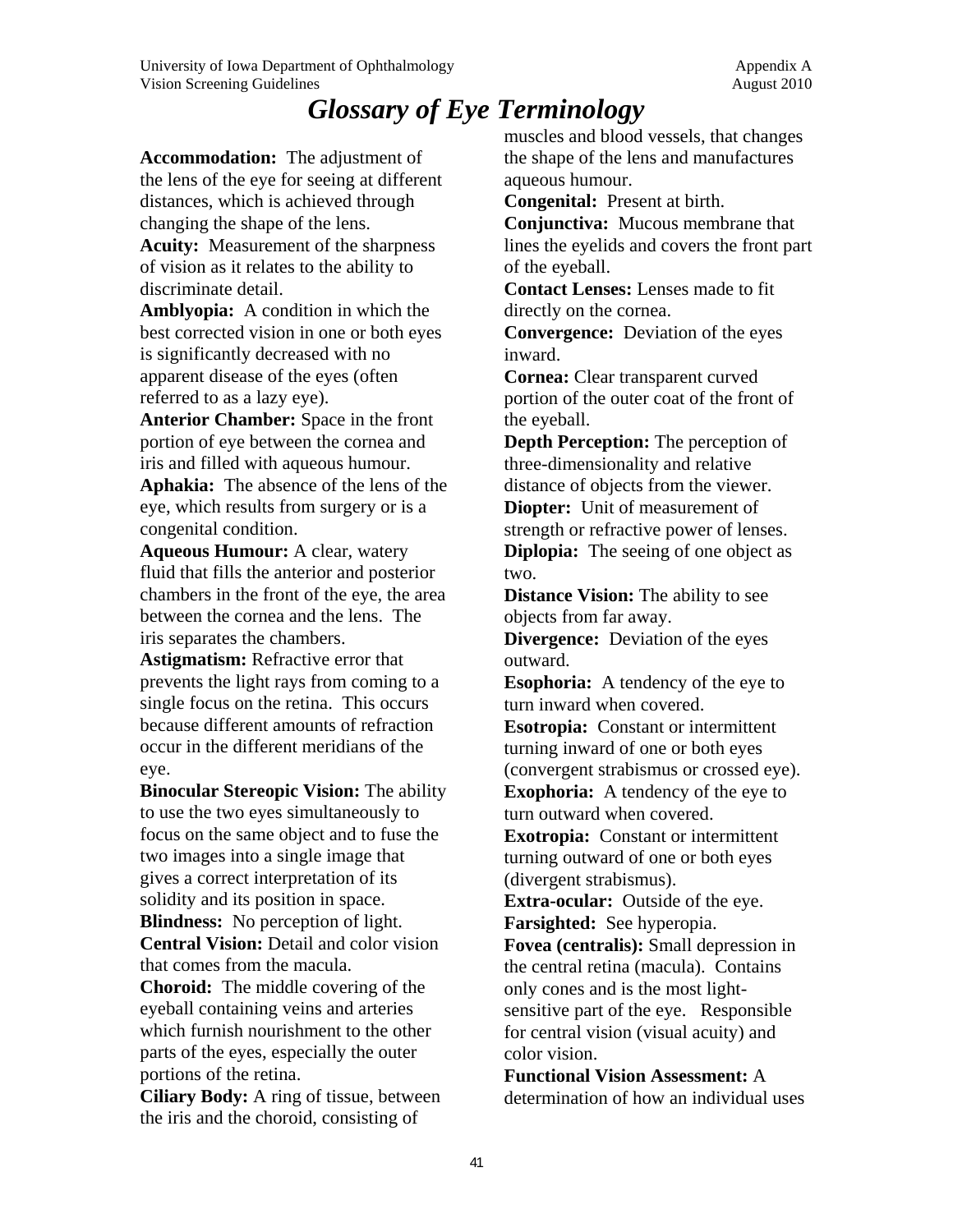University of Iowa Department of Ophthalmology Appendix A Vision Screening Guidelines **August 2010** August 2010 vision in daily activities and/or under specific conditions.

**Fusion:** The act of coordinating the images received by the two eyes into a single mental image (integration).

**Hemianopsia:** Half of the visual field is missing (e.g., right half, left half, upper half or lower half).

**Hyperopia, Hypermetropia:** A refractive error in which, because the eyeball is short or the refractive power of the eye is less than normal, the point of focus for rays of light from distant objects (parallel light rays) is behind the retina. Accommodation to increase the refractive power of the lens is necessary for distant, as well as, near vision.

**Hyperphoria:** A tendency of one eye to deviate upward.

**Hypertropia:** Constant or intermittent turning upward of one or both eyes. **IEP:** Individualized Education Plan, a written plan of instruction for a student who receives special education services; must include present levels of the student's educational performance, annual goals, short-term objectives, and specific services that the student will need.

**Intra-ocular:** Inside the eye. **Iris:** Colored, circular part of the eye that is positioned in front of lens and controls the size of the pupil, the opening at its center.

**Legal Blindness:** In the United States, the legal definition of blindness is: central vision acuity of less then 20/100 in the better eye after correction; or visual acuity of 20/100 or better with a visual field that subtends no greater than 20 degrees in it's widest area.

**Lens (crystalline):** Transparent colorless disk, suspended in the middle of the eye behind the iris, which under normal conditions brings rays of light to focus on the retina during near point activities.

**Light Perception:** The ability to distinguish light from dark. **Light Projection:** The ability to determine where light is coming from. **Low Vision Clinic:** A clinic in which vision is assessed, vision-enhancing devices are prescribed, and instructions are given on how to use the devices. **Myopia: Nearsightedness.** A refractive error in which, because the eyeball is too long in relation to its focusing power or the refracting power of the eye is too great, the point of focus for rays of light from distant objects (parallel light rays) is in front of the retina. Thus, to obtain distinct vision, the object must be brought nearer to take advantage of divergent light rays (those from objects less than twenty feet away).

**Nearsighted:** See myopia.

**Near Vision:** The ability to see objects at near.

**Nystagmus:** An involuntary movement of the eyeball; it may be lateral, vertical, rotary, or mixed.

**Oculus Dexter (O.D.):** Right eye. **Oculus Sinister (O.S.):** Left eye. **Oculus Uterque or Oculi Uniter (O.U.):** Both eyes.

**Ophthalmologist:** (MD or DO) are primary, secondary and tertiary health care practitioners who specialize in the medical care and surgical treatment of the human eye and visual system. Ophthalmologists prescribe glasses and contact lenses and may provide low vision rehabilitation and/or orthoptic training

**Optic Disk:** Head of optic nerve; formed by the meeting of all retinal nerve fibers at the retina.

**Optician:** Person who grinds, fits, adjusts, and dispenses corrective lenses according to a prescription from an ophthalmologist or optometrist.

**Optic Nerve:** Special nerve that carries messages from the rods and cones of the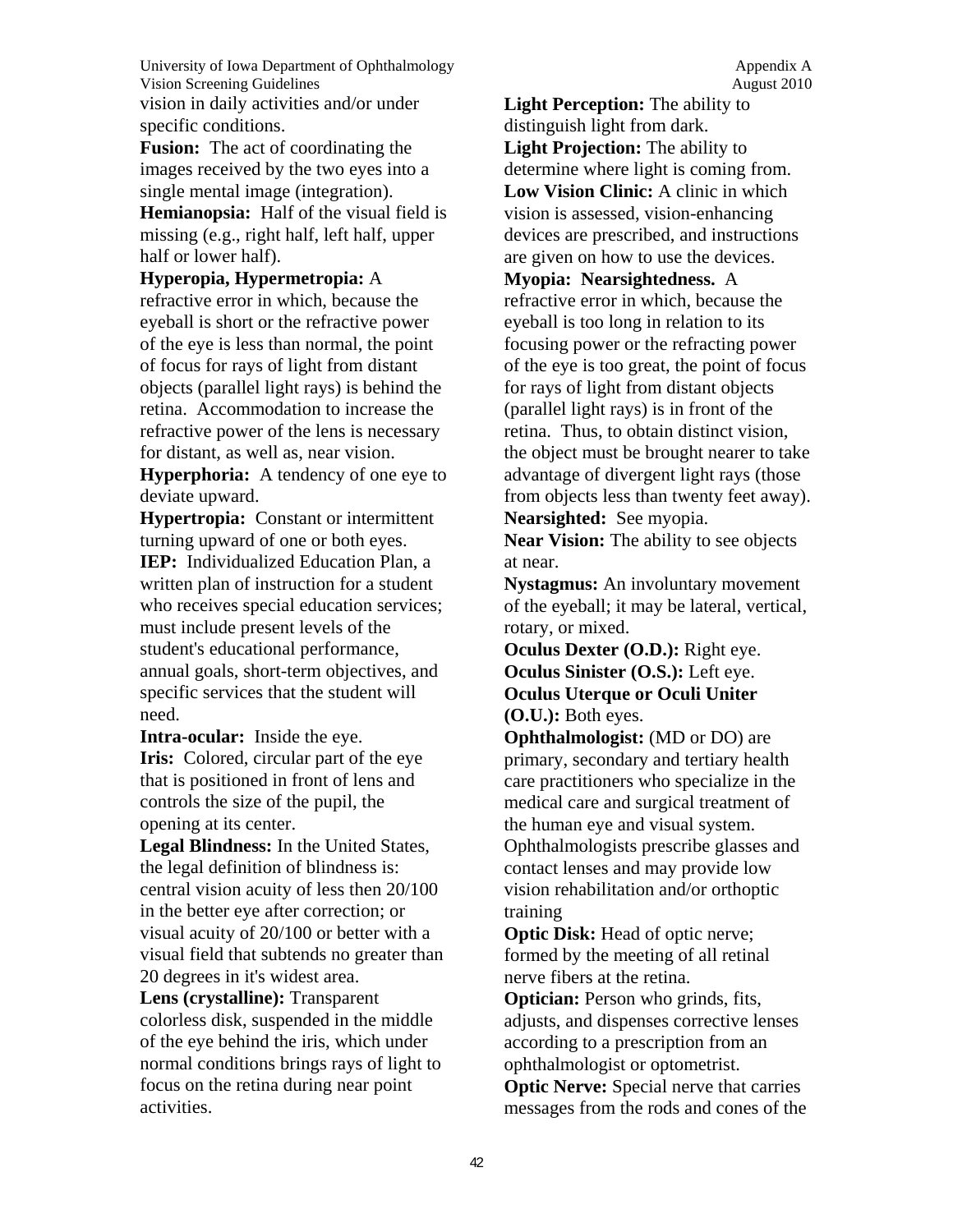University of Iowa Department of Ophthalmology Appendix A Vision Screening Guidelines **August 2010** August 2010 retina to the brain, beginning in the retina as the optic disk.

**Optometrist:** Doctors of optometry (OD) are primary health care practitioners who examine, diagnose, treat and manage diseases and disorders of the visual system, the eye and associated structures as well as diagnose related systemic conditions. Optometrist prescribe eyeglasses and contact lenses and may prescribe low vision devices and/or vision therapy. Optometrist also prescribe medicines to treat eye diseases. **Orbit:** Bony structure surrounding and protecting the eye.

**Orientation & Mobility:** A field of instruction that teaches systematic techniques of travel and orientation to people who are blind or visually impaired.

**Peripheral Vision:** The perception of objects or motion from the parts of the retina that are beyond the macula.

**Phoria:** A root word denoting a latent deviation in which the eyes have a tendency to turn from the normal position for binocular vision; used with a prefix to indicate the direction of such deviation (hyperphoria, esophoria, exophoria).

**Photophobia:** Extreme sensitivity to light or discomfort from light.

**Ptosis:** A drooping of the upper eyelid. **Pupil:** Opening in the iris which controls the amount of light that reaches the back of the eye by enlarging to take in more light or getting smaller to take in less light.

**Refraction:** 1) Deviation in the course of rays of light in passing through a lens or from one transparent medium into another of different density. 2) Determination of refractive errors of the eye and correction by glasses.

**Refractive Error:** A defect in the eye that prevents light rays from being brought to a single focus exactly on the retina.

**Retina:** Innermost coat of the eye containing light sensitive nerves cells and fibers; connecting with the brain through the optic nerve.

**Rods and Cones:** Light-sensitive visual cells distributed throughout the retina. Cones, which are more concentrated in the macula and paramacular area, work best in daylight allowing one to perceive details, shapes and color. Rods, more numerous in the midperiphery and periphery of the retina, work best in lower light conditions and provides for perception of motion.

**Sclera:** The white part of the eye - a tough covering which, with the cornea forms the external, protective coat of the eye.

**Scotoma:** A blind or partially blind area in the visual field.

**Strabismus:** Failure of the two eyes to simultaneously direct their gaze at the same object because of muscle imbalance.

**Stereopsis:** The perception of objects in space and their relative position to one another.

**Syndrome:** A group of symptoms that occur together and may affect the whole body or any of its parts.

**Tropia:** A root word denoting an obvious deviation from normal of the axis of the eyes (strabismus) used with a prefix to denote the type of strabismus, such as heterotropia, esotropia, exotropia.

**Tunnel Vision:** A condition in which the visual field is contracted to such an extent that only a small area of central vision is left, giving the affected individual the impression of looking through a tunnel.

**Vitreous Body:** Transparent, colorless mass of soft, gelatinous material filling the eyeball behind the lens.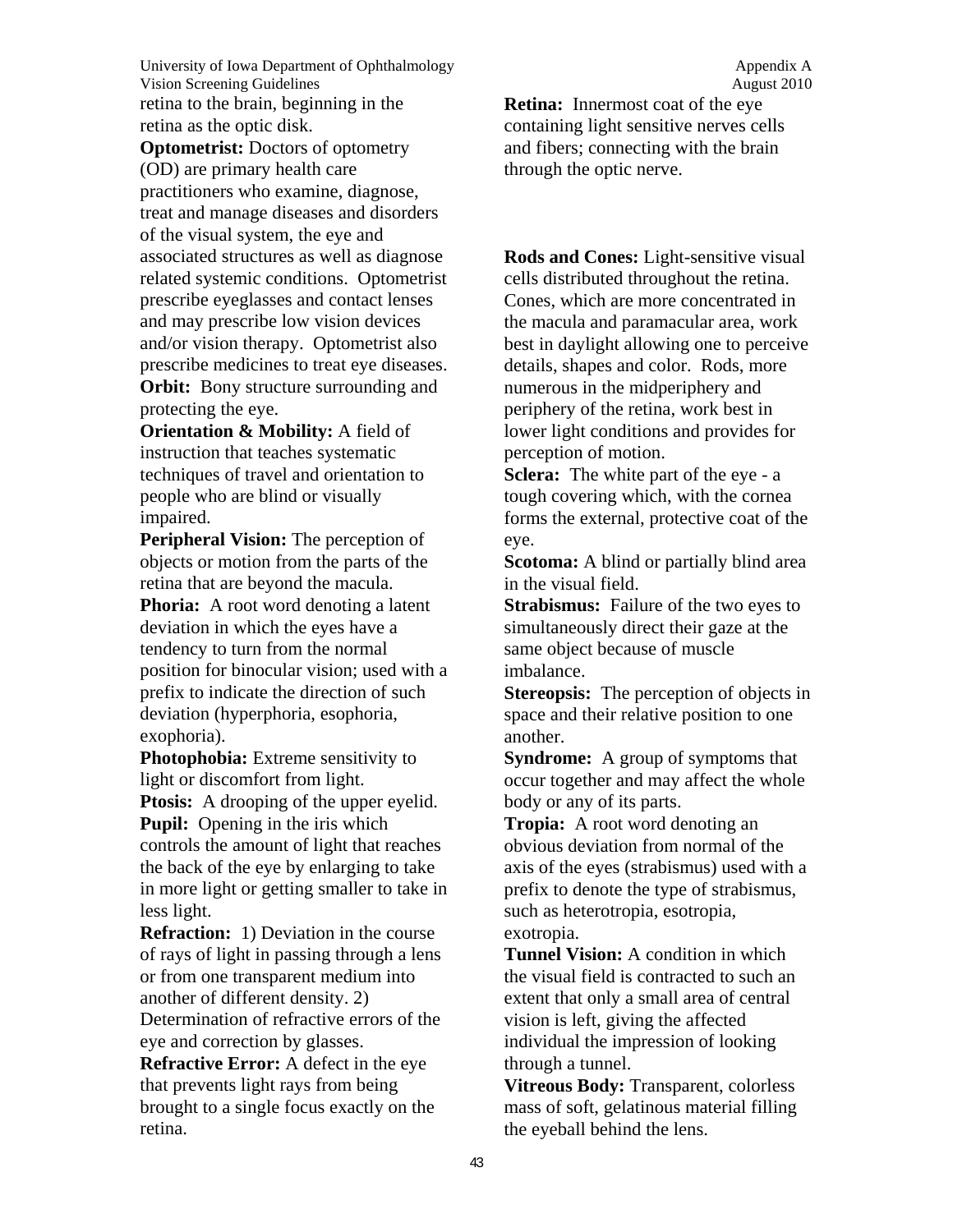# **Appendix B**

## *Sample Letters*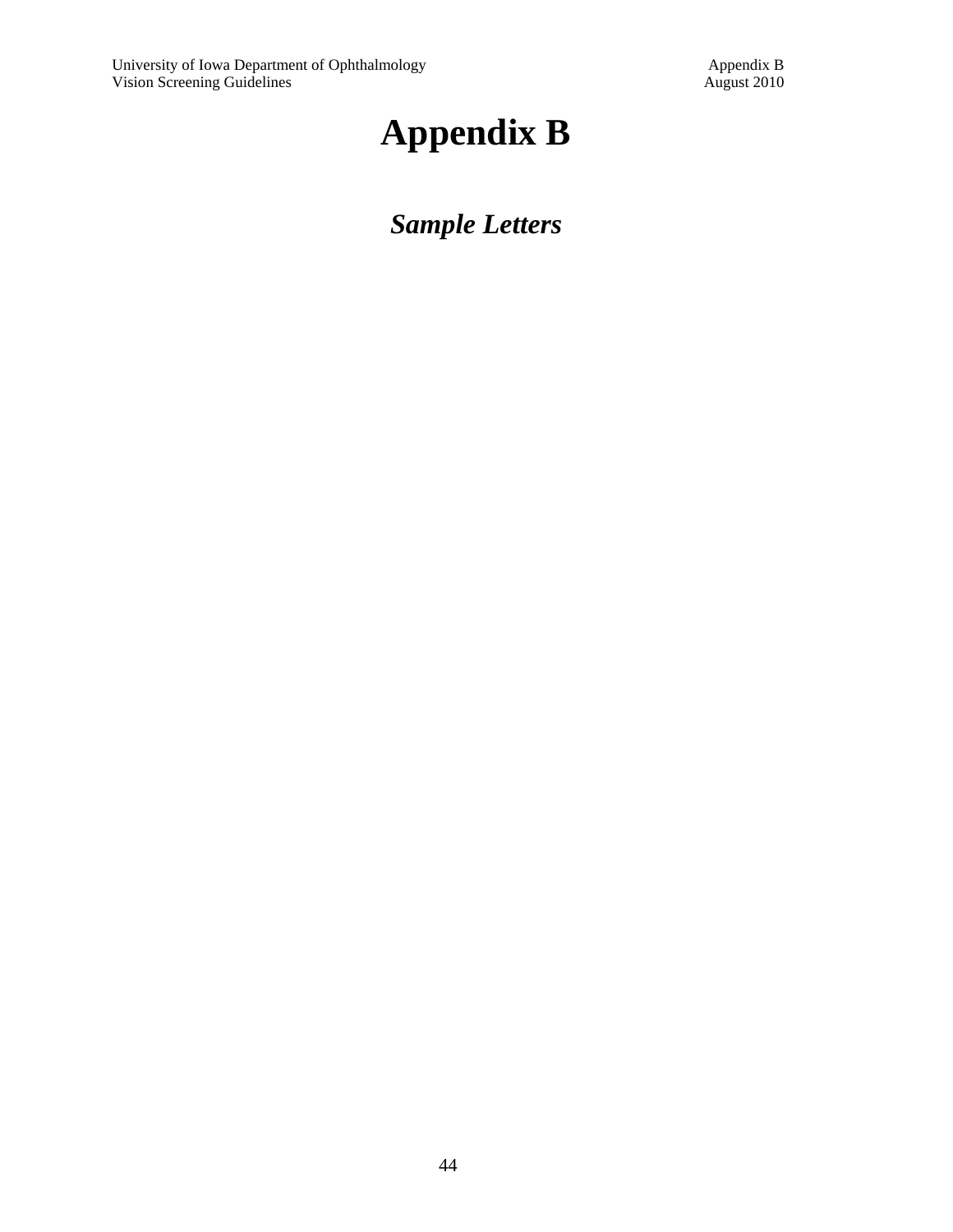#### **SAMPLE NOTIFICATION OF VISION SCREENING LETTER**

#### LETTERHEAD

DATE

Dear Parent(s):

This school year \_\_\_\_\_\_\_\_\_\_\_\_\_\_\_\_\_\_\_\_ children at \_\_\_\_\_\_\_\_\_\_\_\_\_\_\_\_\_\_\_ school will be (Grade or grades) screened for vision problems. Commonly used tests will allow us to identify children who may have visual acuity and eye muscle imbalance. You will be notified if your child does not pass a particular test. You will not be notified if your child passes all the tests.

Please notify me immediately if you do not want your child to be included in the vision screening.

This screening is not meant to substitute for professional eye care.

Sincerely,

Vision Screener Date

\_\_\_\_\_\_\_\_\_\_\_\_\_\_\_\_\_\_\_\_\_\_\_\_\_\_\_\_\_\_\_\_\_\_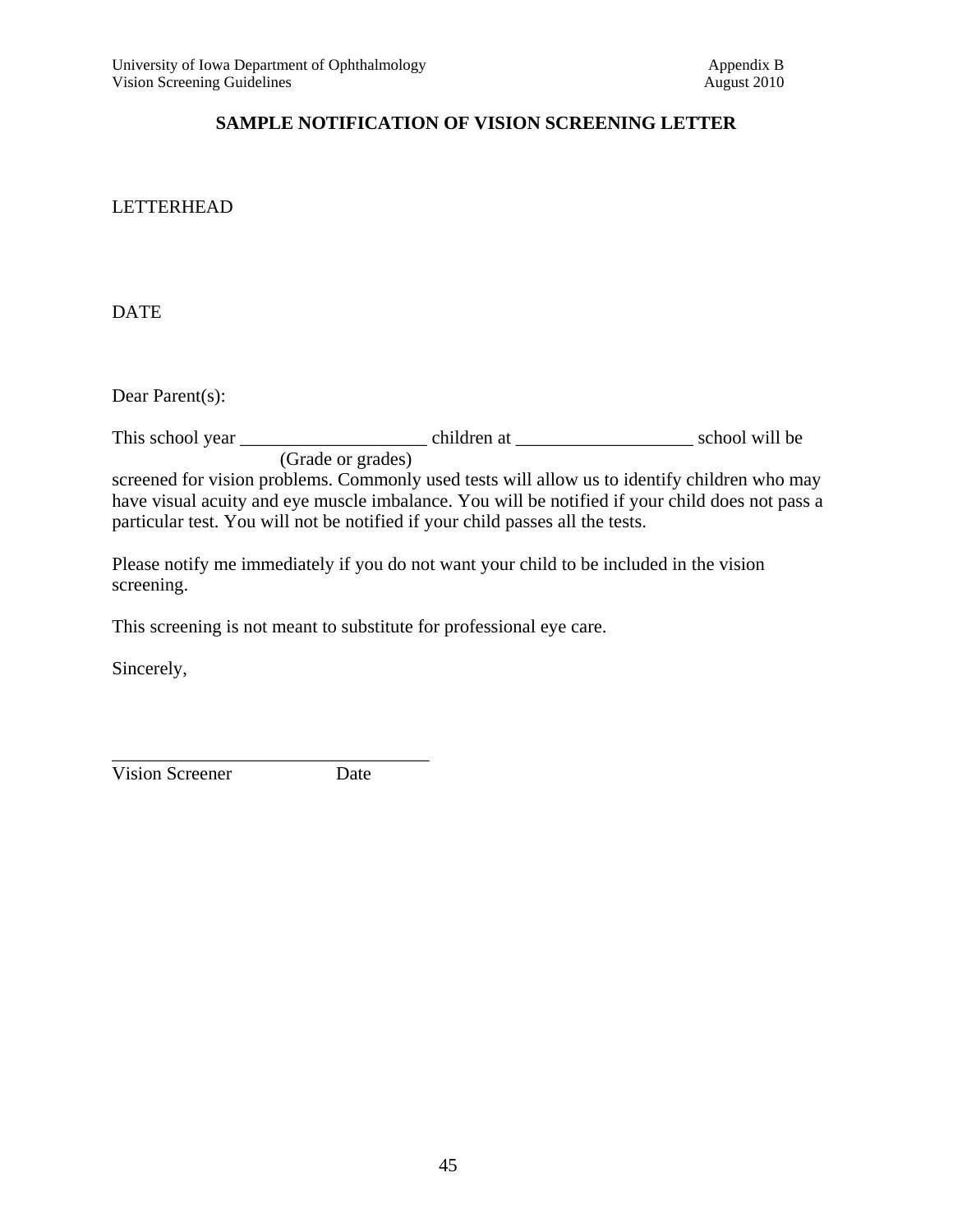#### **SAMPLE REFERRAL LETTER**

School letterhead

Date

Dear

Parent or Guardian

recently participated in the vision screening and rescreening program provided by a qualified vision screener. The results of the screening indicate that it would be advisable for your child to have a complete eye examination by an eye specialist (ophthalmologist or optometrist).

The following checklist is to help you in your planning:

[ ] Make an appointment for an examination with an ophthalmologist or optometrist

[ ] Sign the enclosed Release of Information section of the "Vision Examination Report"

[ ] Take the signed "Vision Examination Report" and this letter to the examination

[ ] Ask the eye specialist to complete the report

Thank you for your cooperation. Please call me if you have any questions.

You may use the enclosed vision referral follow-up form to let me know when your child will be seen for an eye examination or concerns you may have about the examination.

Sincerely,

Signature Telephone Number

Enclosure: Eye Examination Report Vision Referral Follow-Up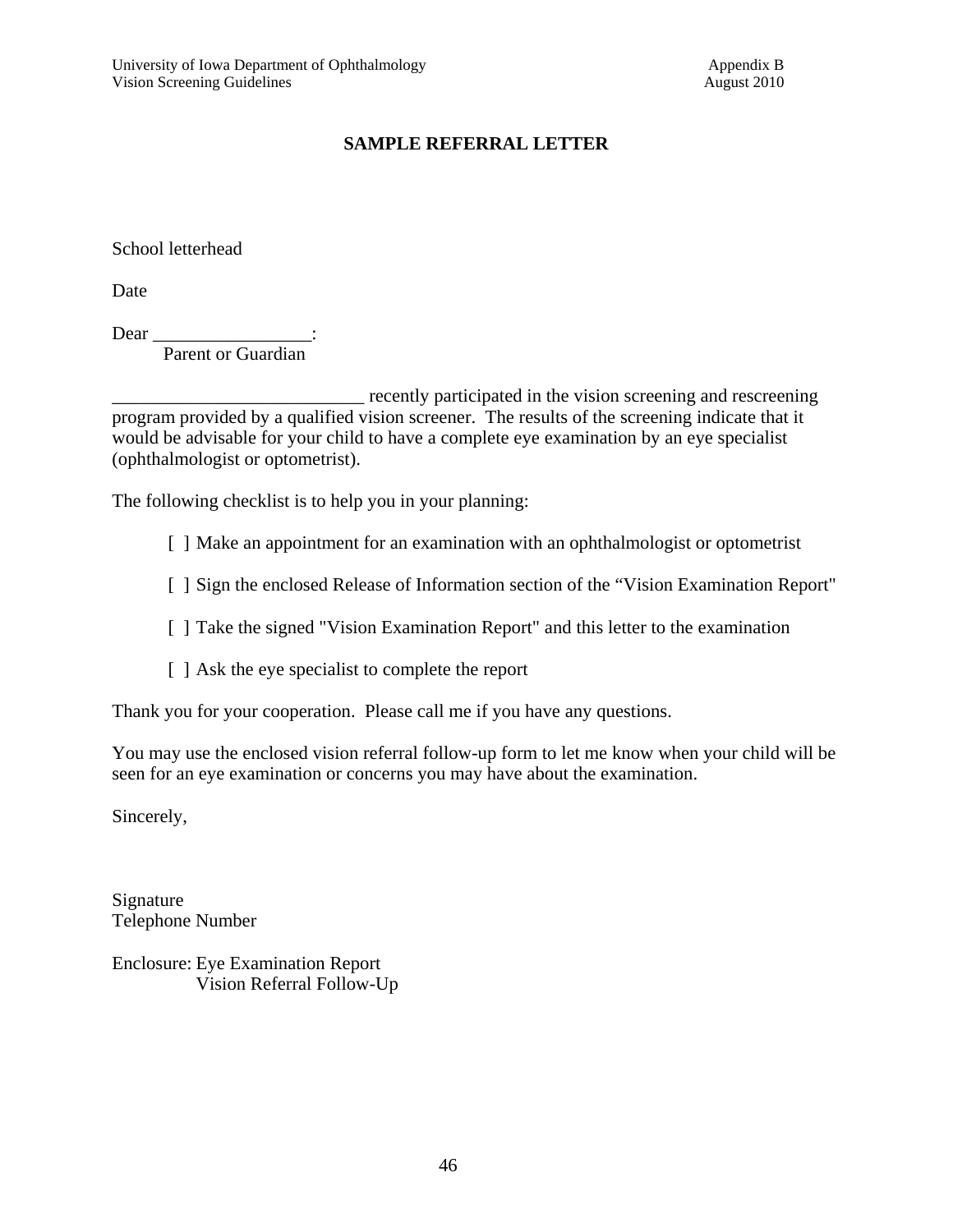#### **SAMPLE VISION REFERRAL FOLLOW-UP**

| Dear Vision Screener:                                                                                                                                                      |      |
|----------------------------------------------------------------------------------------------------------------------------------------------------------------------------|------|
| In response to the vision screening referral to us on ________________________, my/our                                                                                     | Date |
| decision on behalf of Name of Child is the following (please check):                                                                                                       |      |
| __ I/We disagree with the need.<br>Our child has been seen by an eye specialist within the last 6 months.<br>An appointment with the eye specialist is scheduled on ______ | Date |
| Financial assistance will be necessary for my child to see an eye specialist.<br>Other (please state in space below)                                                       |      |
|                                                                                                                                                                            |      |
| Sincerely,                                                                                                                                                                 |      |
| Signature of Parent/Guardian                                                                                                                                               |      |
| <b>Address</b>                                                                                                                                                             |      |
| Zip<br>City<br><b>State</b>                                                                                                                                                |      |
| Phone                                                                                                                                                                      |      |

**Please note**: Return this letter to the referring vision screener within one month of the date of the vision referral. (Include return address from referring agency.)

| Return to:<br>Address: |      |              |     |  |
|------------------------|------|--------------|-----|--|
|                        | City | <b>State</b> | Zip |  |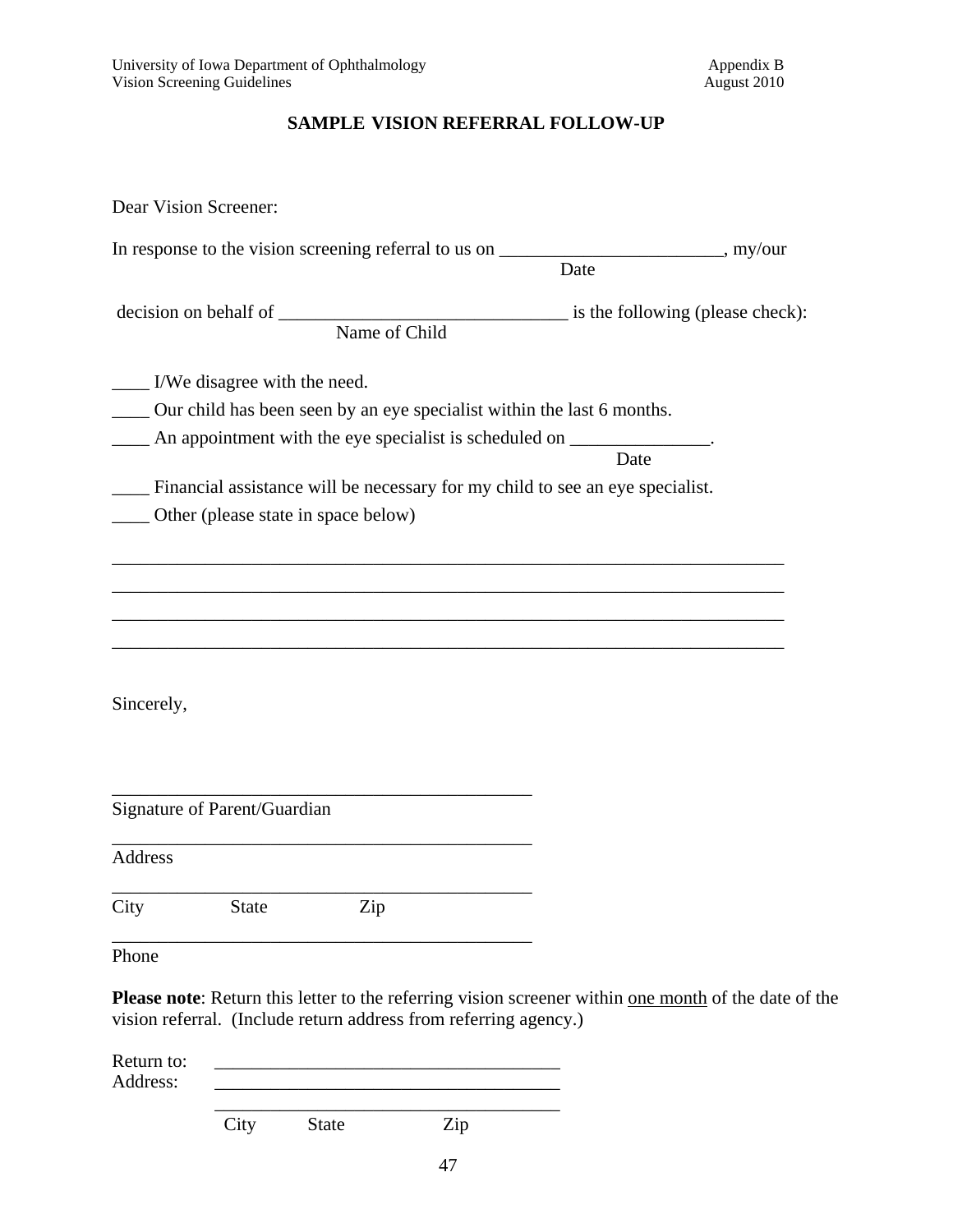#### **EYE EXAMINATION REPORT**

| Patient's Name |              | DOE   |  |
|----------------|--------------|-------|--|
| Address        | 1 t x<br>◡ェ◟ | State |  |

#### **Attention Eye Specialist**

The above mentioned child participated in a vision screening assessment. He/she is being referred to you for the following reason(s):

- 
- **Example 1** Past Medical History **Example 1** Fixation & Tracking
- Appearance(s) of visual difficulties \_\_\_\_\_\_\_\_\_ Distance Visual Acuity<br>Behavior(s) of visual difficulties \_\_\_\_\_\_\_\_\_\_\_\_ Plus Lens Test for hyperopia  $\frac{1}{\sqrt{2}}$  Behavior(s) of visual difficulties
- \_\_\_\_ Complaint(s) of visual difficulties \_\_\_\_\_ Stereopsis Test
- 
- -

#### **Thank you in advance for completing this report and returning it to the school.**

#### **Visual Acuity**

If the acuity **can** be measured, complete this box using Snellen acuity or Snellen equivalents or NLP, LP, LPP\*.

| <b>Without Correction</b> |                 | With Best Correction |          |  |
|---------------------------|-----------------|----------------------|----------|--|
| Near                      | <b>Distance</b> | Near                 | Distance |  |
|                           |                 |                      |          |  |
|                           |                 |                      |          |  |

If the acuity **cannot** be measured, check the most appropriate estimation:

- [ ] Legally Blind (less than 20/100 in better eye)
- [ ] Not Legally Blind
- [ ] Near Normal [ ] Mild to Moderate Vision Loss [ ] Severe Vision Loss

#### **Muscle Function**

[ ] Normal [ ] Abnormal Describe\_\_\_\_\_\_\_\_\_\_\_\_\_\_\_\_\_\_\_\_\_\_\_\_\_\_\_\_\_\_\_\_\_\_\_

#### **Visual Field Test**

- [ ] There is no apparent visual field restriction.
- $\lceil \ \rceil$  There is a field restriction. Describe
- [ ] Yes [ ] No The visual field is restricted to 20 degrees or less.

**Diagnosis** (Primary cause of visual loss)

**\***No light perception (NLP), Light perception (LP), Light perception with projection (LPP)

\_\_\_\_\_\_\_\_\_\_\_\_\_\_\_\_\_\_\_\_\_\_\_\_\_\_\_\_\_\_\_\_\_\_\_\_\_\_\_\_\_\_\_\_\_\_\_\_\_\_\_\_\_\_\_\_\_\_\_\_\_\_\_\_\_\_\_\_\_\_\_\_\_\_\_\_ \_\_\_\_\_\_\_\_\_\_\_\_\_\_\_\_\_\_\_\_\_\_\_\_\_\_\_\_\_\_\_\_\_\_\_\_\_\_\_\_\_\_\_\_\_\_\_\_\_\_\_\_\_\_\_\_\_\_\_\_\_\_\_\_\_\_\_\_\_\_\_\_\_\_\_\_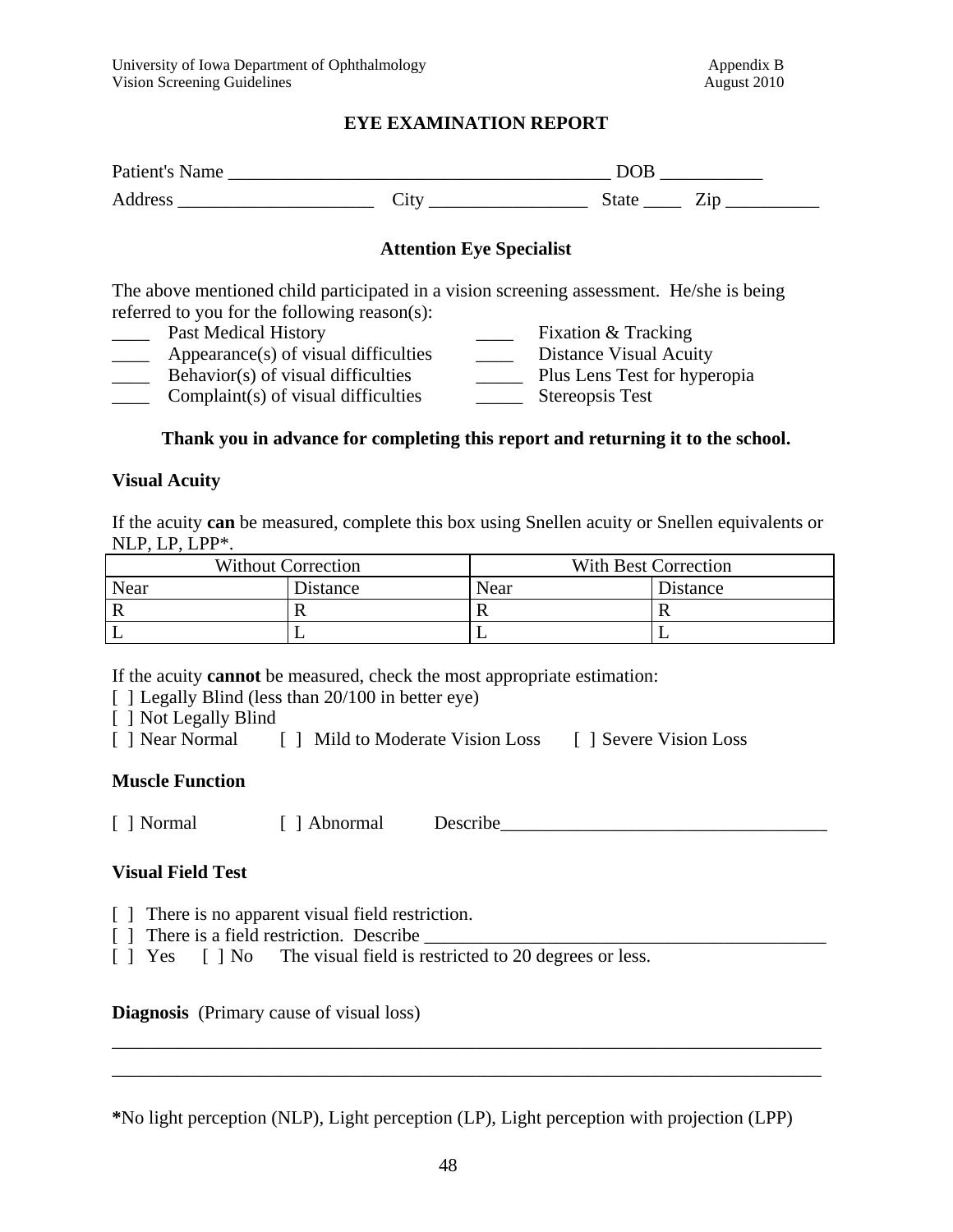#### **Prognosis of visual condition (if appropriate)**

| [ ] Permanent   | Recurrent        | $\lceil$ ] Improving |
|-----------------|------------------|----------------------|
| [ ] Progressive | [ ] Communicable | [ ] Can Be Improved  |
|                 |                  |                      |

#### **Treatment Recommended**

- [ ] No visual abnormality noted
- [ ] Glasses
	- [ ] Constant wear
	- [ ] Near vision only
	- [ ] Far vision only
	- [ ] May be removed for PE
- [ ] Contact Lenses
- [ ] Medication \_\_\_\_\_\_\_\_\_\_\_\_\_\_\_\_\_\_\_\_\_\_\_\_\_\_\_\_\_\_\_\_\_
- [ ] Refer for other medical treatment/exam \_\_\_\_\_\_\_\_\_\_\_\_\_\_\_\_\_\_\_\_\_\_\_\_\_\_\_\_\_\_\_\_\_\_\_\_\_\_\_\_\_
- [ ] Referral for low vision rehabilitation evaluation
- $\lceil \; \rceil$  Other  $\lceil \; \rceil$

**Precautions or Suggestions** (e.g., lighting conditions, activities to be avoided, etc.)

#### **Re-examination Recommended**

[ ] 6 mos. [ ] 12 mos. [ ] Other \_\_\_\_\_\_\_\_\_\_\_\_\_\_\_\_\_\_\_\_\_\_\_\_\_\_\_\_\_\_\_\_\_\_\_\_\_\_\_\_\_\_\_\_\_\_

| Print or Type Name of Examining Eye Specialist |              |     | Signature of examining Eye Specialist |
|------------------------------------------------|--------------|-----|---------------------------------------|
| Address                                        |              |     | Date of Examination                   |
| City                                           | <b>State</b> | Zip | <b>Telephone Number</b>               |

\_\_\_\_\_\_\_\_\_\_\_\_\_\_\_\_\_\_\_\_\_\_\_\_\_\_\_\_\_\_\_\_\_\_\_\_\_\_\_\_\_\_\_\_\_\_\_\_\_\_\_\_\_\_\_\_\_\_\_\_\_\_\_\_\_\_\_\_\_\_\_\_\_\_\_\_\_\_

#### **RELEASE OF INFORMATION**

I (We) hereby authorize the release of the results and recommendations from this examination to:

| Agency                                   | Address |              |     |
|------------------------------------------|---------|--------------|-----|
| Parent Signature                         | City    | <b>State</b> | Zip |
| Date                                     |         |              |     |
|                                          |         |              |     |
|                                          |         |              |     |
| <b>Return Completed Form to:</b><br>Name | Address |              |     |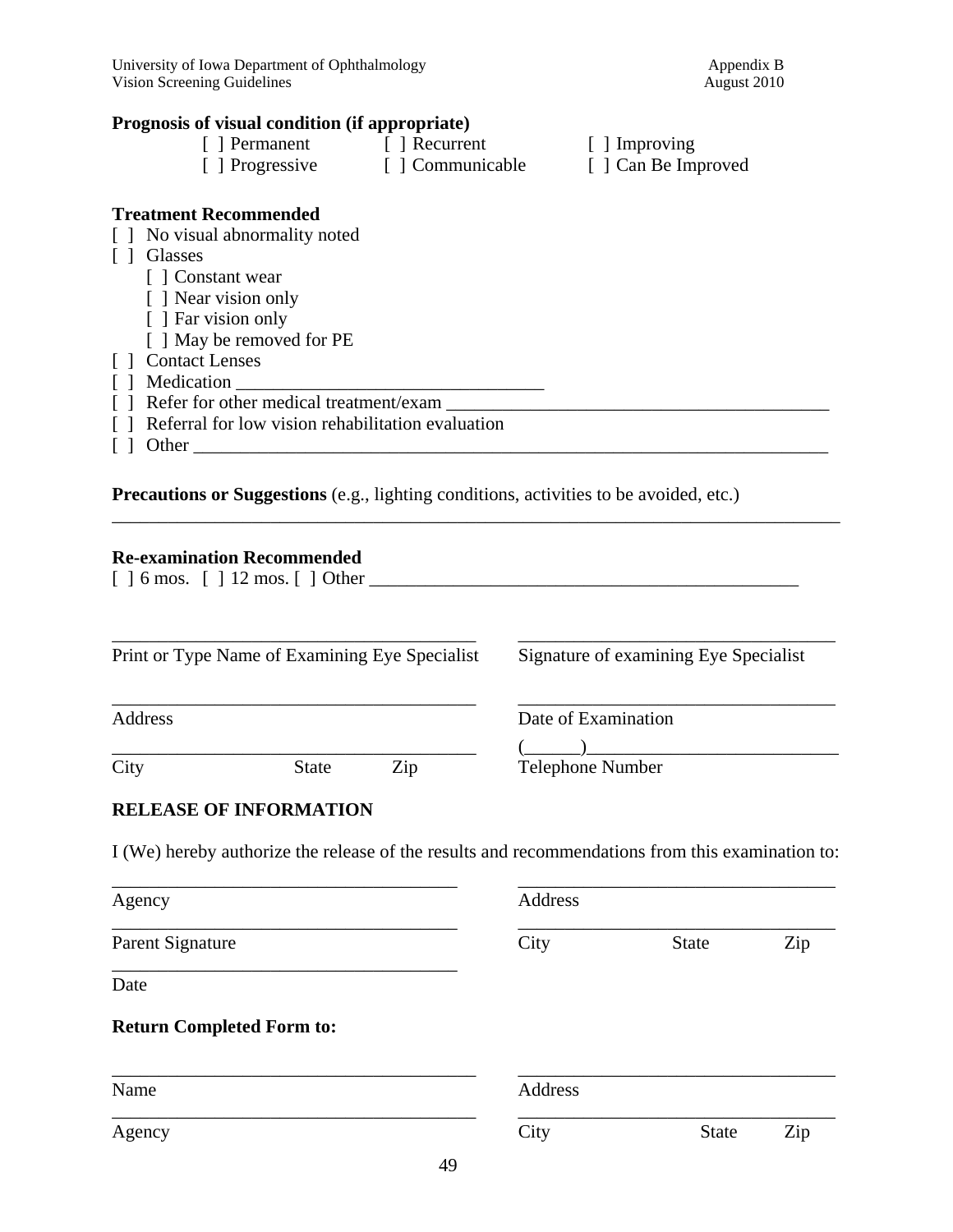#### **SAMPLE COLOR DEFICIENCY NOTIFICATION LETTER**

|                         | Agency |
|-------------------------|--------|
|                         |        |
|                         |        |
| To the parents of       |        |
| Date of Birth           |        |
| <b>Screening Center</b> |        |
| Date                    |        |

Results of your child's recent vision screening indicate a difficulty with color vision. A color vision problem usually cannot be corrected. It does not mean that your child is not seeing well.

The main reason for color vision testing is to alert you, your child, and your child's teachers of a color vision problem. The problem may make tasks that use color more difficult. There may also be implications for planning a future career for your child.

If you would like more information about color vision, contact the school or public health nurse, family doctor or eye specialist.

Additional Remarks:

Vision Screener \_\_\_\_\_\_\_\_\_\_\_\_\_\_\_\_\_\_\_\_\_\_\_\_\_\_\_\_\_\_\_\_\_\_\_

Agency \_\_\_\_\_\_\_\_\_\_\_\_\_\_\_\_\_\_\_\_\_\_\_\_\_\_\_\_\_\_\_\_\_\_\_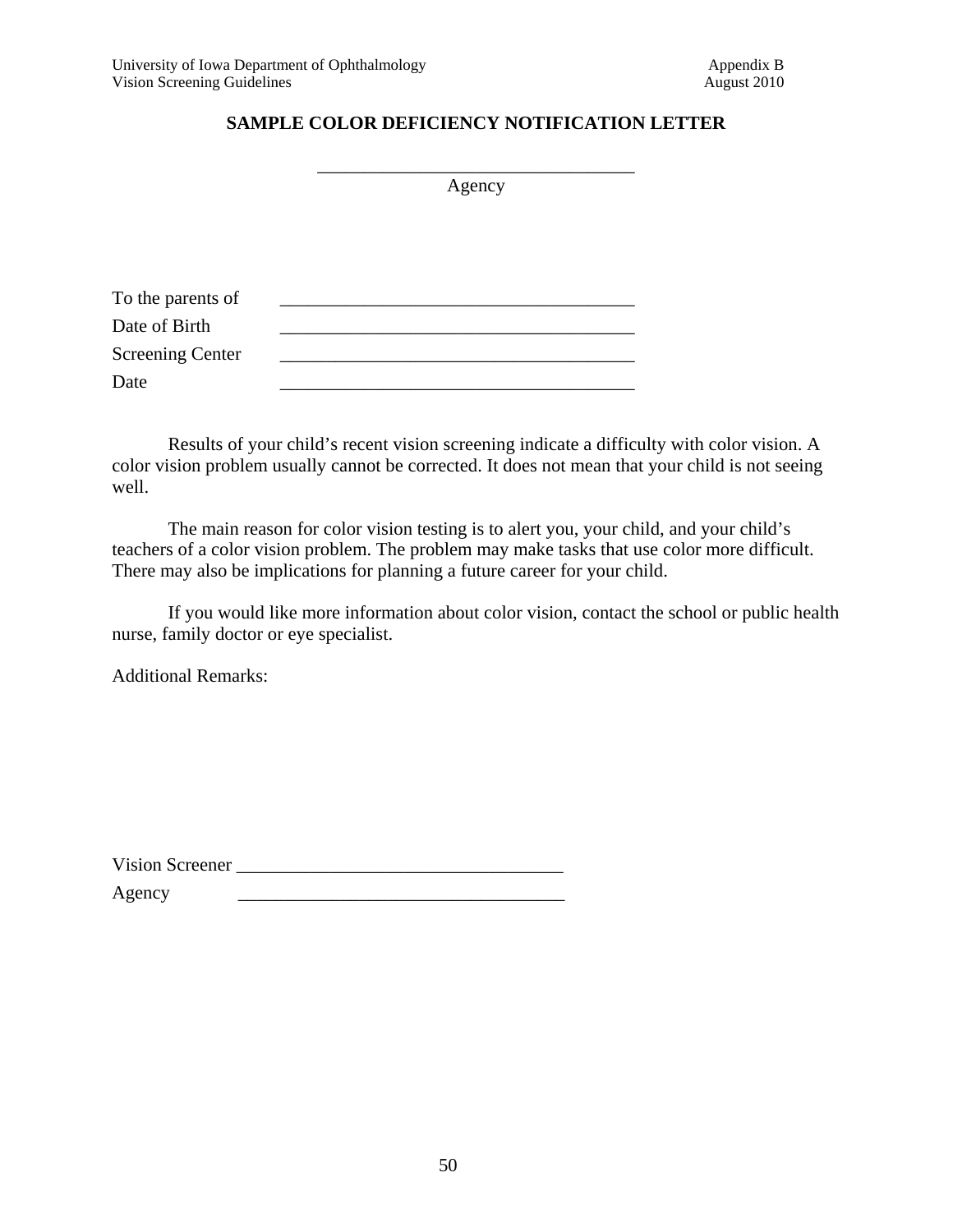# **Appendix C**

*Screening Equipment Resources*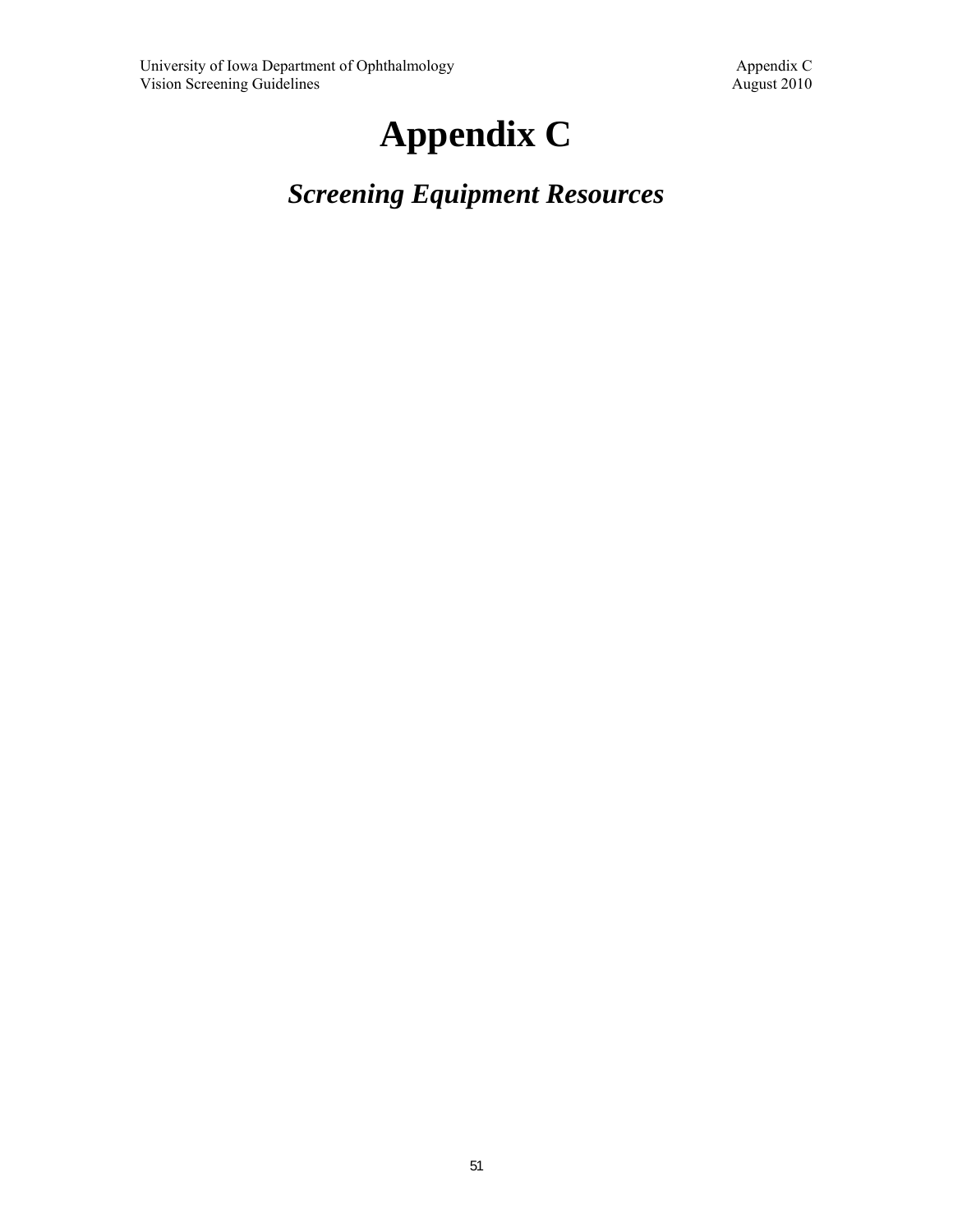### *Screening Equipment Resources*

#### **Screening Equipment**

ETDRS (Lighthouse) Distance Acuity Chart Lea Single Symbol Book (includes keys and cards) Disposable penlights (pkg. of 6) Pen pal or equivalent fixation toy Ishihara Color Test (14 plate adult) Occluder, black, paddle type, alternately, can just have the student being tested use the heel of their hand as an occluder +2.50 Full Frame Lenses Random Dot E Test Standard 3-D viewer (extra glasses 6/pkg.)

#### **Equipment Vendors**

Lombart Instruments 5358 Robin Hood Norfolk, VA 32513 Telephone: 800-566-2278

Precision Vision 944 First Street La Salle, IL 61301 Telephone: 800-772-9211

School Health Corporation 865 Muirfield Drive Hanover Park, IL 60133 Telephone: 866-323-5465

Stereo Optical Company, Inc. 8623 W. Bryn Mawr Ave., Suite 502 Chicago, IL 60631 Telephone: 800-344-9500

Walman Optical Company 835 Highway 169 North Plymouth, MN 55441 Telephone: 800-222-8095

Wilson Ophthalmic Corporation PO Box 496 Mustang, OK 73064 Telephone: 800-222-2020 Fax: 800-329-9133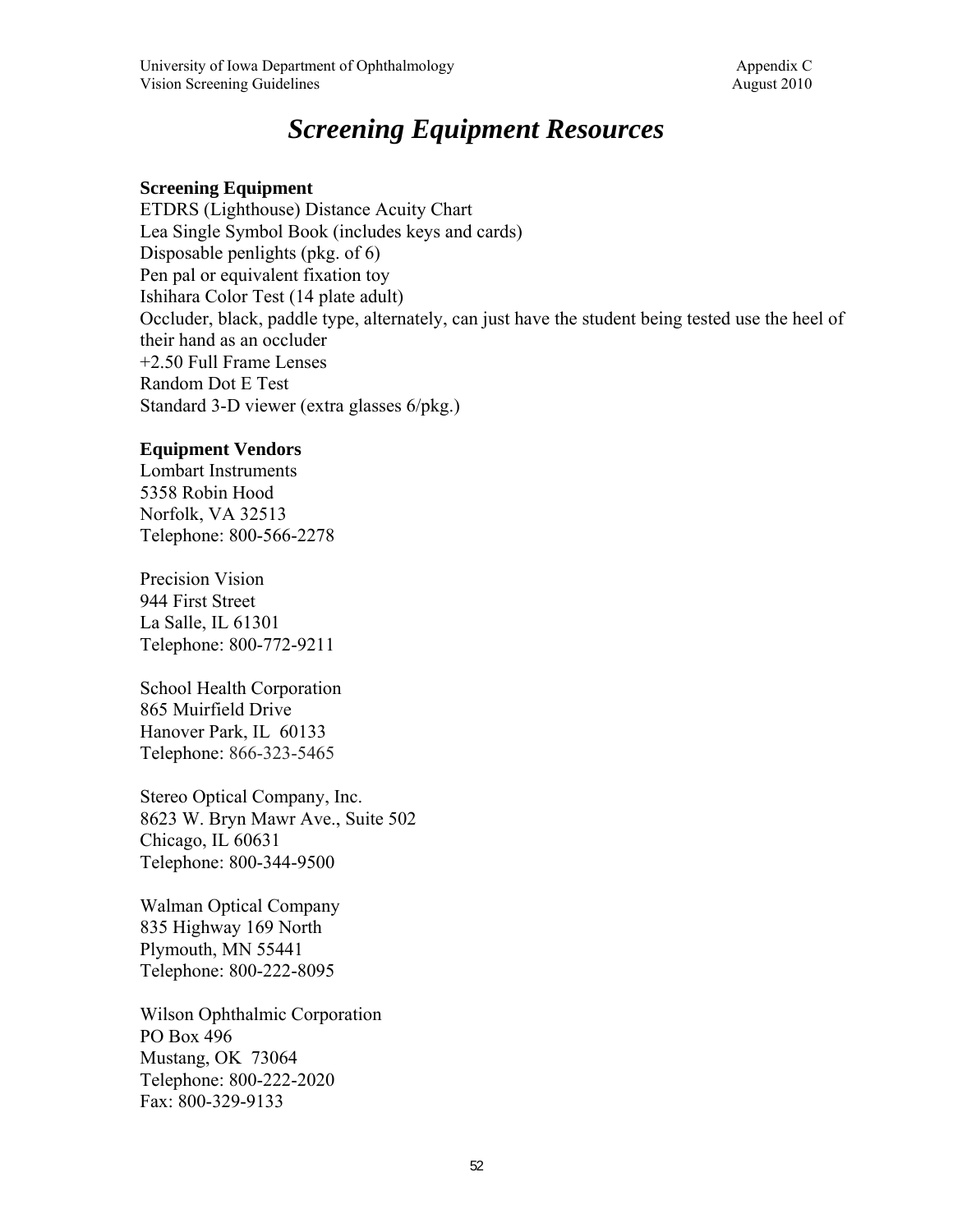#### **Local purchase:**

Penlights. Recommended: those that do not emit a sound when turned on and off.

Fixators: Transparent or semitransparent soft plastic figures such as finger puppets that can be fitted over the lighted end of a penlight making it more attractive to some children.

+2.50 OU full frame lenses. Can often be found in drug and similar stores. Frame size must be suitable for elementary-aged children.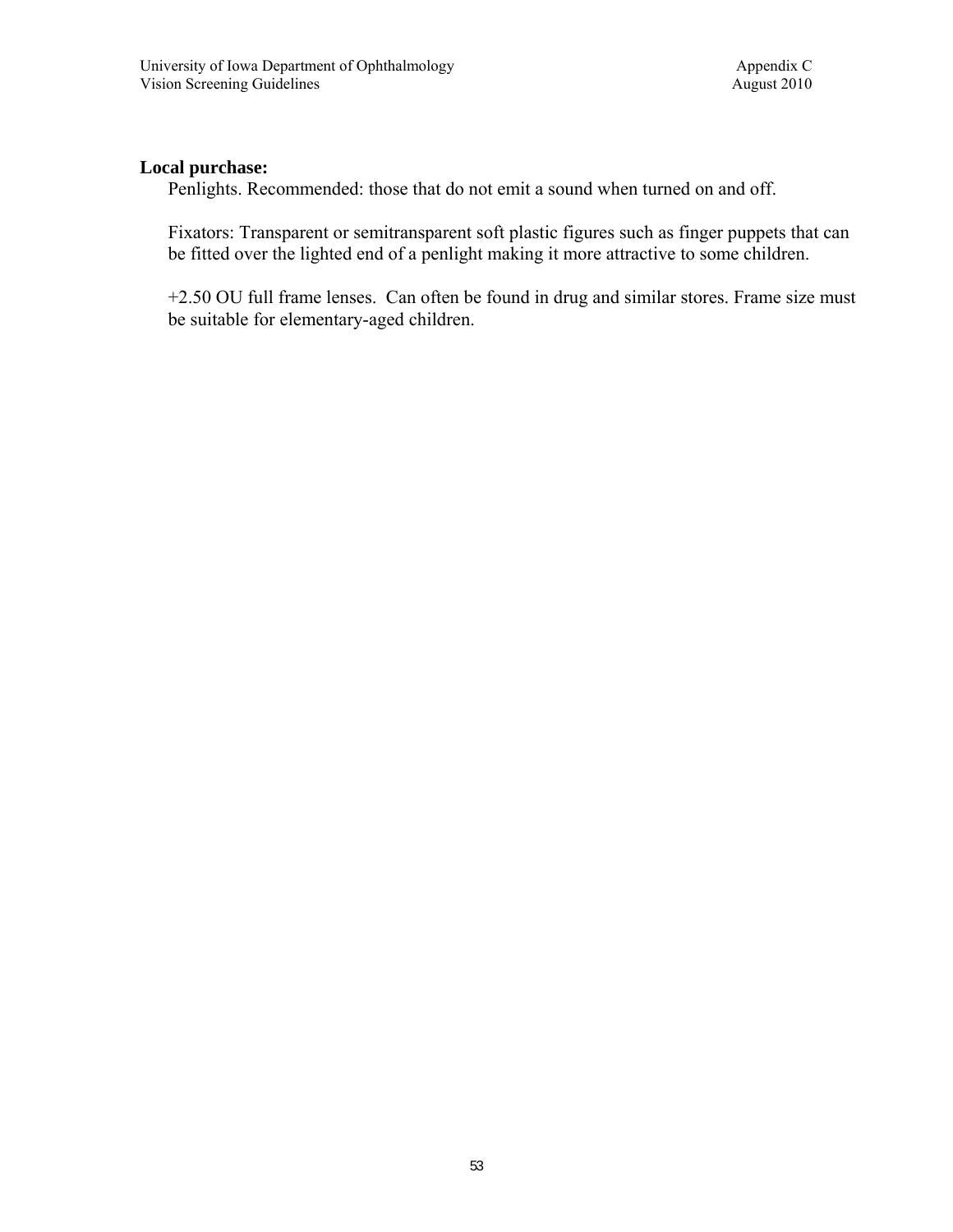## **Appendix D**

*Vision Related Agencies & Organizations*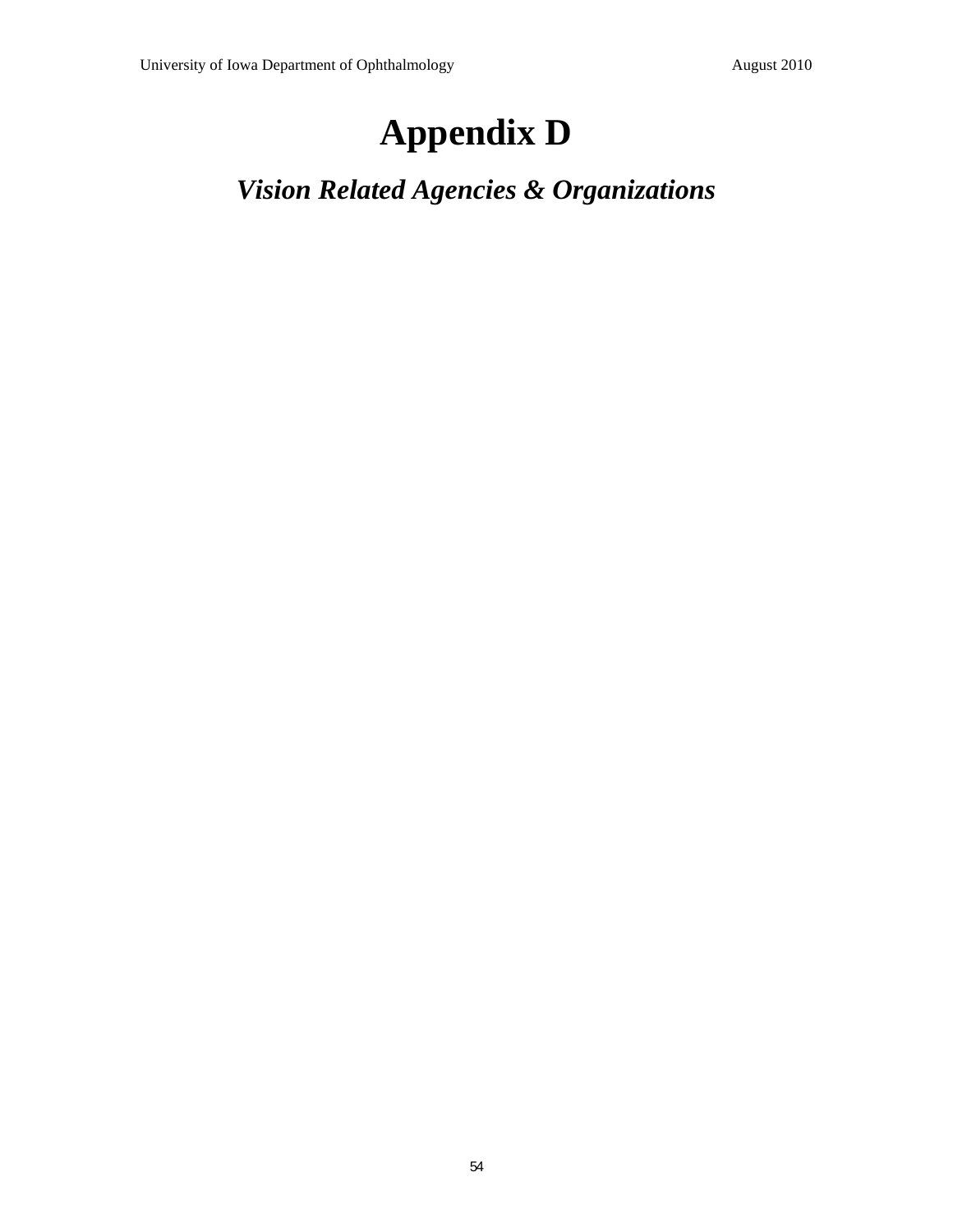### **VISION RELATED AGENCIES**

#### **IOWA**

#### **Iowa Academy of Ophthalmology**

Administrative Office Metro Square One – Suite 120 10 West Phillip Road Vernon Hills, IL 60061-1730 (847) 680-1666 (888) 842-3937

#### **Iowa Braille School**

1002 G Avenue Vinton, IA 52349 (319) 472-5221

#### **Iowa Dept. for the Blind**

524 4th Street Des Moines, IA 50309 (515) 281-1333 (800) 362-2587

#### **Iowa KidSight**

2346 Mormon Trek Blvd., Ste. 2700 Iowa City, IA 52246 (319) 353-7616

#### **Iowa Optometric Association**

1454 30th St #204 West Des Moines, IA 50266-1312 (515) 222-5679

#### **Lions Clubs of Iowa**

State Office 2300 South Duff Ames, IA 50010 (515) 232-2215

#### **Prevent Blindness Iowa**

1111 Ninth Street, Suite 250 Des Moines, IA 50314 (515) 244-4341

#### **NATIONAL**

**American Academy of Ophthalmology**  655 Beach Street PO Box 7424 San Francisco, CA 94120-7424 (415) 561-8500

#### **American Academy of Optometry**

6110 Executive Boulevard, Suite 506 Rockville, MD 20852 (301) 984-1441

#### **American Foundation for the Blind**

15 W 16th St New York, NY 10010 800-232-5463 (212) 620-2147

#### **American Optometric Association**

243 N Lindbergh Blvd St. Louis, MO 63141 (314) 991-4100

#### **Better Vision Institute**

1800 N Kent St Suite 904 Rosslyn, VA 22209 (703) 243-1528

#### **National Association for Parents of the Visually Impaired**

PO Box 317 Watertown, MA 02272 800-562-6265

#### **Prevent Blindness America**

500 East Remington Road Schaumburg, IL 60173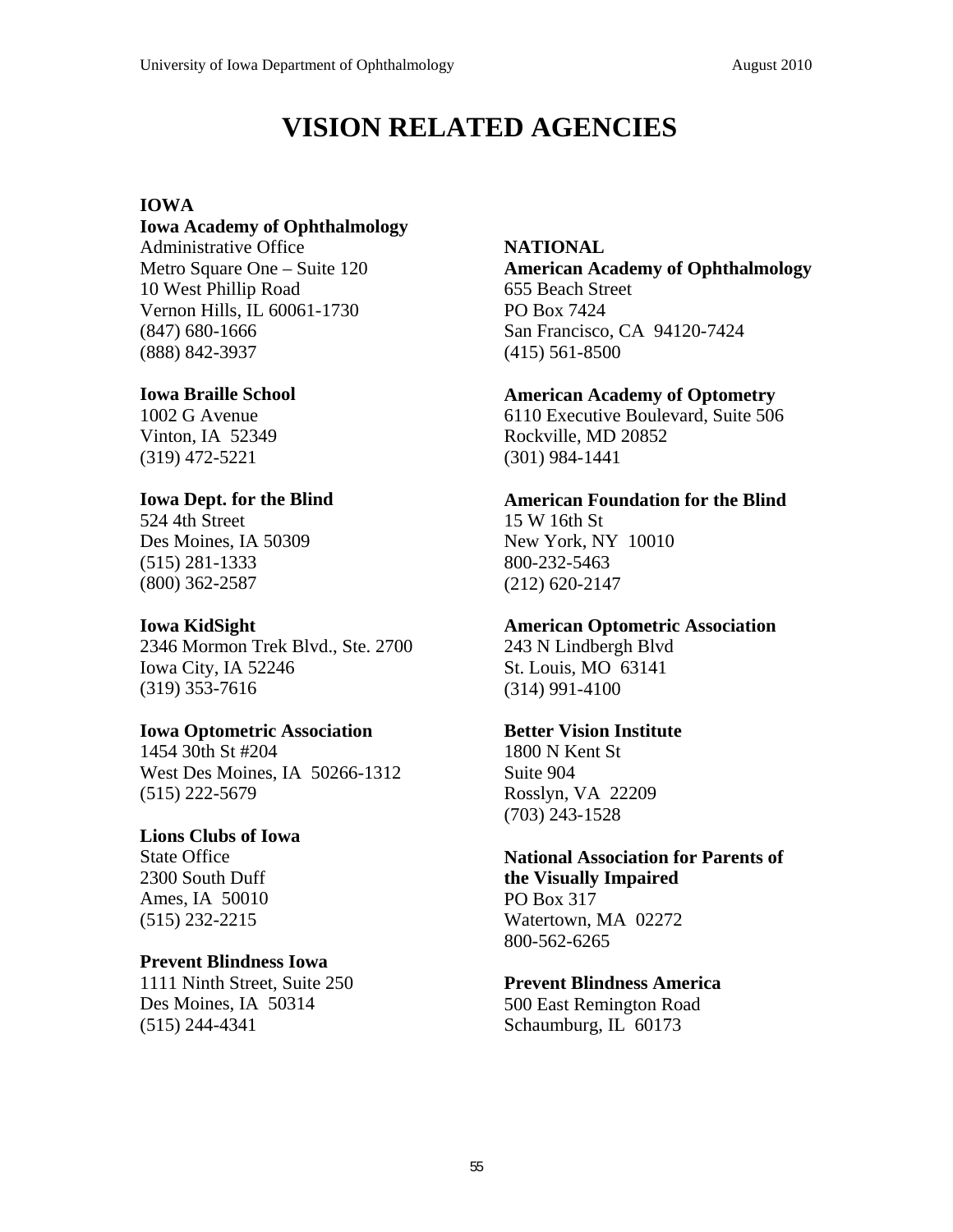# **Appendix E**

## *Vision Screener Examination*

## *References and Bibliography*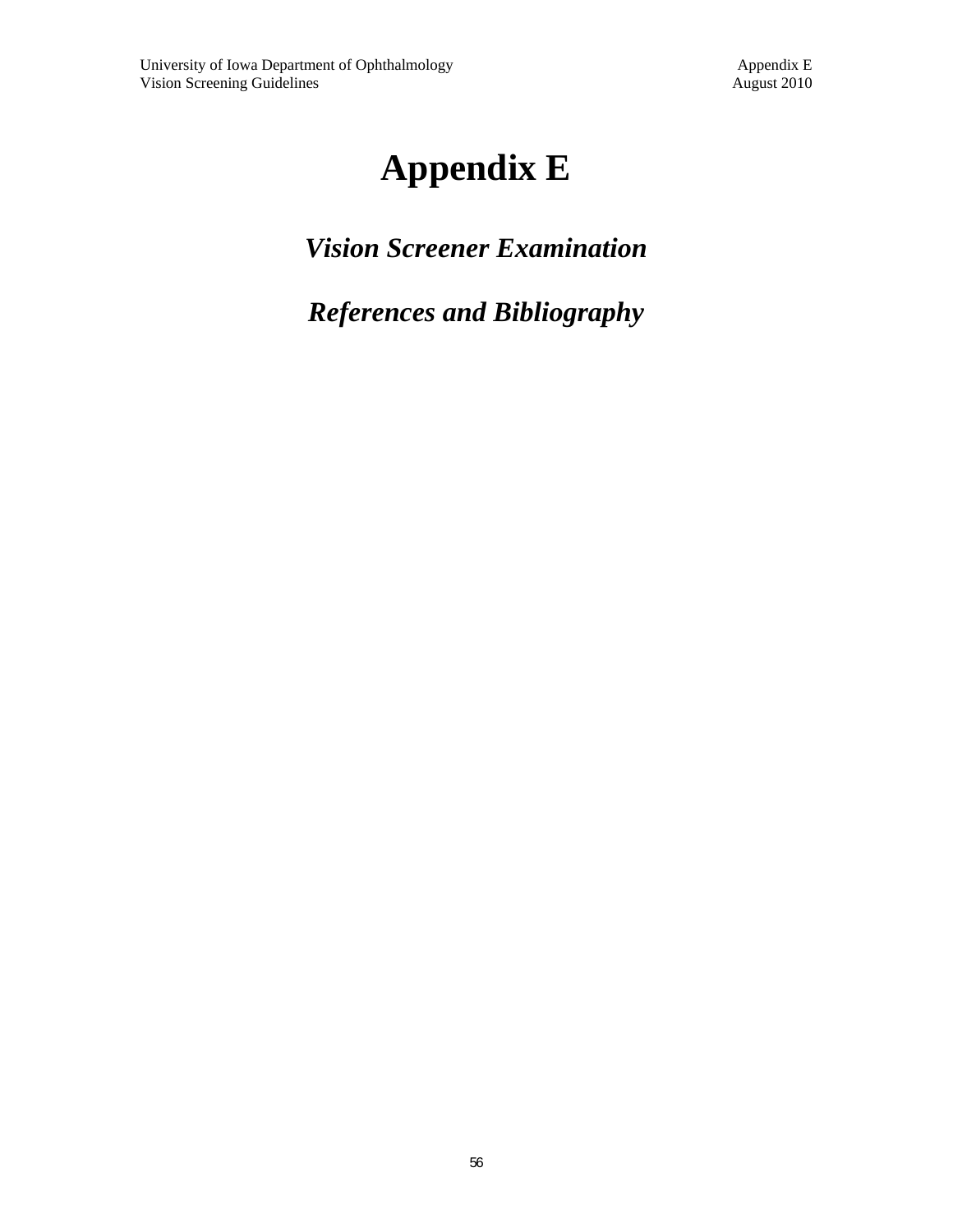### **Vision Screener Examination**

\_\_\_\_\_\_\_\_\_\_\_\_\_\_\_\_\_\_\_\_\_\_\_\_\_\_\_\_\_\_\_\_\_\_\_\_\_ \_\_\_\_\_\_\_\_\_\_\_\_\_\_\_\_\_\_\_\_

Name Date

Circle the correct answer

- 1. Detection of vision abnormalities is important because
	- A. 25% of what a person learns ages 0-12 is a product of the sense of vision
	- B. Early discovery and treatment can improve the prognosis for normal eye development
	- C. Vision abnormalities are uncommon in childhood
	- D. Vision and education are not related
- 2. The purpose of vision screening is to separate individuals who
	- A. Do not have vision problems from those who are suspect for vision problems
	- B. Have vision problems to make classroom accommodations
	- C. Provide professional vision examinations
	- D. Supply information and equipment
- 3. A comprehensive vision-screening program includes:
	- A. Identification
	- B. Referral
	- C. Follow-up
	- D. All of these
- 4. The **best** vision-screening environment is
	- A. In a dark room.
	- B. On a medium colored background.
	- C. Light between 10 and 30 foot-candles measured with a light meter.
	- D. Close to windows.
- 5. Appropriate techniques to use when testing a shy or frightened child include:
	- A. Let the child observe several children being tested
	- B. Provide lots of positive reinforcement
	- C. If child is unable to cooperate excuse the child and try again within two weeks
	- D. All of the above
- 6. Students with consistent Appearance, Behaviors or Complaints that might indicate a vision problem should
	- A. Be screened at the next scheduled vision screening
	- B. Be immediately screened by the school nurse
	- C. Be referred for a comprehensive eye examination
	- D. None of the above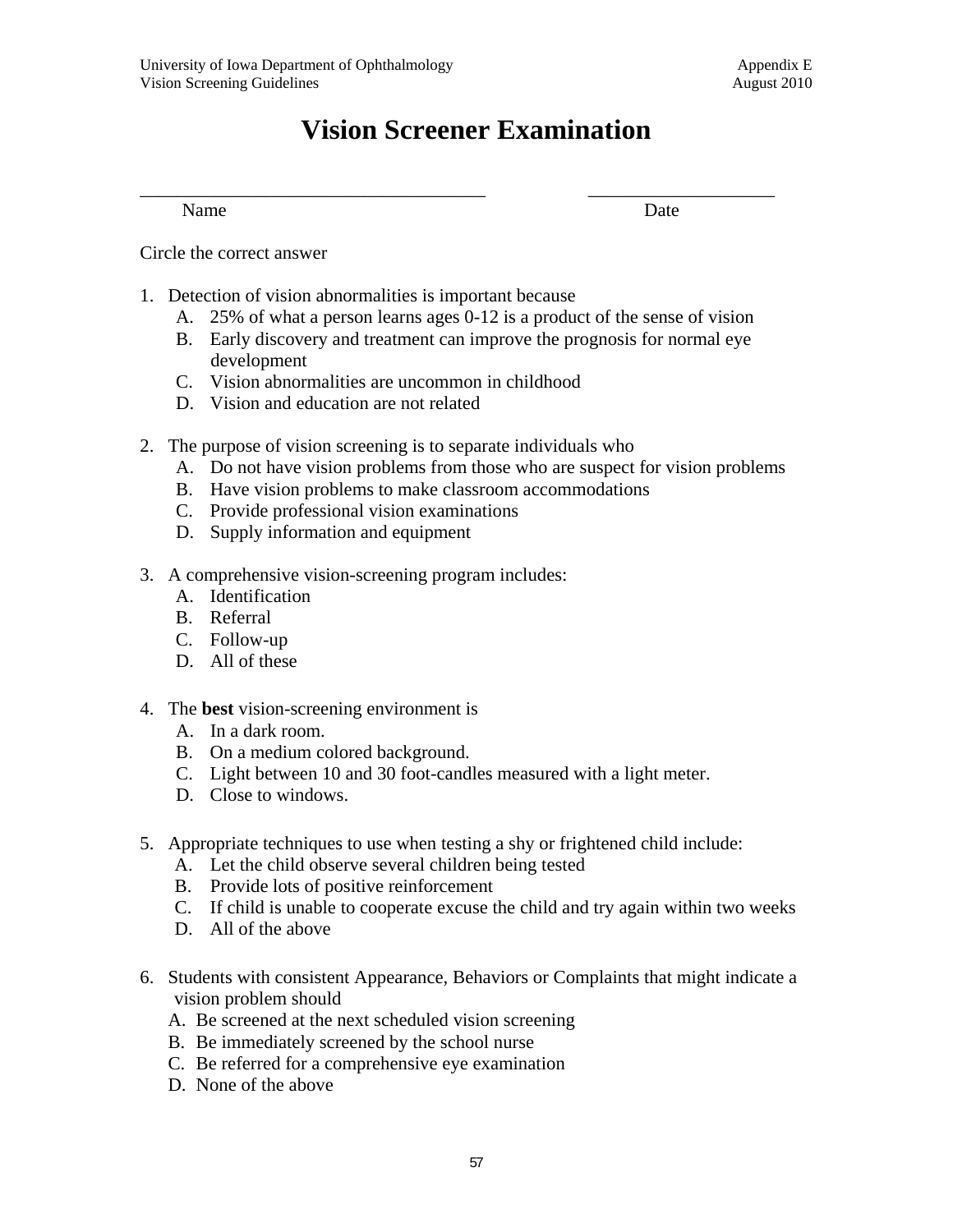#### **Matching (Fill in letter of matching description)**

|     | Eyelid         | A. Mucous membrane lining eyelid and front of the eyeball |
|-----|----------------|-----------------------------------------------------------|
| 8.  | Conjunctiva    | B. White portion of eye.                                  |
| 9.  | Lacrimal gland | C. Reduced vision for no apparent cause                   |
| 10. | Sclera         | D. Nearsightedness                                        |
| 11. | Pupil          | E. Round opening in center of iris                        |
| 12. | Amblyopia      | F. Protective skin tissue covering eye                    |
| 13. | Myopia         | G. Behind outer upper eyelid, supplies tears              |
| 14. | Hyperopia      | H. Farsightedness                                         |

#### **True or False (Circle the correct answer)**

|  |  |  |  | 15. T F Children wearing glasses are not included in the screening program. |  |
|--|--|--|--|-----------------------------------------------------------------------------|--|
|  |  |  |  |                                                                             |  |

- 16. T F Screening is not a diagnostic procedure but determines the need for glasses.
- 17. T F ABC refers to appearance, behavior, and complaints.
- 18. T F Glare from windows and overhead lights will not affect test results.
- 19. T F Color screening is a binocular test (both eyes are tested at the same time).
- 20. T F Failing the hyperopia screening means the individual does not have at least a two-line reduction in vision when wearing the screening lenses.
- 21. T F The preschool and kindergarten student is rescreened if 20/50 or poorer vision in either eye.
- 22. T F To pass a line during a visual acuity screening, a preschooler must correctly identify one more than half the symbols on that line.
- 23. T F The individual passes the stereopsis, random Dot E stereo screening by two successive correct responses out of a total of six attempts.
- 24. T F Fixation and tracking is carried out with a large object 3 feet from the eyes.
- 25. T F Using the ABC checklist for a kindergarten student, the screener visually inspects the eyes to see if any of the listed appearances are present.
- 26. T F Elementary students are screened for visual acuity using the LEA symbols.
- 27. T F Since it is important to know how each eye is seeing independently, visual acuity is tested monocularly (one eye at a time).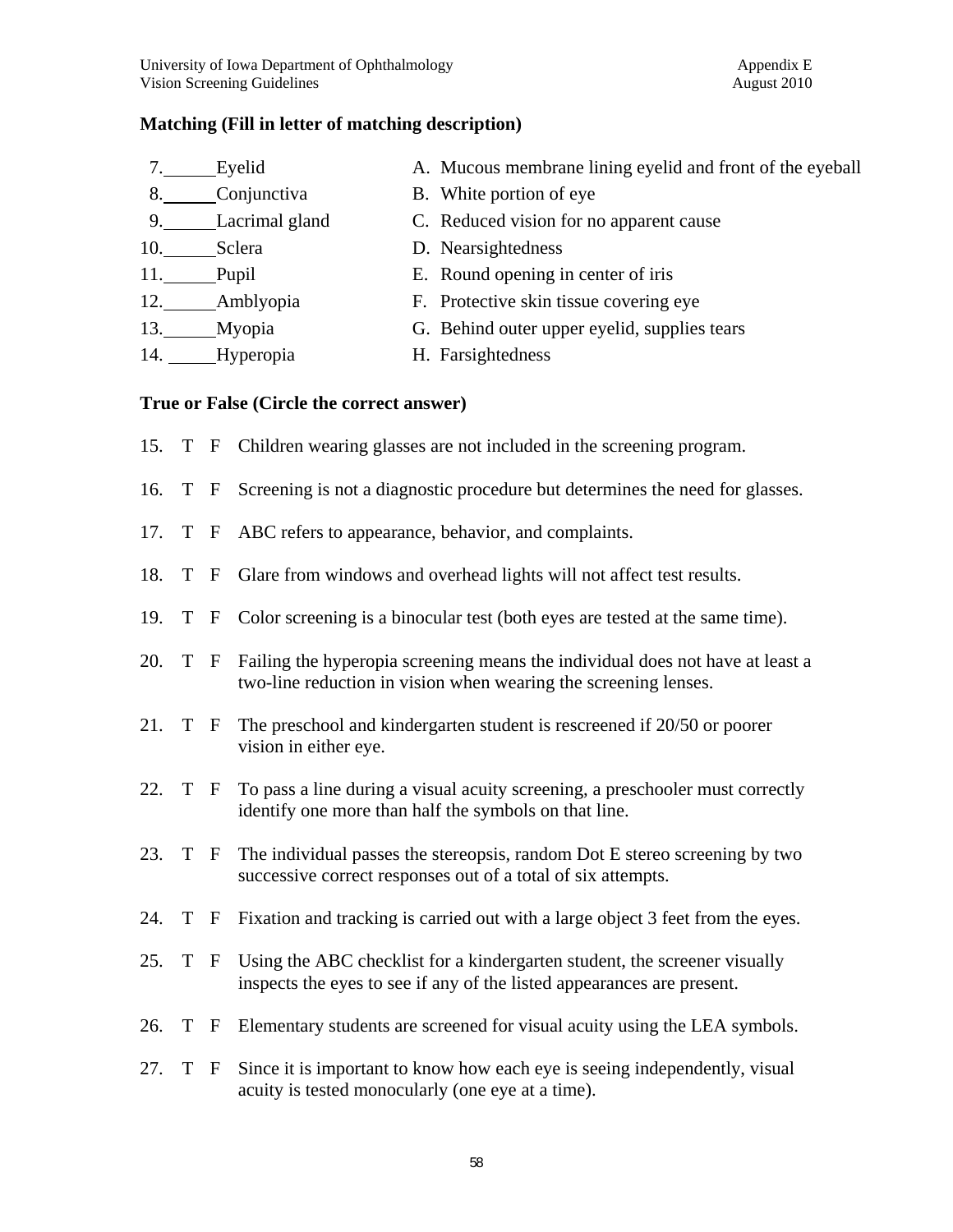- 28. T F Emphasis should be placed on inability to see through the lenses, which indicates normal vision in the plus lens test.
- 29. T F Color vision screening is recommended for preschoolers.
- 30. T F The ETDRS test is recommended for distance visual acuity testing of elementary aged students.
- 31. T F The ETDRS test chart is placed 30 feet away from the individual being screened.
- 32. T F Students with documented visual impairments should have their vision screened on an ongoing basis.

Match the test and purpose (Fill in letter of matching description)

| 33. | <b>ABC</b> Checklist   | A. identifies difficulties with colors |
|-----|------------------------|----------------------------------------|
| 34. | Fixation and following | B. test of visual ability              |
| 35. | Distance acuity        | C. detect behaviors and complaints     |
| 36. | Random Dot E           | D. look at object and move eyes        |
| 37. | Plus lens              | E. detect stereo acuity                |
| 38. | Color testing          | F. detect hyperopia                    |

- 39. Distance visual acuity screening with the ETDRS visual acuity chart includes
	- A. When test distance is 20 feet, you must double the denominator
	- B. Requires a 20 foot space
	- C. Rescreen if there is greater than a two-line difference between the eyes
	- D. Rescreen if unable to identify correctly one more than half the letters on the 20/20 line
- 40. Testing children with special needs may require modification of the testing procedure. You would **not**
	- A. Slow down, expect a slower response time
	- B. Let the child observe other children being screened
	- C. Insist completion of the test on the first attempt
	- D. Provide reassurance and acceptance

Total Correct  $X 2.5 = \text{Total Score}$  % (85% = satisfactory completion)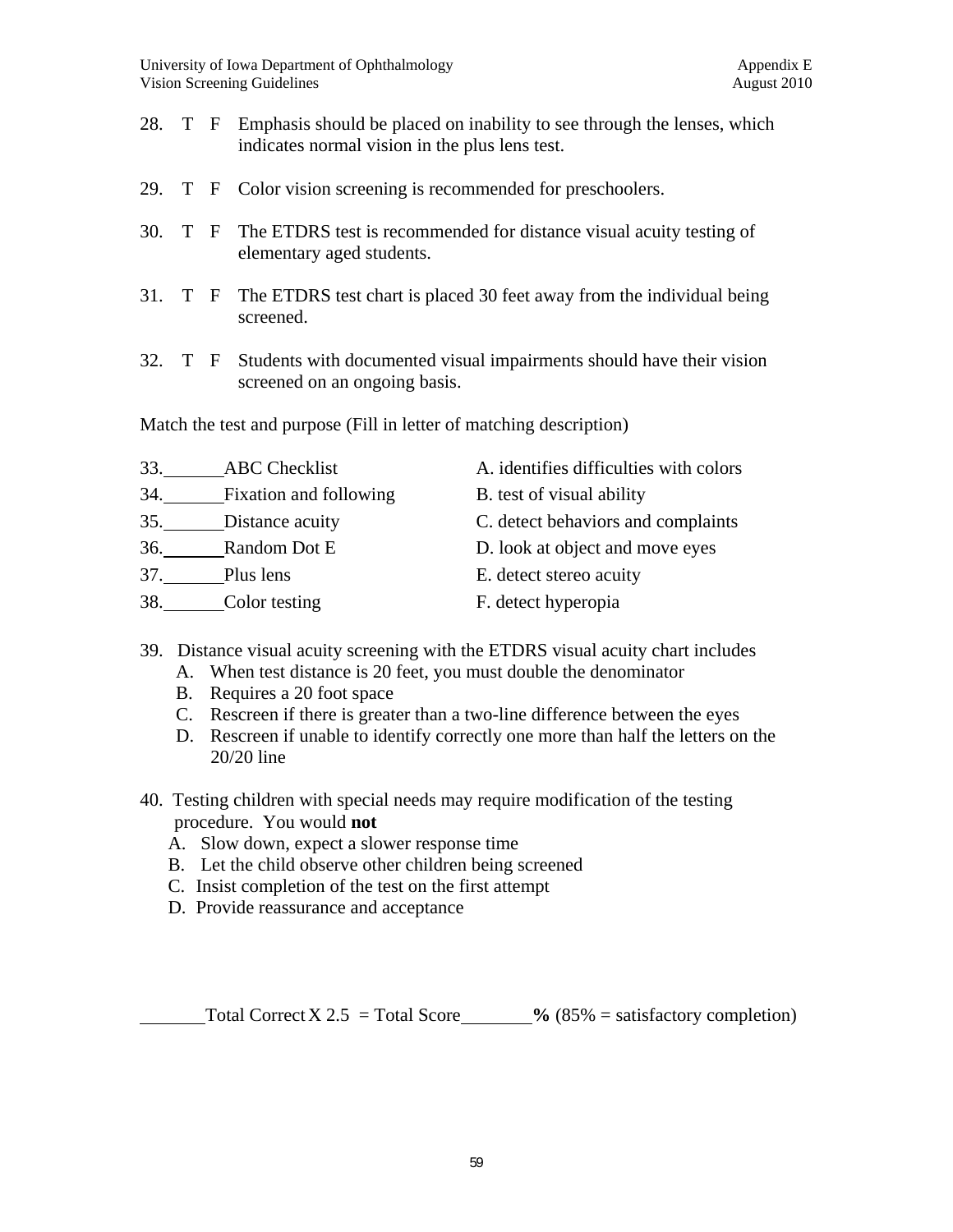### **Vision Screener Examination Key**

| 1. B 6. C 11. E 16. F 21. T 26. F 31. F 36. E  |  |  |  |
|------------------------------------------------|--|--|--|
| 2. A 7. F 12. C 17. T 22. T 27. T 32. F 37. F  |  |  |  |
| 3. D 8. A 13. D 18. F 23. F 28. T 33. C 38. A  |  |  |  |
| 4. C 9. G 14. H 19. T 24. F 29. F 34. D 39. C  |  |  |  |
| 5. D 10. B 15. F 20. T 25. T 30. T 35. B 40. C |  |  |  |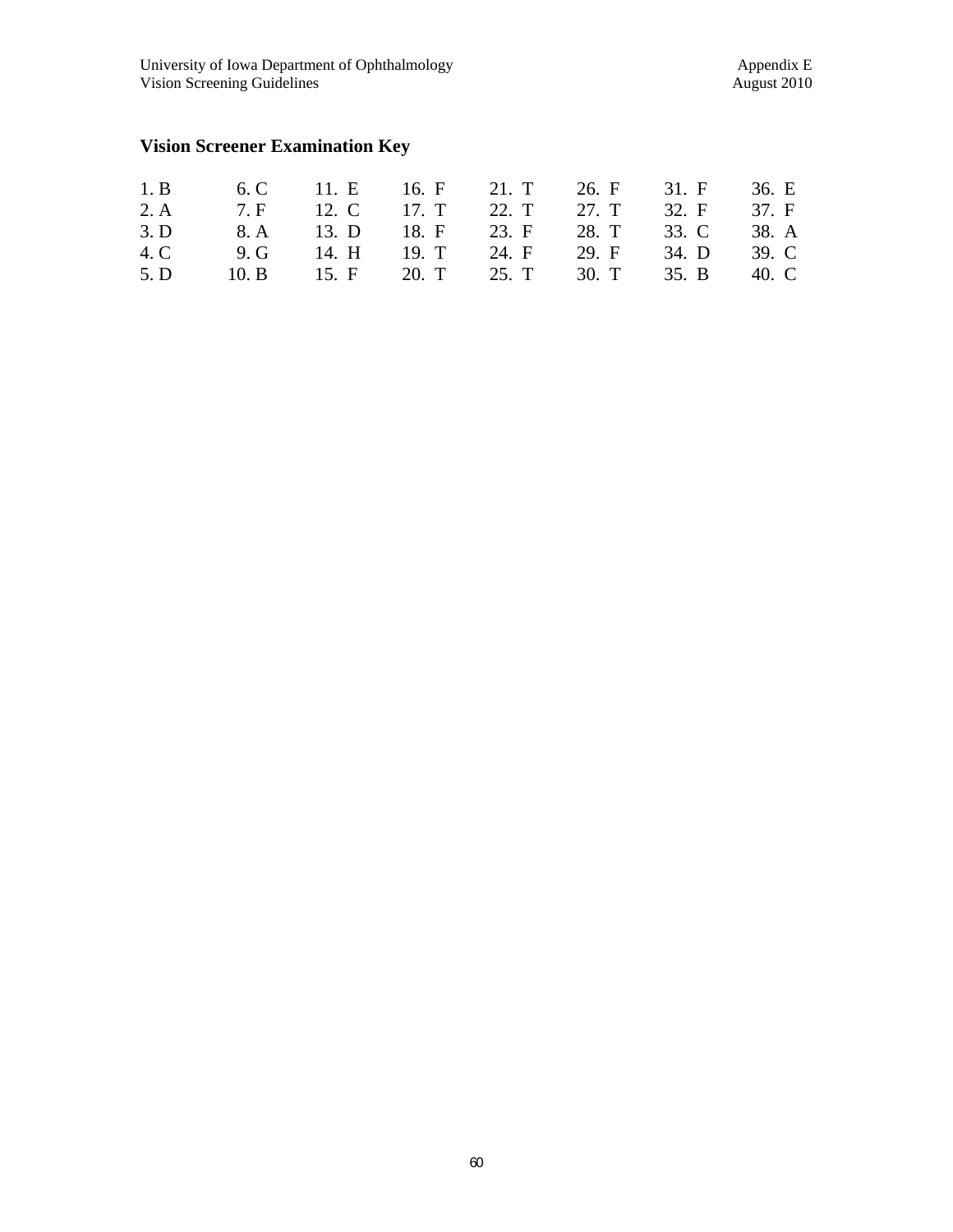### **References & Bibliography**

#### **General Considerations**

American Academy of Family Physicians. (1991). *Age charts for periodic health examination.* Kansas City, MO: Author.

American Academy of Ophthalmology. (1980). *A position statement for the select panel on child health: Infant and children's eye care.* Washington, DC, Author.

American Academy of Pediatric Ophthalmology and Strabismus. (1990). *Policy statement: Frequency of ocular examination.* San Francisco, CA: Author.

American Academy of Pediatrics. (1995). Eye examination and vision screening in infants, children and young adults. *Pediatrics. 98*, 153-157.

American Foundation for Vision Awareness. (Undated). *A nurse's guide to children's vision and learning.* St. Louis, MO: Author.

American Optometric Association. (1994). *Guidelines for school vision screening programs.* St. Louis, MO: Author.

Ciner, EB, Schmidt, PT, Orel-Bixler, D, Dobson, V, Maguire, M, Cyert, L, Moore, B, Schultz, J. (1998) Vision Screening of Preschool Children: Evaluating the Past, Looking Toward the Future, *Optometry and Vision Science*, Vol. 75, No. 8, August, 571- 584

Ciner, EB, Schmidt, PT, Orel-Bixler, D, Dobson, V, Maguire, M, Cyert, L, Moore, B, Schultz, J. (1999) The Survey of Vision Screening Policies of Preschool Children in the United States, *Survey of Ophthalmology*, Vol. 43, No. 5, March/April, pp. 455-457

Crouch, E. R., & Crouch, E. R. (1991, September). Pediatric vision screening: Why? When? What? How? *Contemporary Pediatrics*, pp. 9-30.

Cummings, GE (1996) Vision Screening in Junior Schools, *Public Health*, 110:369-372.

Diholakia, S. (1987). The application of a comprehensive visual screening program to children aged 3-5 years: Can a modified procedure be devised for visual screening by ancillary staff? *Ophthalmic and Physiological Optics, 4,* 469-476

Essman, SW, Essman, TF (1992) Screening for Pediatric Eye Disease, *American Family Physician*, Vol. 46, No. 4, pp. 1243-1252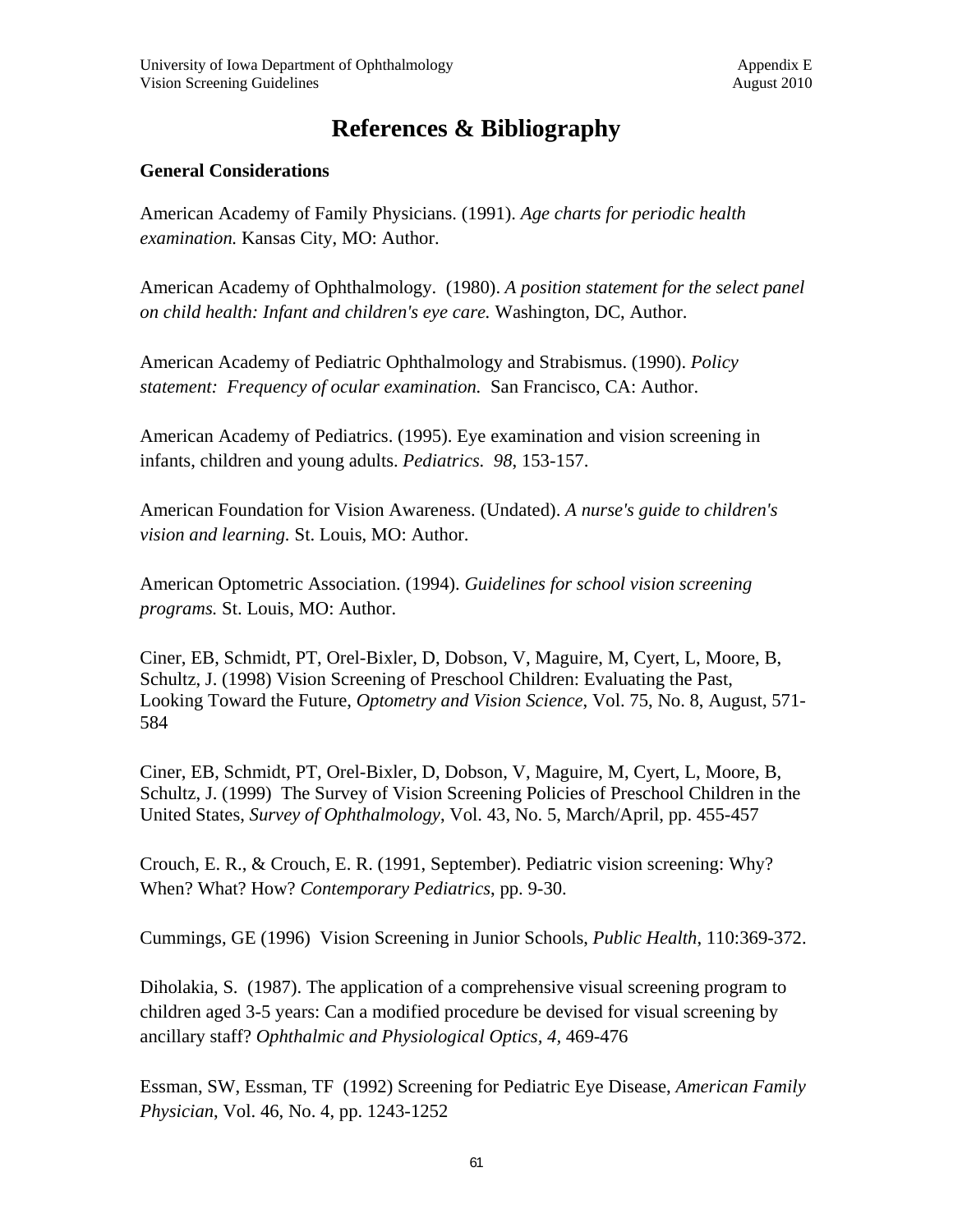Fisher, M. (Ed.). (1989). Screening for diminished visual acuity. *Guide to clinical preventive services: An assessment of the effectiveness of 169 interventions.* In U.S. Preventative services task force, (pp. 181-185). Baltimore, Maryland: Wilham & Wilkins.

Guide to Clinical Preventive Services,  $2<sup>nd</sup>$  Edition, Department of Health and Human Services, Office of Public Health and Science, Office of Disease Prevention and Health Promotion. Part E: Vision and Hearing Disorders.

Illinois Division of Health Promotion and Screening. (1993). *Vision screening manual.* Springfield, IL: Author.

Keeney, A. H. (1966). Development of vision. In F. Falkner, F. (Ed.): *Human development.* Philadelphia, PA: W. B. Saunders Co.

Liebman, S. D., & Gellis, S. S. (1966). *The pediatrician's ophthalmology.* St. Louis, MO: C. V. Mosby.

Maguire MG. Children unable to perform screening tests in vision in preschoolers study: proportion with ocular conditions and impact on measures of test accuracy. Invest Ophthalmol Vis Sci 2007; 48:83-7.

Marsh-Tootle, WL, Corliss, DA, Alvarez SL, Clore, KA, Daum, KM, Gordon, A, Huston, G, Perry, FF, Swanson, MW (1994). A Statistical Analysis of Modified Clinical Technique Vision Screening of Preschoolers by Optometry Students, *Optometry and Vision Science*, Vol. 71, No. 10, pp. 593-603.

Nader, P. R. (Ed.). (1993). School health services: Vision. In *School health: Policy and practice, 5th ed*. (pp. 88-90). Elk Grove Village, IL: American Academy of Pediatrics.

National Association of School Nurses. (1993). *Vision screening guidelines for school nurses.* Scarborough, ME: Author.

National Society to Prevent Blindness. (1984). *Children's eye health guide: Vision screening, eye health and safety for preschoolers and school age children.* Schaumburg, IL: Author.

Scheiman M, Gallaywa M, Couter R, et al. Prevalence of vision and ocular disease conditions in a clinical pediatric population. J Am Optom Assoc 1996; 67:192-202.

Schmidt, P. P. (1991). Effectiveness of vision-screening in pre-school populations with preferential-looking cards used for assessment of visual acuity. *Optometry and Vision Science, 68,* 210-219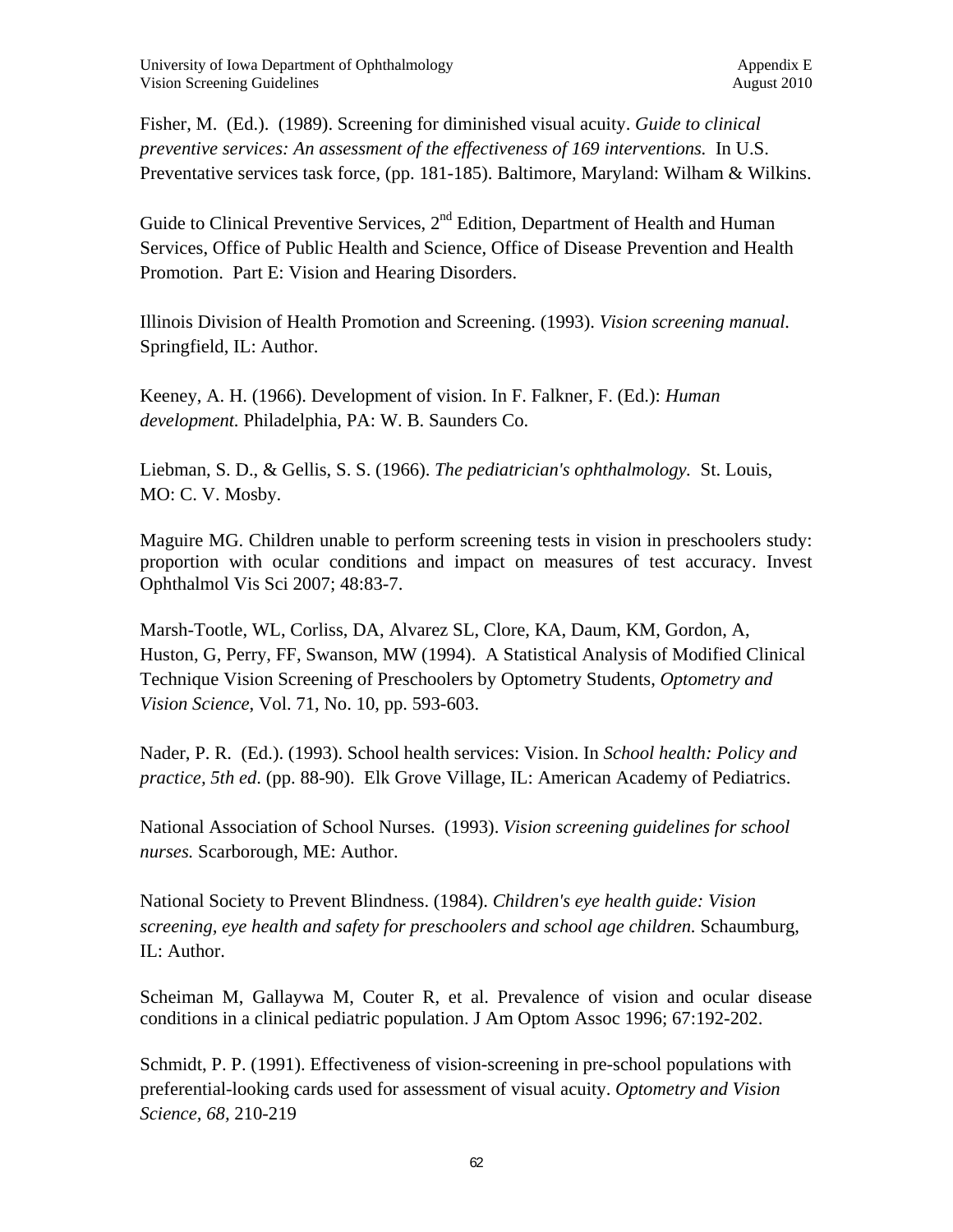Snowdod, S, Stewart-Brown, S (1998) The Value of Preschool Vision Screening, *Nursing Times,* January 28, Vol. 94, No. 4, pp. 53-55.

US Public Health Service (1994) Vision Screening in Children, *American Family Physician*, Vol. 50, No. 3, pp. 587-690.

Wasserman, R. C., Croft, C. A., & Brotherton, S. E*.* ( 1992). Preschool vision screening in pediatric practice: A study from the Pediatric Research in Office Settings (PROS) Network. American Academy of Pediatrics [published erratum appears in Pediatrics]. *Pediatrics, 89*, 834-838.

Whipple, D. V. (1966). *Dynamics of development.* New York: McGraw-Hill.

#### **Pre-Screening Information**

Cross, A. W. (1985). Medical Progress: Health Screening in Schools Part I. *The Journal of Pediatrics, 107*, 487-490.

Crouch, E. R., & Goodrich, K. A. (1988). Practical aspects of pediatric vision screening. *American Orthoptic Journal, 38*, 62-72.

Crouch, E. R., & Crouch, E. R. (1991, September). Pediatric vision screening: Why? When? What? How? *Contemporary Pediatrics*, 9-30.

Fathy, V. C., & Elton, P. J. (1993). Orthoptic screening for 3 and 4 year olds. *Public Health*, *107*, 19-23.

Iowa Department of Public Health. (1992). *Iowa recommendations for child health services*. Des Moines, IA: Author.

#### **Visual Acuity Testing**

Fulton, A. (1992). Screening preschool children to detect visual and ocular disorders. *Archives of Ophthalmology, 110*, 1553-1554.

Diholakia, S. (1987). The application of a comprehensive visual screening program to children aged 3-5 years: Can a modified procedure be devised for visual screening by ancillary staff? *Ophthalmic and Physiological Optics, 4,* 469-476.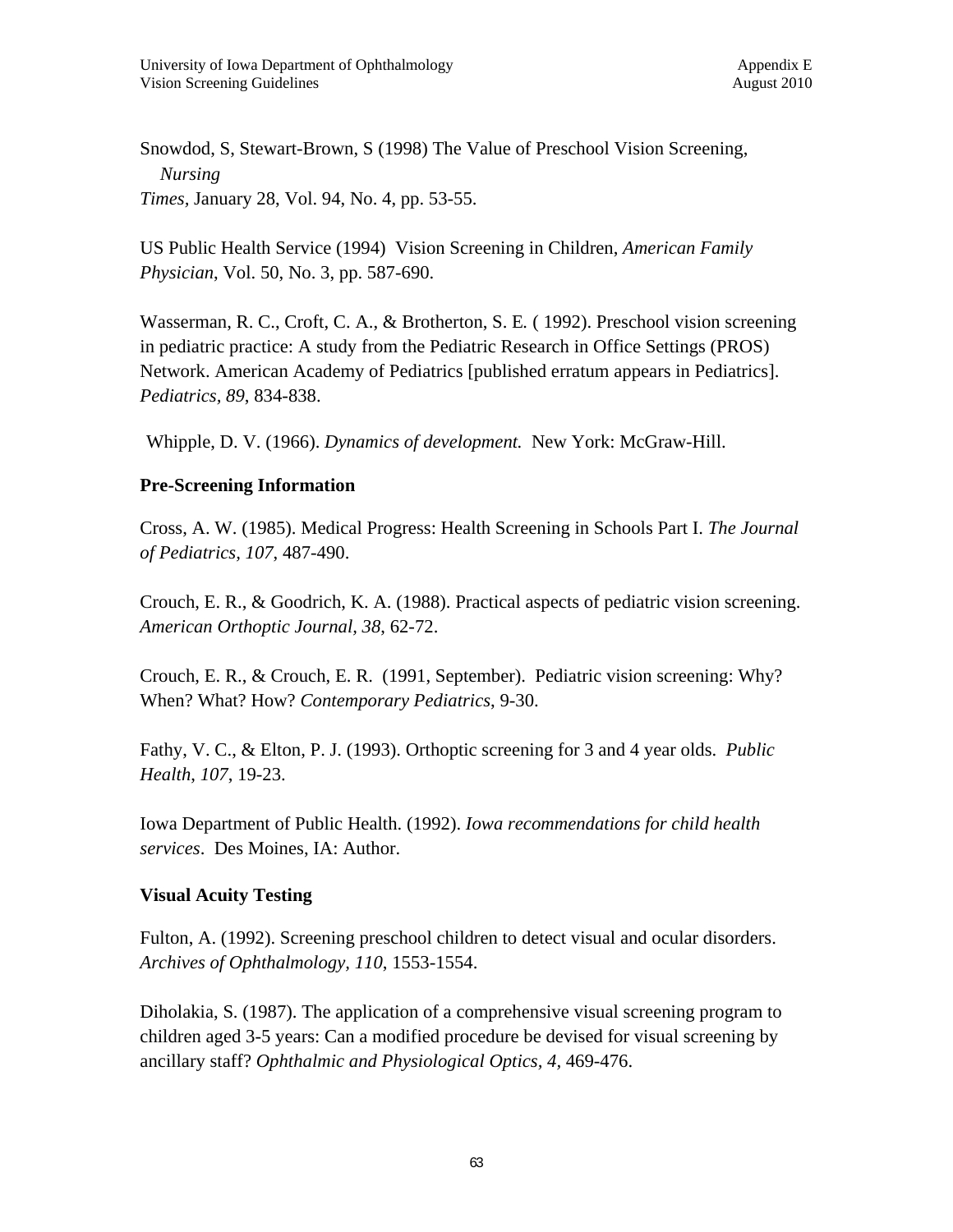Hered, RW, Murphy, S, Clancy, M (1997) Comparison of the HOTV and LEA Symbol Charts for Preschool Vision Screening, *Journal of Pediatric Ophthalmology and Strabismu*s, 34:24 - 28, January/February, No. 1.

Ruttum, M. S., & Nelson, D. B. (1991). Stereopsis testing to reduce over referral in preschool vision screening. *Journal of Pediatric Ophthalmology and Strabismus, 28*, 131-133.

Schmidt, P. P. (1991). Effectiveness of vision-screening in pre-school populations with preferential-looking cards used for assessment of visual acuity. *Optometry and Vision Science, 68*, 210-219.

Sprague, J. D., Stock, L. A., Connette, J. E., & Bormberg, J. (1988). Study of chart designs and optotypes for preschool vision screening. *American Orthoptic Journal, 38*, 18-23.

Sprague, J. B., Stock, L. A., Connett, J., & Bromberg, J. (1989). Study of chart designs and optotypes for preschool vision screening I: Comparability of chart designs. *Journal of Pediatric Ophthalmology and Strabismus, 26*, 189-197.

Wasserman, R. C., Croft, C. A., & Brotherton, S. E*.* (1992). Preschool vision screening in pediatric practice: A study from the Pediatric Research in Office Settings (PROS) Network. American Academy of Pediatrics [published erratum appears in Pediatrics]. *Pediatrics, 89*, 834-838.

## **Retesting**

Oberbeck, T. G. (1988). Vision screening of preschool and school aged children. *Journal of Ophthalmic Nursing and Technology*, *7*, 96-99.

Romano, PE (1990) Vision/Eye Screening: Test Twice and Refer Once, *Pediatrics Annals*, 19:6, June, 359-367.

## **Stereopsis Testing**

Broadbent, H., & Westall, C. (1990). An evaluation of techniques for measuring stereopsis in infants and young children. *Ophthalmology and Physiological Optometry*, *10*, 3-7.

Diholakia, S. (1987). The application of a comprehensive visual screening program to children aged 3-5 years: Can a modified procedure be devised for visual screening by ancillary staff? *Ophthalmic and Physiological Optics, 4,* 469-476.